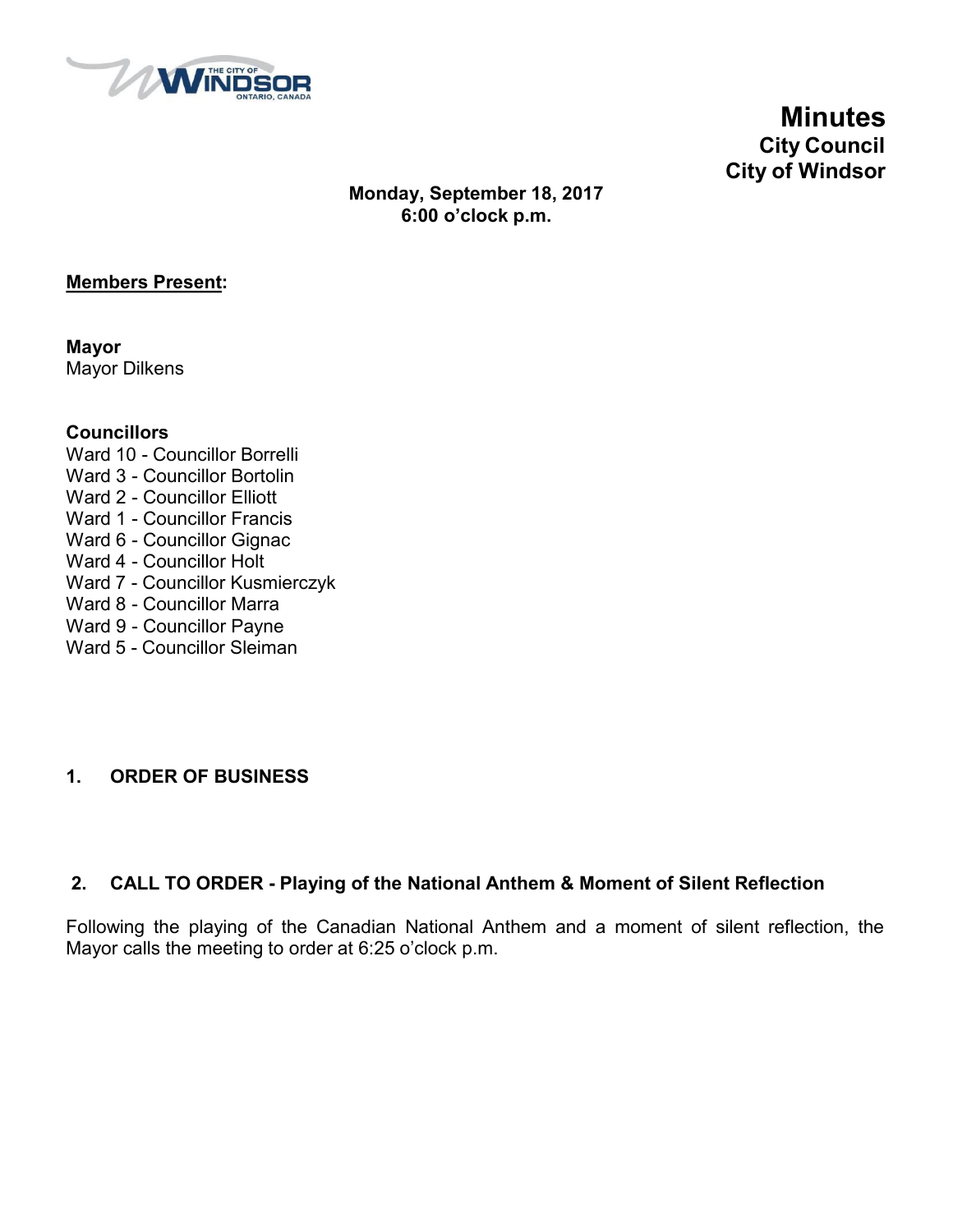## **3. DISCLOSURE OF PECUNIARY INTEREST AND THE GENERAL NATURE THEREOF**

Councillor Holt discloses an interest and abstains from voting on Item 7.1.6 being a Zoning By-Law amendment application as he has ownership interest in the applicant company.

## **4. ADOPTION OF THE MINUTES**

## **4.1 Council Minutes of the meeting Held August 28, 2017**

Moved by: Councillor Payne Seconded by: Councillor Sleiman

That the Minutes of the regular meeting of Council held August 28, 2017 **BE ADOPTED** as presented.

Carried.

Councillor Bortolin was absent at the time the vote was taken on this matter.

Report Number: SCM 171/2017

## **4.2 Council Minutes of the Meeting Held September 5, 2017**

Moved by: Councillor Payne Seconded by: Councillor Sleiman

That the Minutes of the regular meeting of Council held September 5, 2017 **BE ADOPTED** as presented.

Carried.

Councillor Bortolin was absent at the time the vote was taken on this matter.

Report Number: SCM 176/2017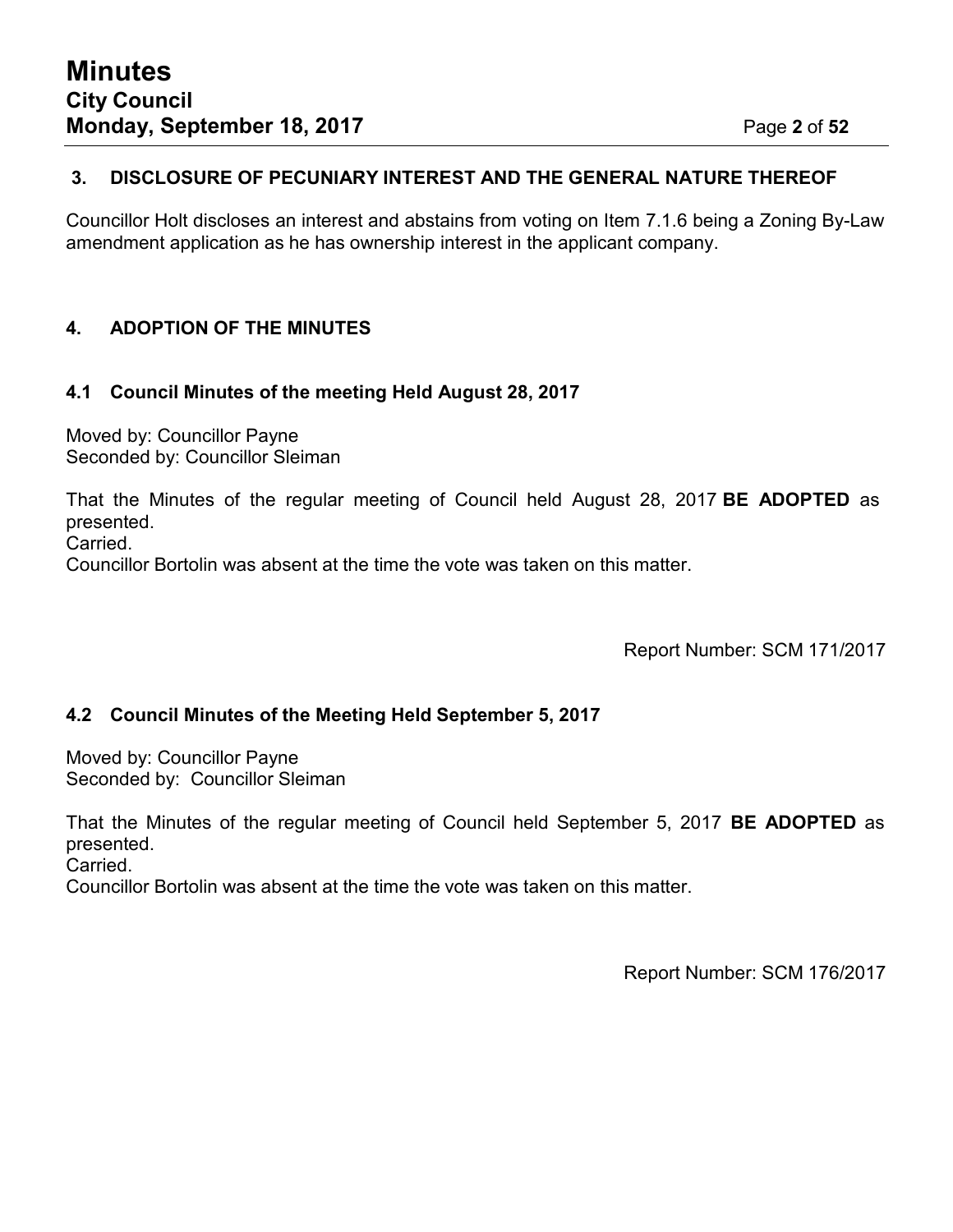## **5. NOTICE OF PROCLAMATIONS**

International Day of Older Persons – October 1, 2017 Taoist Tai Chi Week – October 1-7, 2017

## **Flag Raisings**:

International Day of Older Persons – September 29, 2017 12:00 p.m. Run for the Cure Month – September 29, 2017 2:30 p.m.

## **6. COMMITTEE OF THE WHOLE**

Moved by: Councillor Borrelli Seconded by: Councillor Bortolin

That Council do now rise and move into Committee of the Whole with the Mayor presiding for the purpose of dealing with:

- (a) communication items;
- (b) consent agenda;
- (c) hearing requests for deferrals, referrals and/or withdrawals of any items of business;
- (d) hearing presentations and delegations;
- (e) consideration of business items;
- (f) consideration of Committee reports:
	- (i) **Report of Special In-Camera Meeting or other Committee as may be held prior to Council** (if scheduled); and

(g) consideration of by-laws 140-2017 through 143-2017 (inclusive). Carried.

## **7. COMMUNICATIONS INFORMATION PACKAGE**

### **7.1 Correspondence - September 18, 2017**

Moved by: Councillor Elliott Seconded by: Councillor Francis

Decision Number: CR549/2017

That the following Communication Items 7.1.1 to 7.1.7 inclusive, as set forth in the Council Agenda **BE REFERRED** as noted: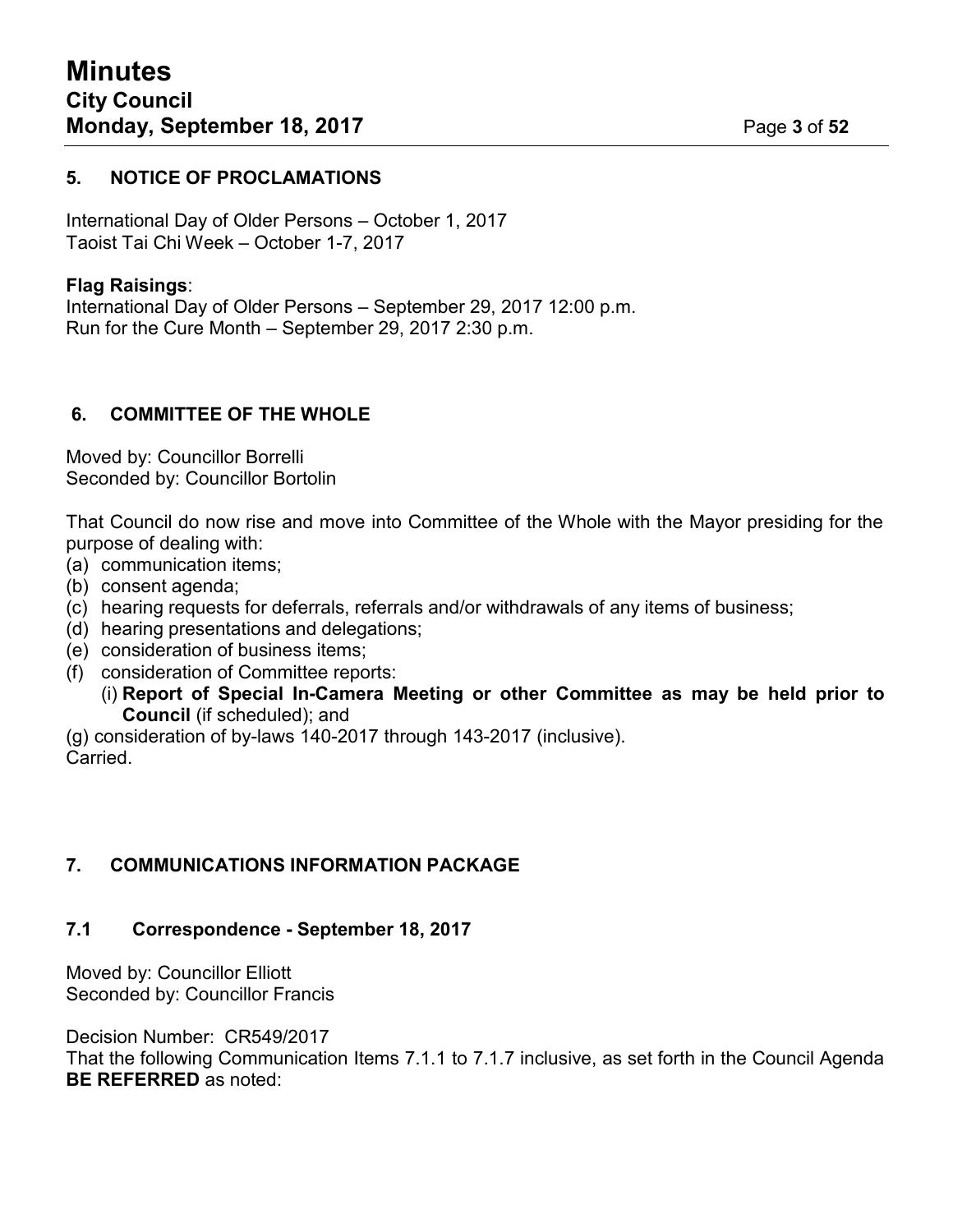## **Minutes City Council Monday, September 18, 2017 Page 4** of 52

| No.    | Sender                                    | Subject                                                                                                                                                                                                                                            |
|--------|-------------------------------------------|----------------------------------------------------------------------------------------------------------------------------------------------------------------------------------------------------------------------------------------------------|
| 7.1.1. | Secretary/Treasurer<br>Committee of       | Committee of Adjustment agenda for Meeting to be<br>held September 21, 2017<br>Note & File                                                                                                                                                         |
|        | Adjustment                                | ZC2017                                                                                                                                                                                                                                             |
| 7.1.2. | Manager of Urban<br>Design                | Application of Igor Konakov for proposed new<br>double duplex residential building with 4 new<br>parking spaces at 3453 Sandwich<br>Note & File<br>ZS/12934                                                                                        |
| 7.1.3. | Manager of<br>Development<br>Applications | Application of 2402595 Ontario Inc. to amend<br>Zoning By-law 8600 to allow a proposed<br>development to create 9 single family residential lots<br>by draft Plan of Subdivision at 650 Talbot Road<br>Note & File<br>ZP/12940<br>ZB/12942         |
| 7.1.4. | Manager of<br>Development<br>Applications | Application of Heritage Tire Sales Inc. to amend<br>Zoning By-law 8600 from RD1.3 to CD4.1 to allow<br>Wholesale, Retail, Installation and Repair of tires,<br>wheels and related items at 1791-1793 Benjamin<br>Avenue<br>Note & File<br>ZB/12939 |
| 7.1.5. | Manager of<br>Development<br>Applications | Application of 2178817 Ontario Inc. to amend<br>Zoning By-law 8600 by adding a site specific<br>provision to allow for Automotive Repair as<br>additional use at 3255 Jefferson Blvd.<br>Note & File<br>ZB/12938                                   |
| 7.1.6. | Manager of<br>Development<br>Applications | Application of Chapter Two Brewery to amend<br>Zoning By-law 8600 by adding a site specific<br>provision to allow a Microbrewery as additional<br>permitted use at 862-866 Walker Road<br>Note & File<br>ZB/12941                                  |
| 7.1.7. | Manager of Urban<br>Design                | Application of the Windsor Essex Catholic District<br>School Board (WECDSB) for Kiss N Ride Parking<br>consisting of 14 new parking spaces at 2751<br>Partington<br>Note & File<br>ZS/12943                                                        |

Carried.

Councillor Holt discloses an interest and abstains from voting on item 7.1.6.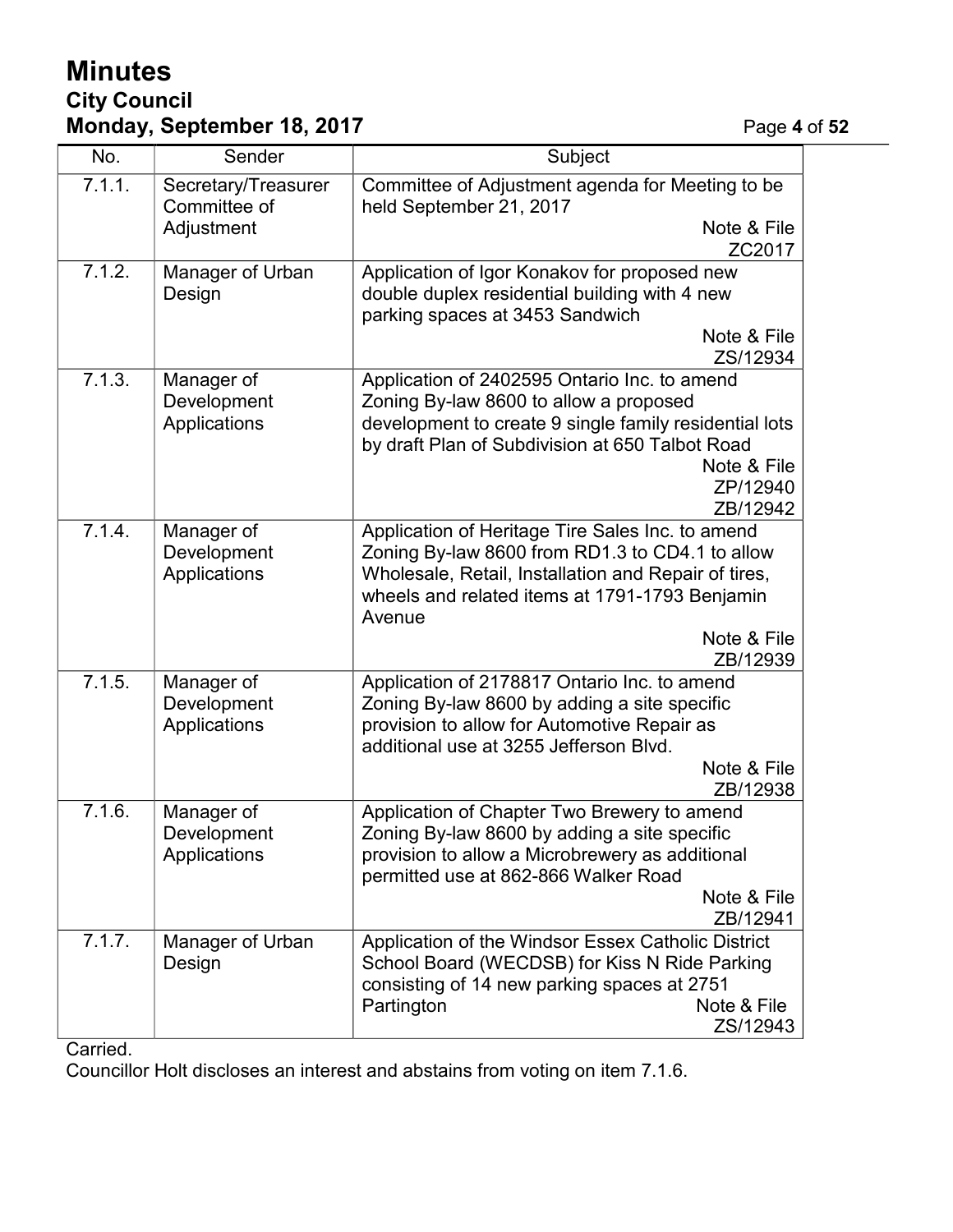**Minutes City Council Monday, September 18, 2017** Page **5** of **52**

Report Number: CMC 17/2017

## **7.2 Engineering Consultants Engaged via Roster – January 1 2017 to June 30 2017 - City Wide**

Moved by: Councillor Elliott Seconded by: Councillor Francis

Decision Number: CR550/2017

That the report of the Purchasing Manager dated August 9, 2017 entitled Engineering Consultants Engaged via Roster – January 1 2017 to June 30 2017 **BE RECEIVED** by Council for information in compliance with section 163 of Bylaw 93-2012 (the "Purchasing Bylaw"). **Carried** 

> Report Number: CM 33/2017 Clerk's File: AL2017

## **8. CONSENT AGENDA**

## **8.2 South Western Intergrated Fibre Technology - City Wide**

Moved by: Councillor Gignac Seconded by: Councillor Holt

### Decision Number: CR553/2017

That City Council **AUTHORIZE** the CAO and City Clerk to sign the necessary agreements to allow the City of Windsor to be part of the SWIFT initiative; subject to approval as to technical content by the CIO/Executive Director of IT; as to Form by the City Solicitor and as to financial content by the CFO and City Treasurer; and,

That City Council **PRE-COMMIT** the \$250,000 plus applicable taxes from the Smart Community Capital budget 7009015 broken down as follows:

- \$62,500 plus taxes from already approved Capital Budget
- \$62,500 plus taxes from each of 2019, 2020 and 2021 approved in principal from the Smart Community Initiative Capital Budget. Carried.

Report Number: C 147/2017 Clerk's File: SI/12932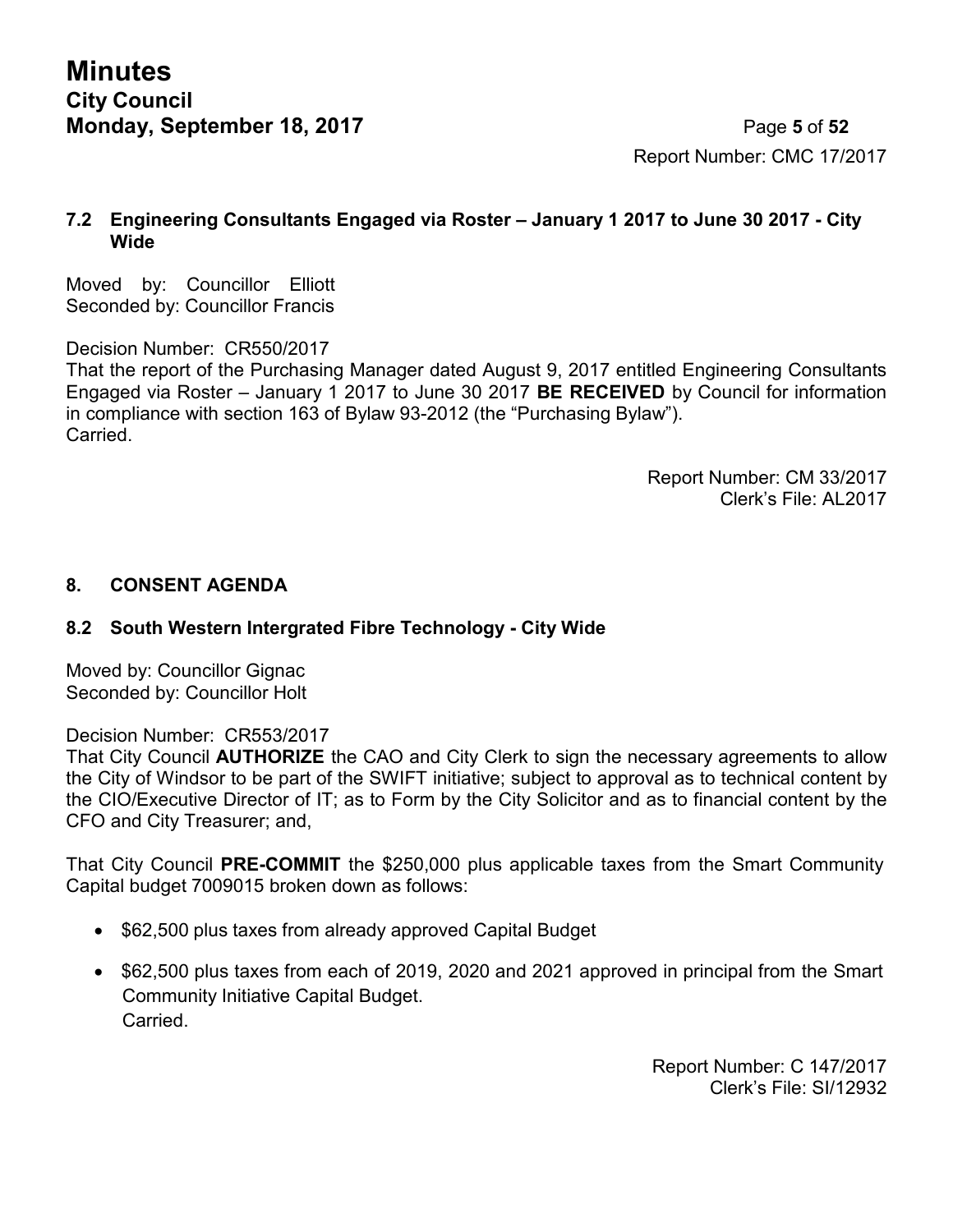## **Minutes City Council Monday, September 18, 2017** Page **6** of **52**

**8.3 Acceptable Use Policy - Update -- City Wide**

Moved by: Councillor Gignac Seconded by: Councillor Holt

Decision Number: CR554/2017

That the report of the CIO, Executive Director of Information Technology dated August 29, 2017 entitled '"Acceptable Use Policy – Update", attached as Appendix A **BE APPROVED. Carried** 

> Report Number: C 149/2017 Clerk's File: SI2017

## **8.4 Applications for Tax Reductions under Sec 357/358 of the** *Ontario Municipal Act, 2001* **2017 Final Report - City Wide**

Moved by: Councillor Gignac Seconded by: Councillor Holt

Decision Number: CR555/2017

That City Council **ACCEPT** Administration's recommendations with regards to Applications for Tax Reduction, Cancellation and Refunds as noted in Appendices A through D; and,

That City Council **SUPPORT** Administration's recommendation for the denial of applications received in regards to 333 Riverside Dr. W. - Roll Number 37 39 040 040 00202, for taxation years 2015 & 2016; and,

That the CFO/City Treasurer (or designate) **BE AUTHORIZED** to amend the City's Tax Master Collector's Roll for the years 2015 through 2017 in the amount of \$166,059.60 (including the education portion). Carried.

> Report Number: C 148/2017 Clerk's File: AF2017

## **8.5 Relief from Property Taxation 2016 - Extreme Illness and/or Poverty**

Moved by: Councillor Gignac Seconded by: Councillor Holt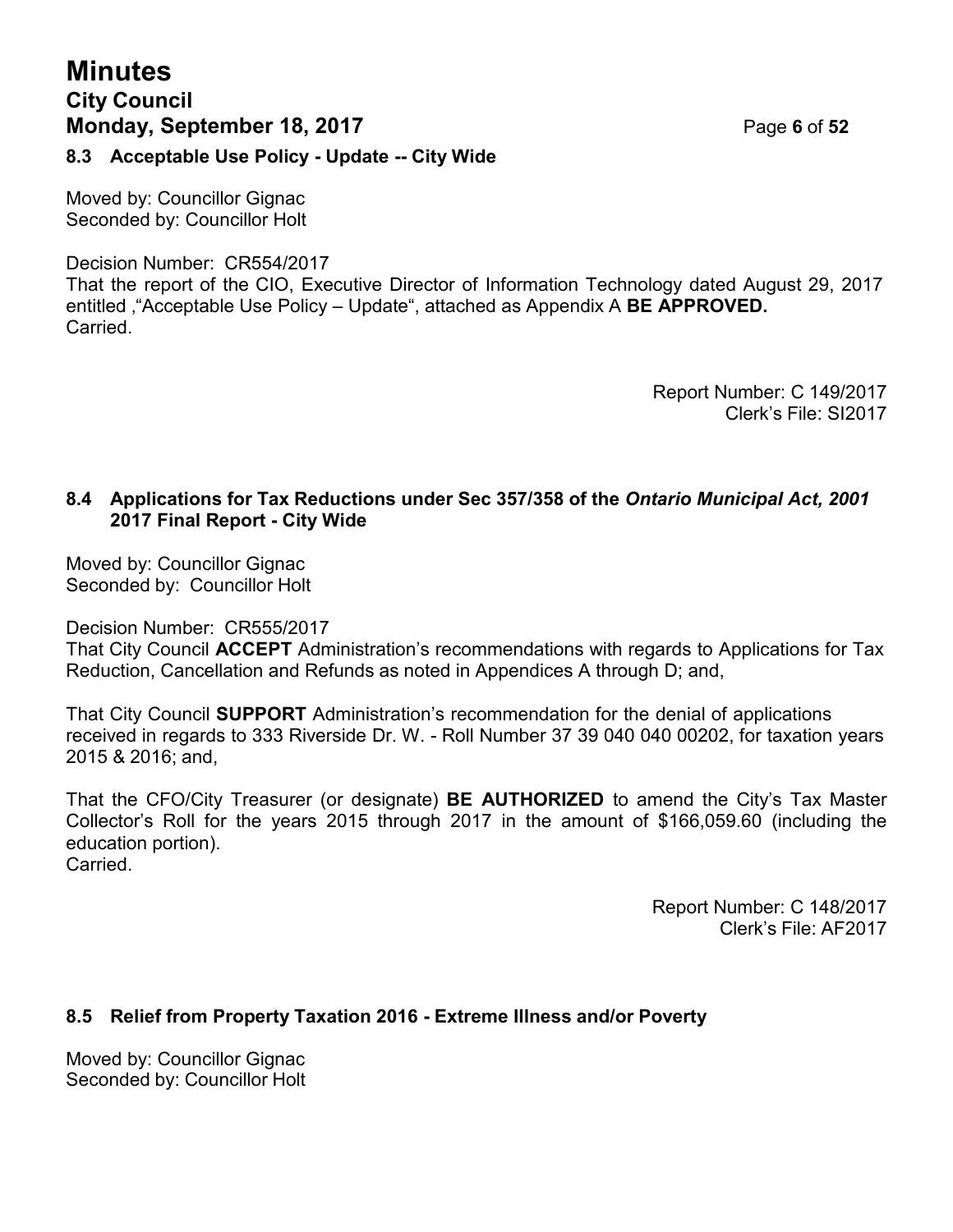## **Minutes City Council Monday, September 18, 2017** Page **7** of **52**

Decision Number: CR556/2017

That City Council **ACCEPT** Administration's recommendation with regards to approval of 15 applications for total tax relief of \$19,043.40 (inclusive of education portion); and,

That City Council **SUPPORT** Administration's recommendation with regards to the denial of 18 applications for tax relief; and,

That as a result of the current four-year reassessment cycle, for purpose of the 2017 – 2020 program administration City Council **APPROVE** a change to the assessment value threshold as follows:

| <b>Tax Year</b> | <b>Threshold</b> |
|-----------------|------------------|
| 2017            | \$154,500        |
| 2018            | \$159,000        |
| 2019            | \$163,500        |
| 2020            | \$168,000        |

Carried.

Report Number: C 144/2017 Clerk's File: AF2017

## **8.6 Minutes of the Windsor Licensing Commission of its meeting held July 26, 2017**

Moved by: Councillor Gignac Seconded by: Councillor Holt

Decision Number: CR557/2017 ETPS 522 That the Minutes of the Windsor Licensing Commission meeting held July 26, 2017 **BE RECEIVED** as presented. **Carried** 

> Report Number: SCM 142/2017 Clerk's File: MB2017

## **8.7 CQ15-2017 - Trucks on College Avenue**

Moved by: Councillor Gignac Seconded by: Councillor Holt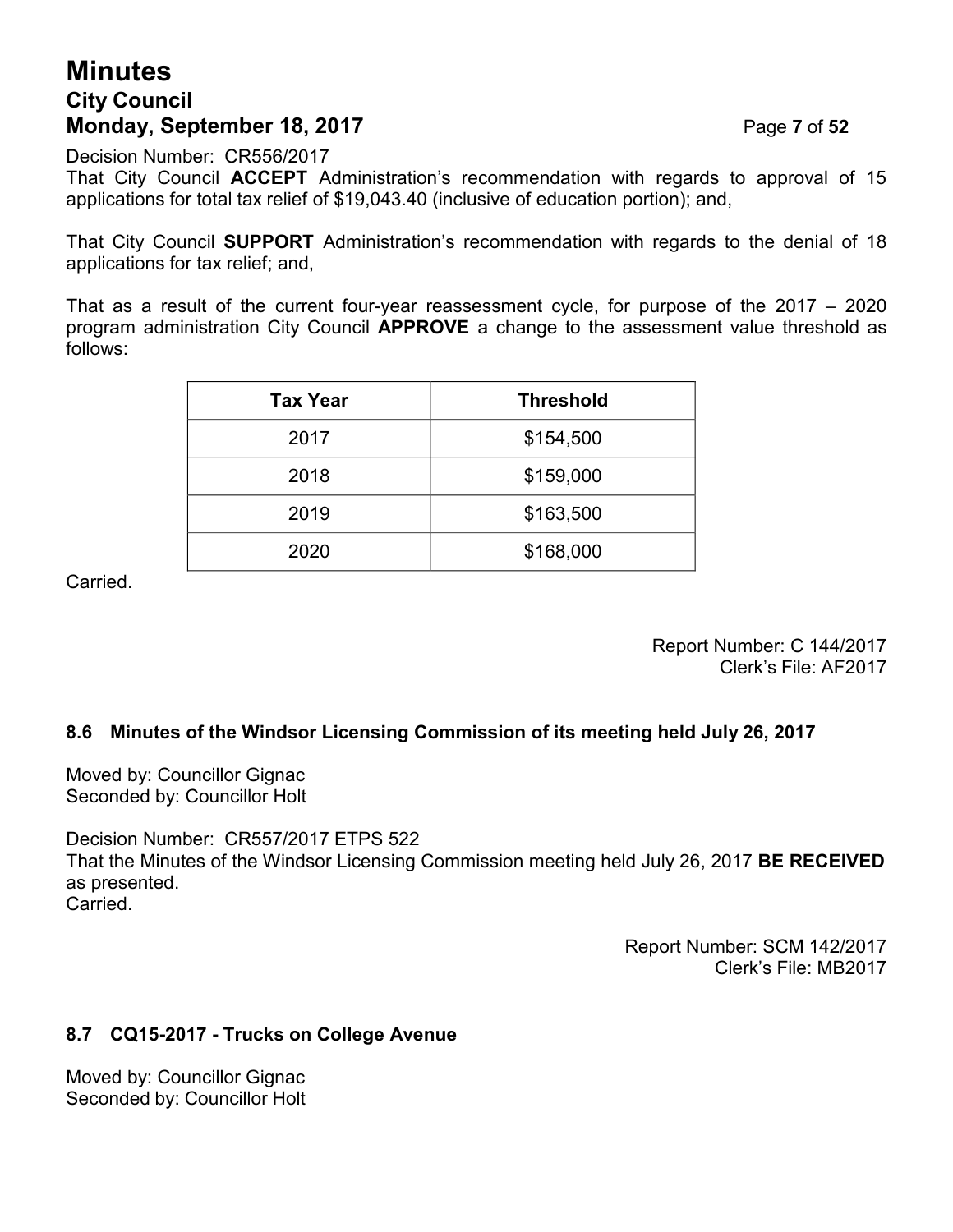## **Minutes City Council Monday, September 18, 2017** Page **8** of **52**

Decision Number: CR558/2017 That the report of the Environment, Transportation & Public Safety Standing Committee of its meeting held August 23, 2017 entitled CQ15-2017 Trucks on College Avenue **BE RECEIVED** for information. **Carried** 

> Report Number: S 117/2017 Clerk's File: ST2017

## **8.8 Response to CQ 22-2017 – Pollution Fallout from the Zalev Brothers Company Operations - City Wide**

Moved by: Councillor Gignac Seconded by: Councillor Chris Holt

Decision Number: CR559/2017

That Administration's response to CQ 22-2017 pertaining to air emissions and fallout from the Zalev Brothers Company **BE RECEIVED** by the Mayor and Council for information. Carried.

> Report Number: S 137/2017 Clerk's File: EI/10533

## **8.9 Application to the Federation of Canadian Municipalities Sustainable Communities Awards - City wide**

Moved by: Councillor Gignac Seconded by: Councillor Holt

Decision Number: CR560/2017 ETPS 527

That Council **DIRECT** the Supervisor, Environmental Sustainability and Climate Change to apply for the Federation of Canadian Municipalities Sustainable Communities Awards for Windsor's recently approved Community Energy Plan; and further,

That Council **ENDORSE** the application with a letter of support (attached as Appendix A). Carried.

> Report Number: S 146/2017 Clerk's File: MMF2017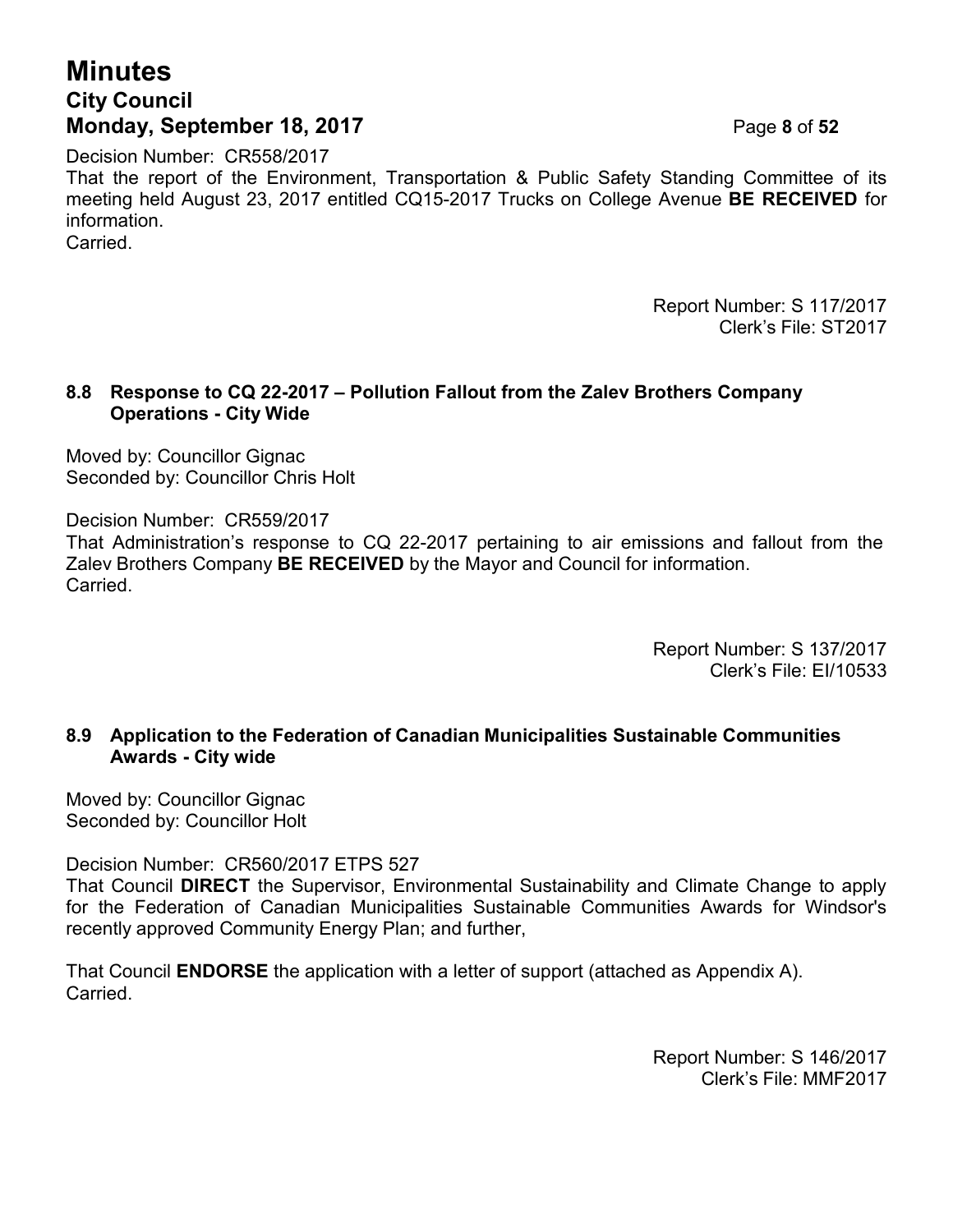## **8.10 Response to CQ12-2017: Implementing a Policy for Complete Streets**

Moved by: Councillor Gignac Seconded by: Councillor Holt

Decision Number: CR561/2017

- I. That this Council Report responding to CQ12-2017 Implementing a Policy for Complete Streets **BE RECEIVED** for information; and
- II. That the research findings and sample policies contained in this report **BE FORWARDED** to the City Engineer for consideration as part of the upcoming study regarding the Active Transportation Master Plan.

**Carried** 

Report Number: S 145/2017 Clerk's File: APR/10711

## **8.11 CQ 11-2017 – Transit Passes for City of Windsor Employees**

Moved by: Councillor Gignac Seconded by: Councillor Chris Holt

Decision Number: CR562/2017 ETPS 529

That the Environment, Transportation & Public Safety Standing Committee and the Transit Windsor Board of Directors **RECEIVE** for information the report regarding CQ 11-2017 – Transit Passes for City of Windsor Employees. Carried.

> Report Number: S 142/2017 Clerk's File: AS2017

## **8.12 The Contributory Pension Plan for Employees of Transit Windsor - Actuarial Valuation as at December 31, 2016**

Moved by: Councillor Gignac Seconded by: Councillor Holt

Decision Number: CR563/2017 That City Council and the Transit Windsor Board of Directors: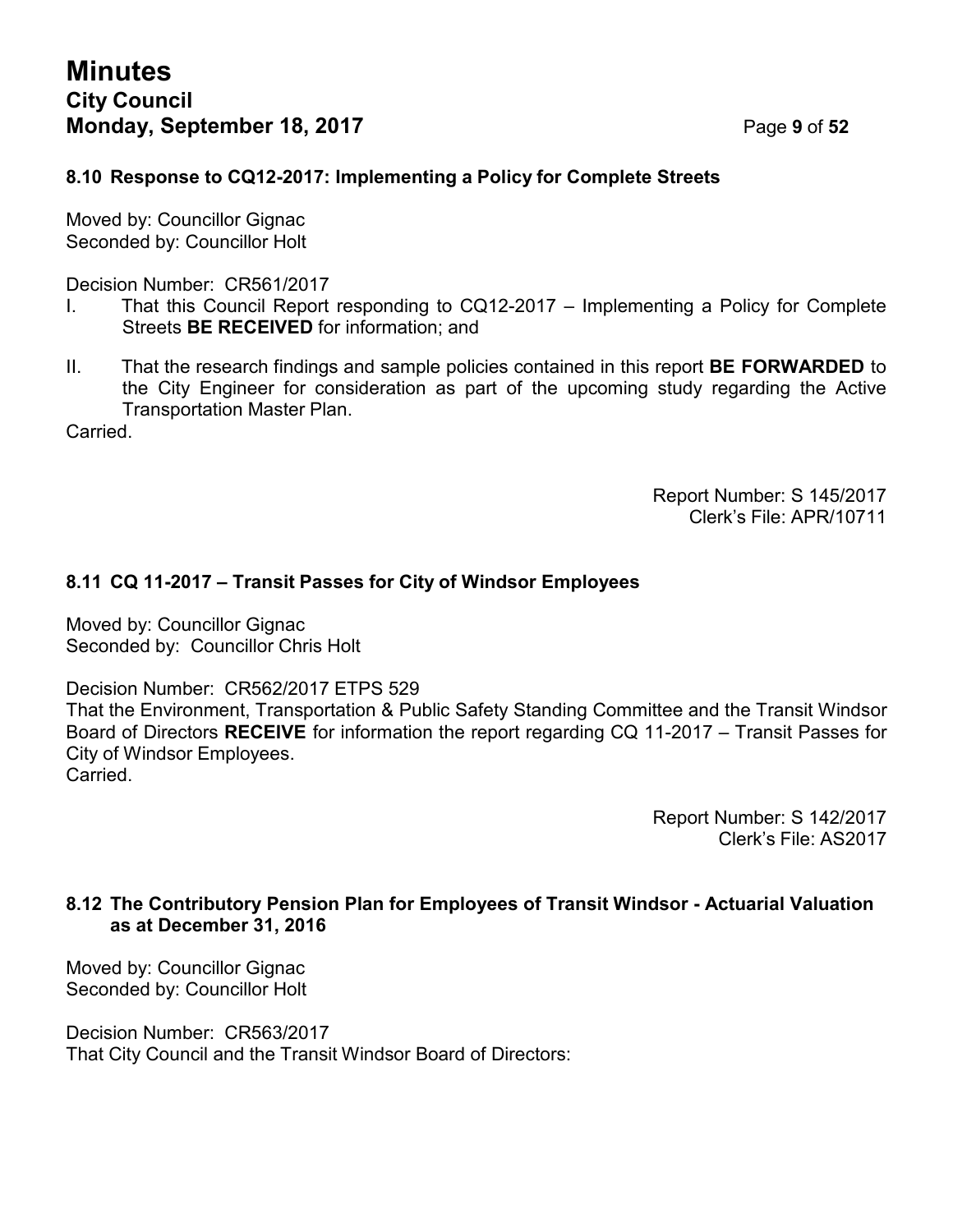## **Minutes City Council Monday, September 18, 2017 Page 10 of 52**

- I. **APPROVE** the Actuarial Valuation of the Contributory Pension Plan for Employees of Transit Windsor as at December 31, 2016 and;
- II. **APPROVE** increasing the Letter of Credit from a current cumulative total of \$4,379,400 to an upset limit \$4,533,936 which is allowable under the maximum Letter of Credit room of \$5,867,100 based on 15% of plan liabilities as shown in the Actuarial Valuation as at December 31, 2016 for Transit Windsor's Contributory Pension Plan, with all the remaining payments charged to the operating budget in Transit Windsor.
- III. **DIRECT** the Plan Administrator to forward the Actuarial Valuation as at December 31, 2016 to the Office of the Superintendent of Financial Institutions and to the Canada Revenue Agency.

Carried.

Report Number: S 141/2017 Clerk's File: AS2017

## **8.13 Ministry of Education, Child Care Expansion and Funding Agreement - City Wide**

Moved by: Councillor Gignac Seconded by: Councillor Holt

Decision Number: CR564/2017 SDHC505

- 1. That the City Clerk and the Chief Administrative Officer **BE AUTHORIZED** to execute Ministry of Education (MEDU) Service Agreements for 2017 and subsequent years on behalf of the City for the delivery of Child Care and Child and Family Programs including Ontario Early Years Child and Family Centres (OEYCFC) in accordance with the City's legislated obligations as determined by the Ministry of Education. Authorization would be subject to **APPROVAL** as to the technical content by the Community Development & Health Commissioner, as to the legal form by the City Solicitor and as to financial content by the City Treasurer and Chief Financial Officer, and subject to the municipal cost share requirement, as specified in the agreement, remaining at the current level; and further,
- 2. That the Community Development & Health Commissioner **BE AUTHORIZED** to sign Grant Letters for 2017 and subsequent years, on behalf of the City for the delivery of Child Care and Child and Family Programs including Ontario Early Years Child and Family Centres in accordance with the City's legislated obligations as determined by the Ministry of Education. Authorization would be subject to **APPROVAL** as to the technical content by the Executive Director of Housing & Children's Services, as to the legal form by the City Solicitor and as to financial content by the City Treasurer and Chief Financial Officer, and subject to no municipal contribution being required; and further,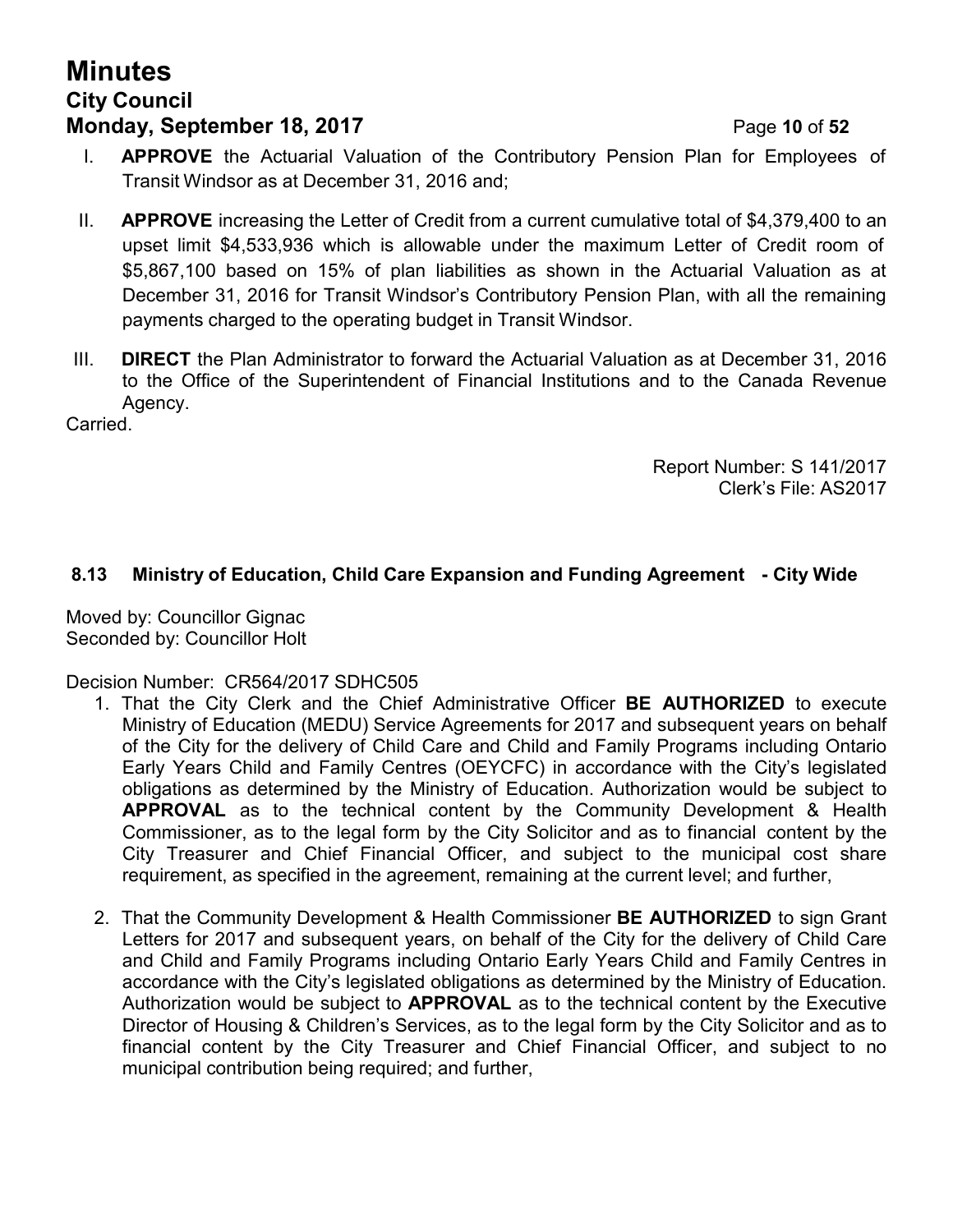## **Minutes City Council Monday, September 18, 2017** Page 11 of 52

- 3. That City Council **AUTHORIZE** the Executive Director of Housing & Children's Services to sign and/or submit the following administrative reports:
	- Annual Transfer Payment Budget Submission
	- Memorandums of Understanding
	- Estimates
	- Revised Estimates/Interim Reports
	- Year End Financial Reports/ (Transfer Payment Annual Reconciliation)
	- Financial Statements
	- Other Administrative Reports as specified from time to time by the Ministry; and further,
- 4. That the City **ENTER INTO** Purchase of Service Agreements with licensees, agencies and/or school boards as determined by the Community Development & Health Commissioner; and further,
- 5. That the Community Development & Health Commissioner **BE AUTHORIZED** and **GIVEN DISCRETION** to sign, amend, or terminate Purchase of Service agreements with licensees, agencies and/or school boards on behalf of the City in accordance with the criteria established by the MEDU Service Agreement and mitigation funding where the net city contribution does not exceed \$150,000 or \$1,000,000 gross. For Purchase of Service agreements that exceed a \$150,000 net city contribution or a \$1,000,000 gross contribution, in addition to the Community Development & Health Commissioner, the Chief Administrative Officer will be required to sign as a secondary authority; and further,
- 6. That Purchase of Service Agreements **BE APPROVED** as to technical content by the Executive Director of Housing & Children's Services, as to legal form by the City Solicitor and as to financial content by the City Treasurer and Chief Financial Officer, or designates. As long as the agreements conform to the standard format reviewed and pre-approved by the City Solicitor, the City Solicitor is not required to approve each individual as to form.

Carried.

Report Number: S 158/2017 Clerk's File:SS/11256

**8.14 Transition Plan for the Development of the Windsor Essex Ontario Early Years Child and Family Centres - City Wide**

Moved by: Councillor Gignac Seconded by: Councillor Holt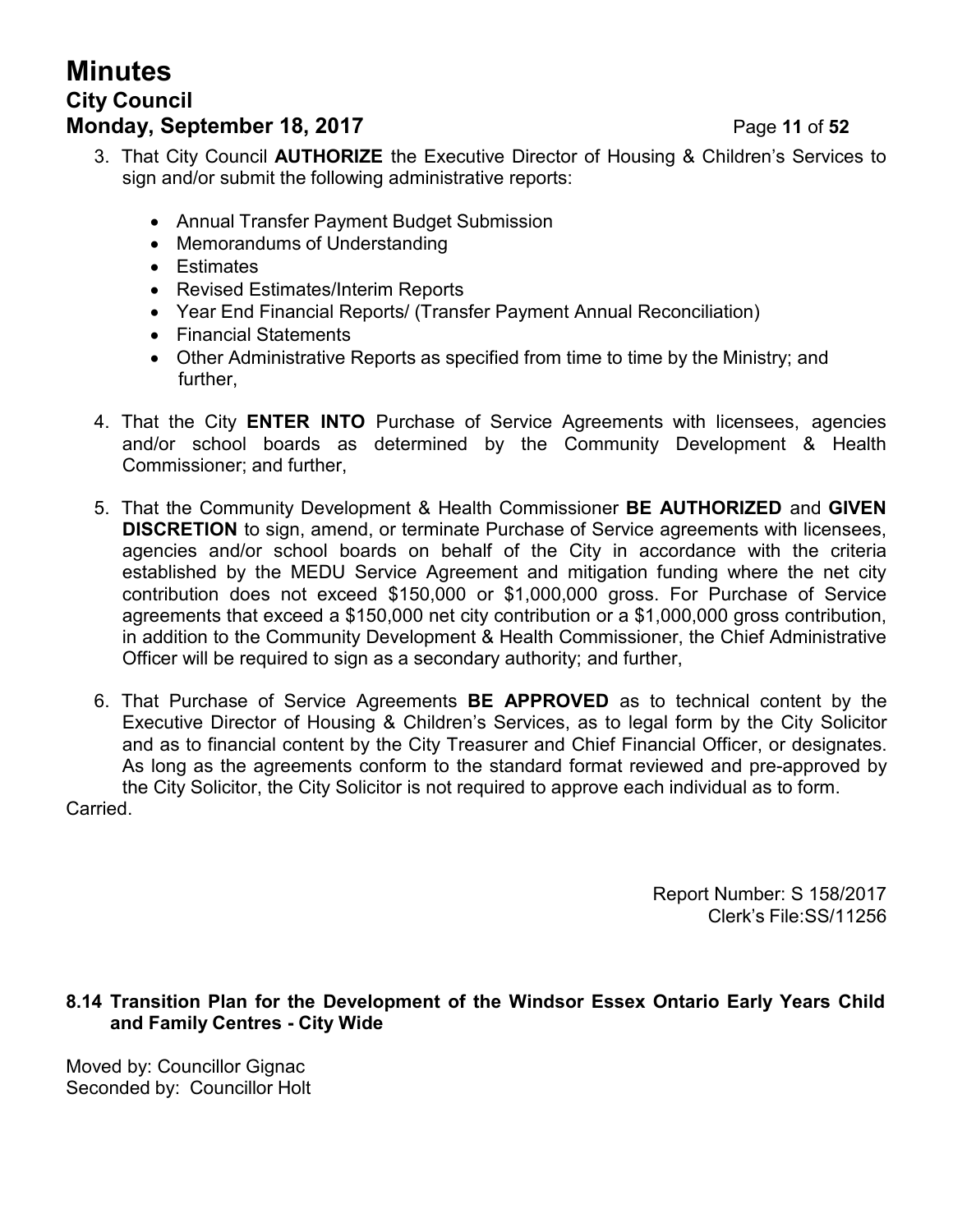## **Minutes City Council Monday, September 18, 2017** Page 12 of 52

Decision Number: CR565/2017 SDHC509

That City Council **APPROVE** the submission to the Ministry of Education of the Initial Plan for Ontario Early Years Child and Family Centres for Windsor and Essex County, as required under the Service Agreement with the Ministry of Education; and further;

That the Executive Director of Housing and Children's Services **BE AUTHORIZED** to acquire resources and partner to deliver the Ontario Early Years Child and Family Centres program and any affiliated programs, at a cost not to exceed the provincial funds provided by the Ministry of Education, or any amounts allocated to the program in the approved City budget in each respective year; and further,

That the Executive Director of Housing and Children's Services **BE AUTHORIZED** throughout the duration of the Ontario Early Years Child and Family Centres program to take such actions as required to implement and operationalize programs with a systemic approach, to apply practical operational tasks and activities, approve projects, participate in sector related activities, allocate funds, withdraw, negotiate and re-allocate program funds including, but not limited to, program extensions, agencies and organizations to achieve a successful implementation of the Ontario Early Years Child and Family Centres. Further, to maintain and ensure compliance with program rules and criteria, to enable full take-up of program funds and/or to address local needs at a cost not to exceed the funds provided by the funding programs, and not to exceed amounts allocated in the approved City budget in each respective year. Carried.

> Report Number: S 159/2017 Clerk's File: SS2017

## **11.2 Synchro Canada 2018 National Qualifier**

Moved by: Councillor Gignac Seconded by: Councillor Holt

Decision Number: CR568/2017

That that the Chief Administrative Officer **BE AUTHORIZED** to sign the letter of support for the bid document for the 2018 Synchro Canada National Qualifier; and further,

That upon being successfully awarded the event, the CAO and City Clerk **BE AUTHORIZED** to sign a host agreement and any other related agreements/forms which may be required by Synchro Canada, satisfactory in form to the City Solicitor, in financial content to the City Treasurer, and in technical content to the Executive Director and Recreation and Culture; and further,

That City Council **APPROVE** a waiver of fees for the rental of the facility in accordance with the Waiver of Fees and Grant Funding Policy up to a maximum of \$16,100. Carried.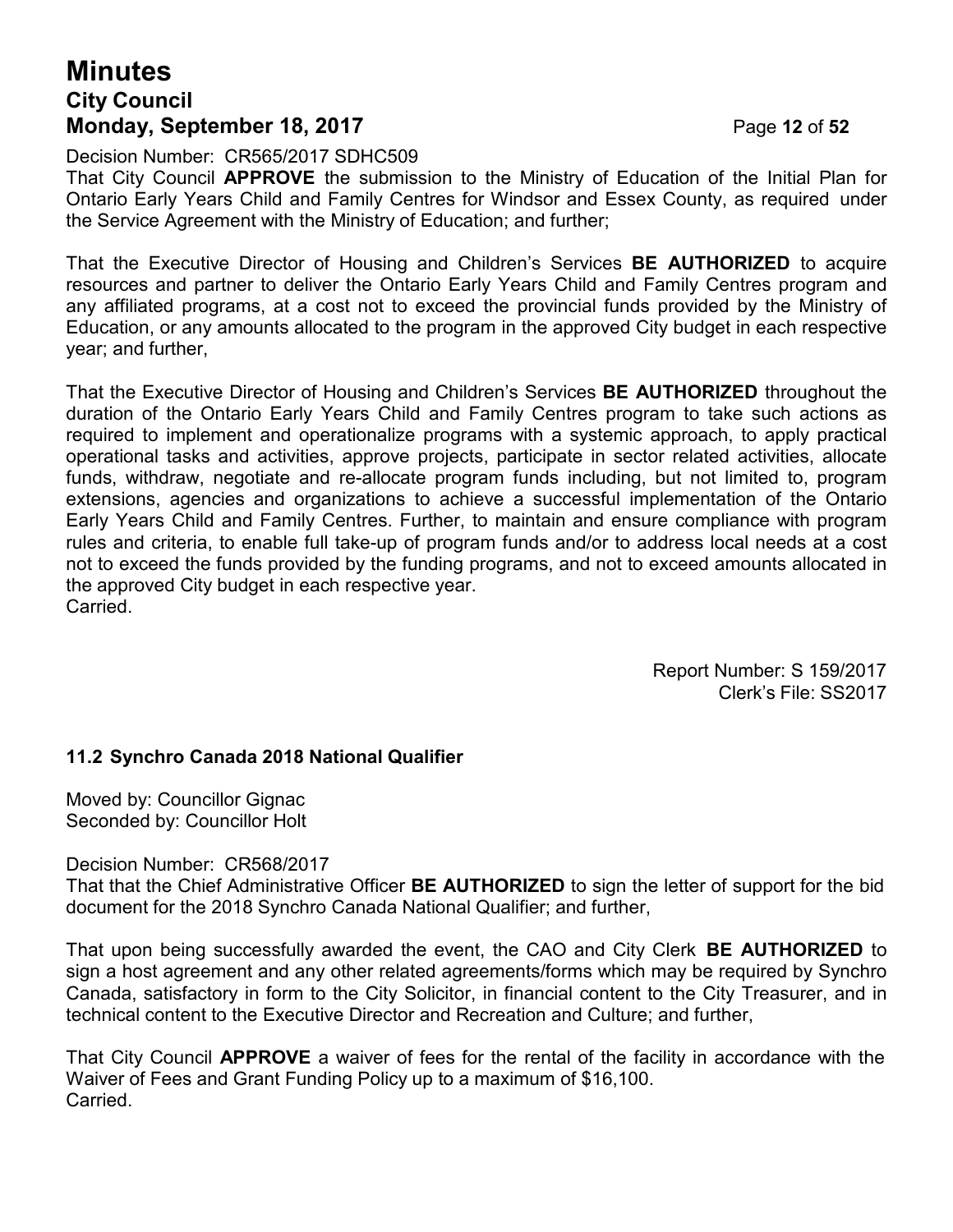Report Number: C 109/2017 Clerk's File: SR/12936

## **9. REQUEST FOR DEFERRALS, REFERRALS AND/OR WITHDRAWALS**

None requested.

## **10. PRESENTATIONS AND DELEGATIONS (5 Minute maximum per delegate)**

## **Maestro Robert Franz, Windsor Symphony Orchestra**

Maestro Robert Franz, Windsor Symphony Orchestra appears before Council and thanks the Mayor, City Council and Adminstration for the many years of support and provides some background regarding the celebrating activities planned for the Windsor Symphony Orchestra's (WSO's) 70<sup>th</sup> Season in Windsor; and concludes with a musical performance by the Windsor Symphony Choristers.

## **11. REGULAR BUSINESS ITEMS (Non-Consent Items)**

## **11.1 Little River Dykes Flood Protection**

## **Cindy Piec, resident of Ward 6**

Cindy Piec, resident of Ward 6, appears before Council regarding the administrative report Little River Dykes Flood Protection and indicates that homeowners were not afforded the opportunity to ask questions and the meetings that took place were counterproductive as questions related to costs of removing current encumbrances and maintenance were unanswered.

## **Tammy Kapsalis, resident of Ward 6**

Tammy Kapsalis, resident of Ward 6 appears before Council expressing concern with the administrative recommendation in the report Little River Dykes Flood Protection and requests a deferral to allow for residents to speak with ERCA and Adminstration regarding their concerns in greater detail; and concludes by providing a petition that has been signed by many surrounding residents concerning this matter.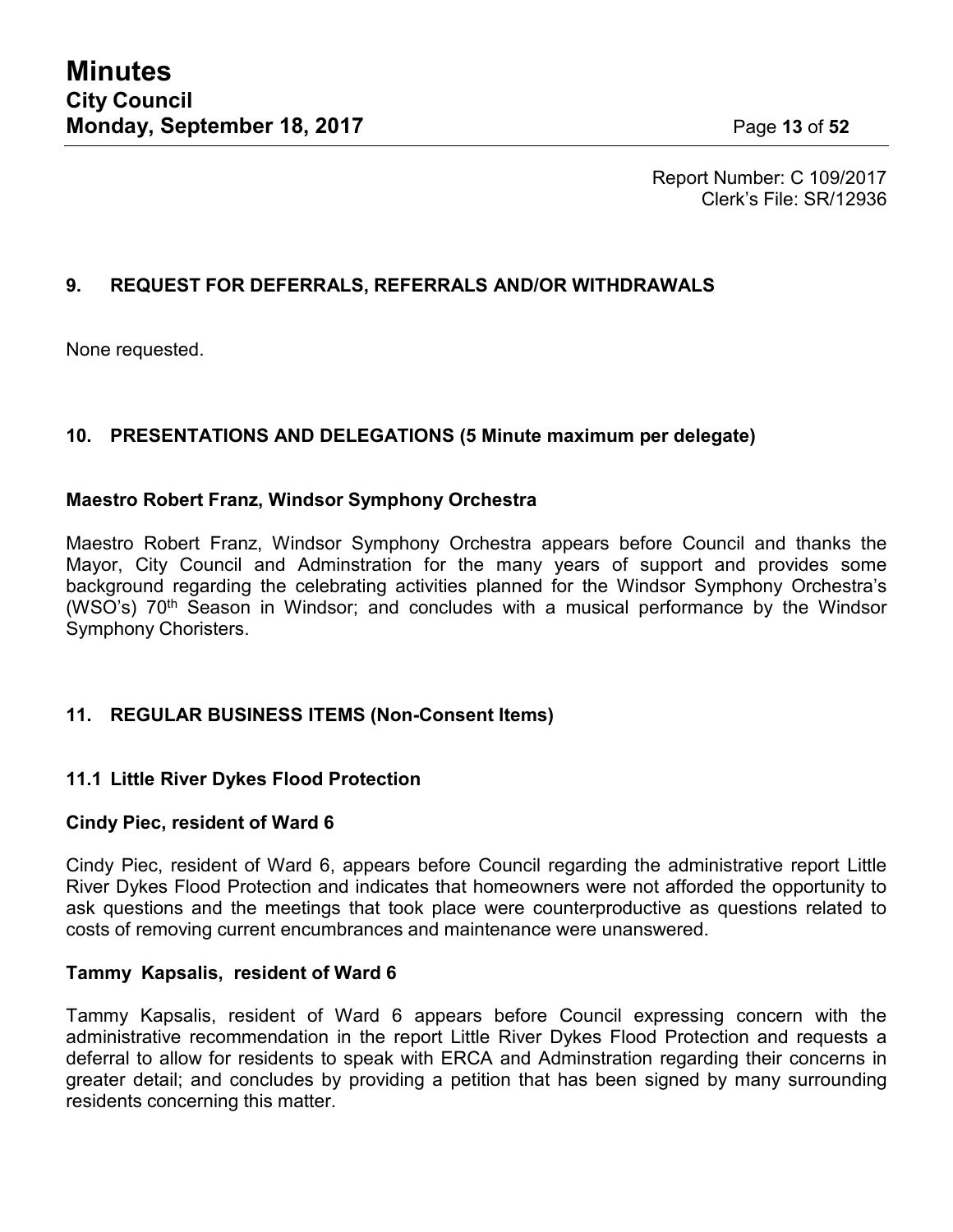Moved by: Councillor Gignac Seconded by: Councillor Bortolin

### Decision Number: CR567/2017

That the report of the City Engineer dated February 15, 2017, entitled "Little River Dykes Flood Protection" **BE DEFERRED** to a future meeting of Council to allow for Administration to conduct visits to every home which has encumbrances in order to have discussions with the affected property owners; and,

That Administration **REPORT** back to Council options for homeowners including any available financial assistance to offset costs and timelines moving forward. Carried.

> Report Number: C 34/2017 Clerk's File: SW2017

## **11.3 Improvements to the Basement Flooding Protection Subsidy Program - City Wide**

### **John Holmes, resident of Ward 6**

John Holmes, resident of Ward 6, appears before Council expressing concern regarding the administrative report Improvements to the Basement Flooding Proteciton Subsidy Program; and concludes by suggesting that more money should be utilized for maintaining existing infrastructure instead of holding special events.

### **Raymond Hoang, resident of Ward 7**

Raymond Hoang, resident of Ward 7, appears before Council in support of the administrative report Improvements to the Basement Flooding Protection Subsidy Program; and concludes by suggesting that installation of back flow valves become mandatory for all househoulds in Windsor.

Moved by: Councillor Gignac Seconded by: Councillor Sleiman

### Decision Number: CR569/2017

That Council **APPROVE** increasing the eligible subsidy percentage related to the cost of installation of specific flood prevention devices as outlined in the City's Basement Flooding Protection Subsidy Program from the current 80% to 100% with the maximum eligible subsidy amount payable per home/unit remaining at \$2,800; and,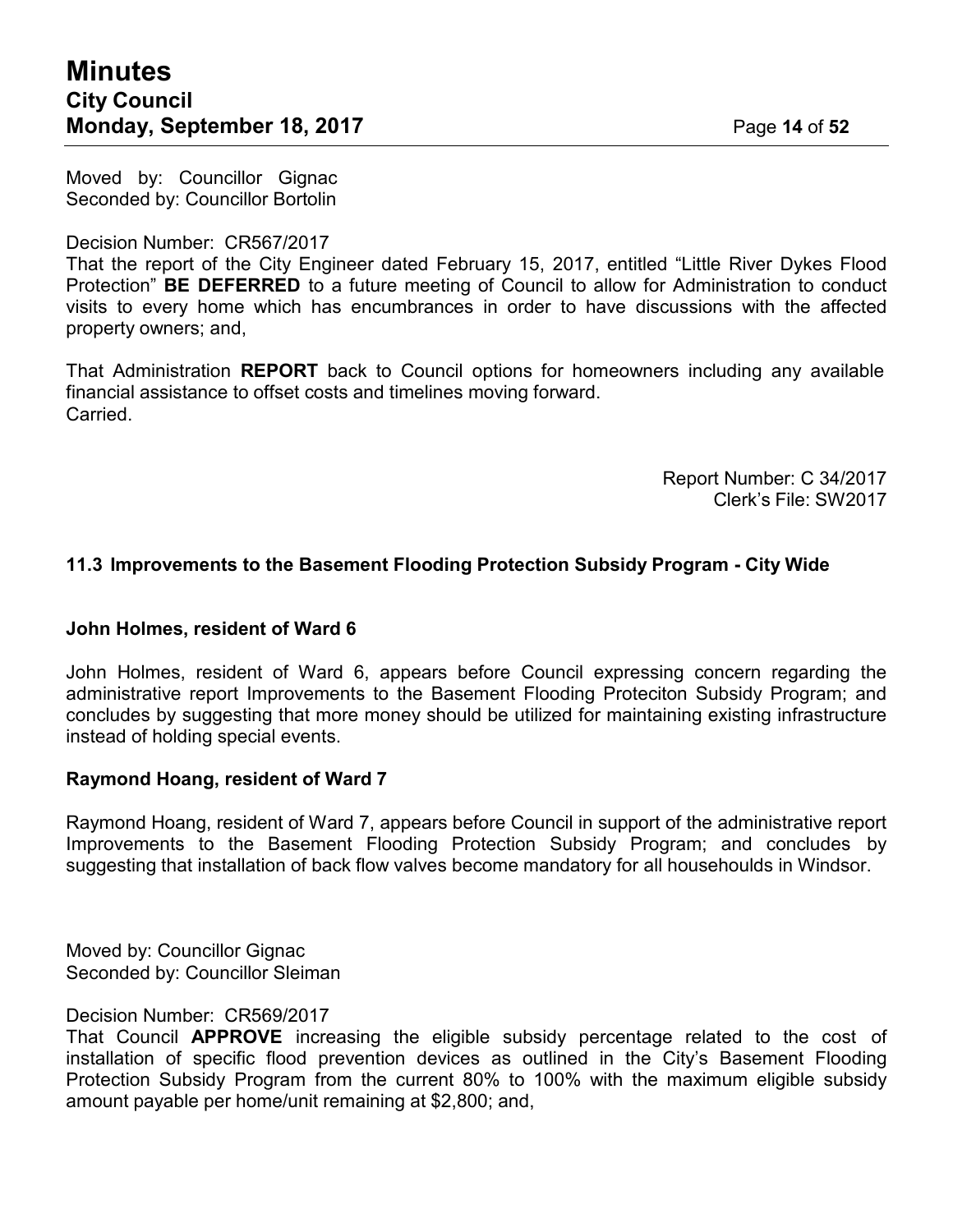That Council **APPROVE** up to a maximum of \$3,500,000 in additional funds to be transferred from the Sewer Surcharge Reserve Fund to the Basement Flooding Protection Subsidy Program in order to assist with funding the one time influx of Basement Flooding Protection Subsidy Program applications; and,

That Council **SUPPORT** streamlining the Basement Flooding Protection Subsidy Program application process as noted in the report; and,

That the Basement Flooding Protection Subsidy Program **INCLUDE** homes with crawl spaces. Carried.

> Report Number: C 158/2017 Clerk's File: SW2017

## **8.1 Award of Tender #131-17 - Asphalt Pavement Widening - Malden Road & South Camerion Boulevard - Ward**

## **Jessica Bondy, resident of Ward 1**

Jessica Bondy, resident of Ward 1 appears before Council in support of the administrative report regarding Award of Tender #131-17 – Asphalt Pavement Widening – Malden Road & South Cameron Boulevard – Ward 1; and concludes by suggesting that signs be erected in the area to cover the gap in cycling infrastructure until proper infrastructure is put in place in the area.

Moved by: Councillor Francis Seconded by: Councillor Marra

Decision Number: CR551/2017

I . That the following low tender to construct the Asphalt Pavement Widening – Malden Road & South Cameron Tender 131-17 **BE ACCEPTED**:

| TENDERER:                                                            | Coco Paving Inc.                                                                                        |  |  |  |  |  |  |
|----------------------------------------------------------------------|---------------------------------------------------------------------------------------------------------|--|--|--|--|--|--|
| <b>TENDER NO:</b><br><b>TENDER PRICE:</b><br><b>ACCOUNT CHARGED:</b> | 131-17<br>\$1,125,250 plus HST<br>007-5410-7P05-14070-7111031; Part 1 Malden<br>Road \$407,050 plus HST |  |  |  |  |  |  |
|                                                                      | 007-5410-7P05-14069-7111031; Part 2 South<br>Cameron<br>Boulevard \$718,200 plus HST; and further,      |  |  |  |  |  |  |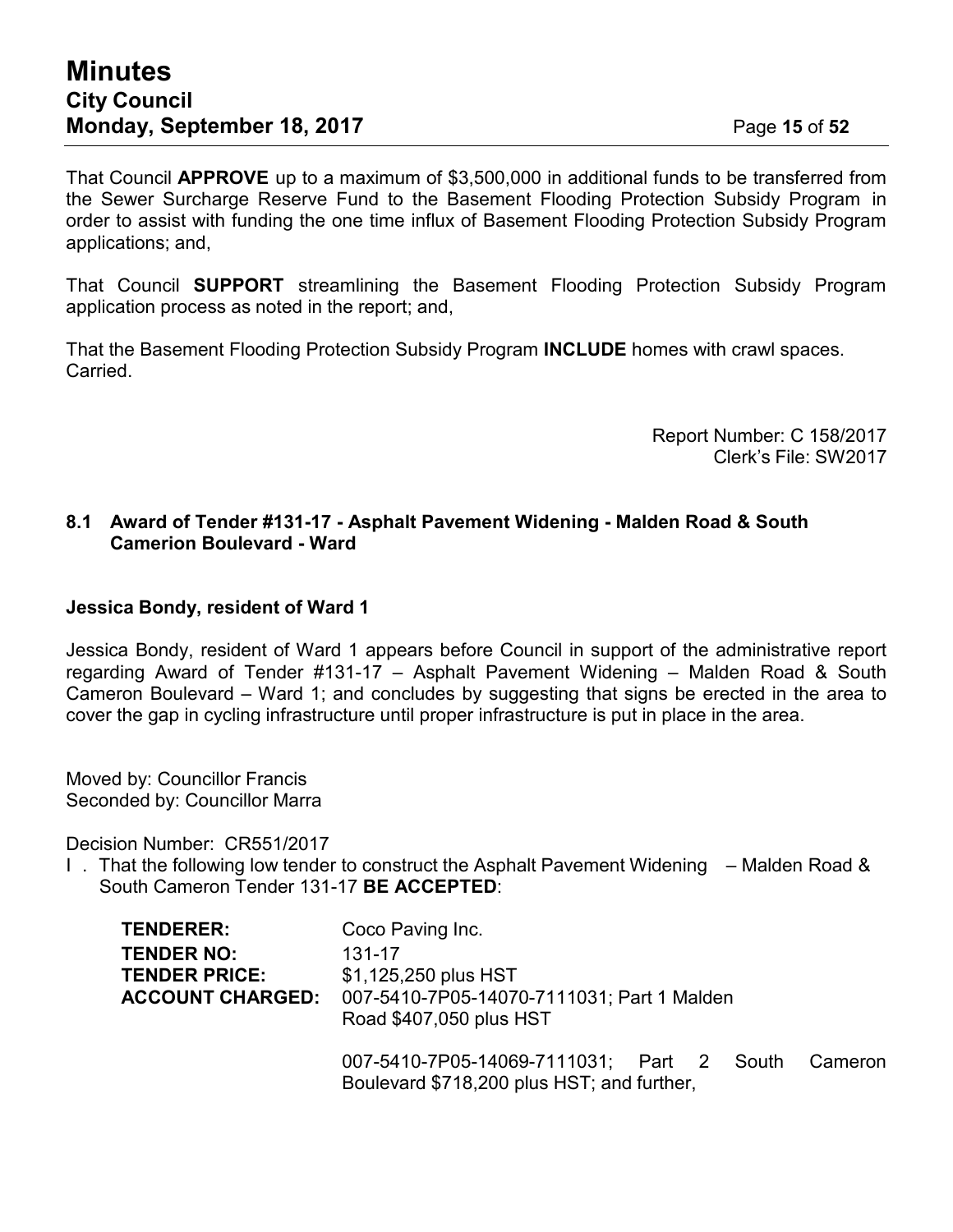## **Minutes City Council Monday, September 18, 2017 Page 16 of 52**

That the Chief Administrative Officer and the City Clerk, **BE AUTHORIZED** to execute the contract to the low bidder, satisfactory in form to the City Solicitor, in financial content to the City Treasurer and in technical content to the City Engineer; and,

- II. That **APPROVAL BE GIVEN** to fund the estimated project shortfall of up to \$463,057 in the following order:
	- a. \$325,000 in surplus funds in the Cabana Road project, as a result of obtaining a grant for the bike lanes, and further that these funds which are available in 2020 be precommitment to allow for immediate use and;
	- b. \$138,057 from the Bikeways Development project (7111031); and,
- III. That share the road signage **BE ERECTED** along Malden Road to address the gap in cycling facilities between Armanda (the north limits of this project) and the MTO jurisdiction north of this project at approximately EC Row Expressway.

Moved by: Councillor Borrelli Seconded by: Councillor Sleiman

Decision Number: CR552/2017

That the possibility of augmenting the bicycle path with a walking trail on either side or both sides of the road in the area of South Cameron from Dougall to Totten **BE INVESTIGATED**. **Carried** 

> Report Number: C 151/2017 Clerk's File:SW/12931

## **12. CONSIDERATION OF COMMITTEE REPORTS**

## **12.1 Report of the Special In-Camera meeting or other Committee as may be held prior to Council (if scheduled)**

Moved by: Councillor Payne Seconded by: Councillor Sleiman

Decision Number: CR570/2017 That the report of the In-Camera meeting held September 18, 2017 **BE ADOPTED** as presented. **Carried**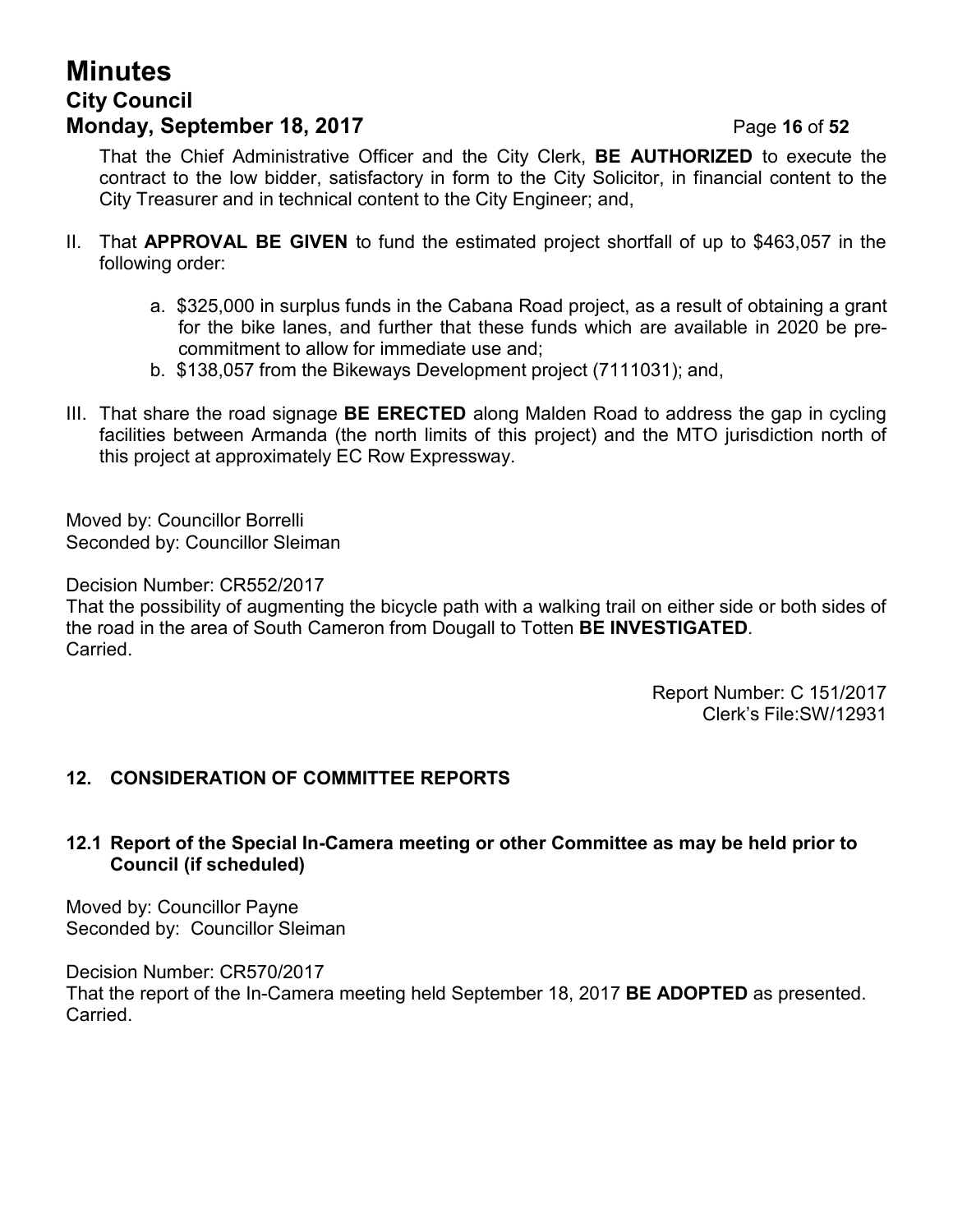## **13. BY-LAWS (First and Second Reading)**

Moved by: Councillor Gignac Seconded by: Councillor Holt

That the following By-laws No. 140-2017 through 143-2017 (inclusive) be introduced and read a first and second time:

**140-2017** A BY-LAW TO FURTHER AMEND BY-LAW 9023 BEING A BY-LAW TO REGULATE VEHICULAR PARKING WITHIN THE LIMITS OF THE CITY OF WINDSOR ON MUNICIPAL STREETS, MUNICIPAL PARKING LOTS AND PRIVATE PROPERTIES, authorized by CAO4186, approved September 1, 2017

**141-2017** A BY-LAW TO AMEND BY-LAW NUMBER 208-2008, BEING A BY-LAW TO DELEGATE TO ADMINISTRATION THE AUTHORITY TO PROCESS, MAKE DECISIONS ON, AND EXECUTE AGREEMENTS FOR CERTAIN MATTERS, authorized by CR464/2017, approved August 8, 2017

**142-2017** A BY-LAW TO AUTHORIZE THE CORPORATION OF THE CITY OF WINDSOR TO ENTER INTO EXTENSION AGREEMENTS AND FOR THE CHIEF ADMINISTRATIVE OFFICER AND CLERK TO EXECUTE SUCH AGREEMENTS, authorized by M41-2012, adopted January 23, 2012; and By-law 47-2010, adopted March 22, 2010

**143-2017** A BY-LAW TO CONFIRM PROCEEDINGS OF THE COUNCIL OF THE CORPORATION OF THE CITY OF WINDSOR AT ITS MEETING HELD ON THE EIGHTEENTH DAY OF SEPTEMBER, 2017 Carried.

## **14. MOVE BACK INTO FORMAL SESSION**

Moved by: Councillor Elliott Seconded by: Councillor Francis

That the Committee of the Whole does now rise and report to Council respecting the business items considered by the Committee:

- 1) Communication Items (as presented)
- 2) Consent Agenda (as amended)
- 3) Items Deferred Items Referred
- 4) Consideration of the Balance of Business Items (as presented)
- 5) Committee Reports (as presented)
- 6) By-laws given first and second readings (as presented)

Carried.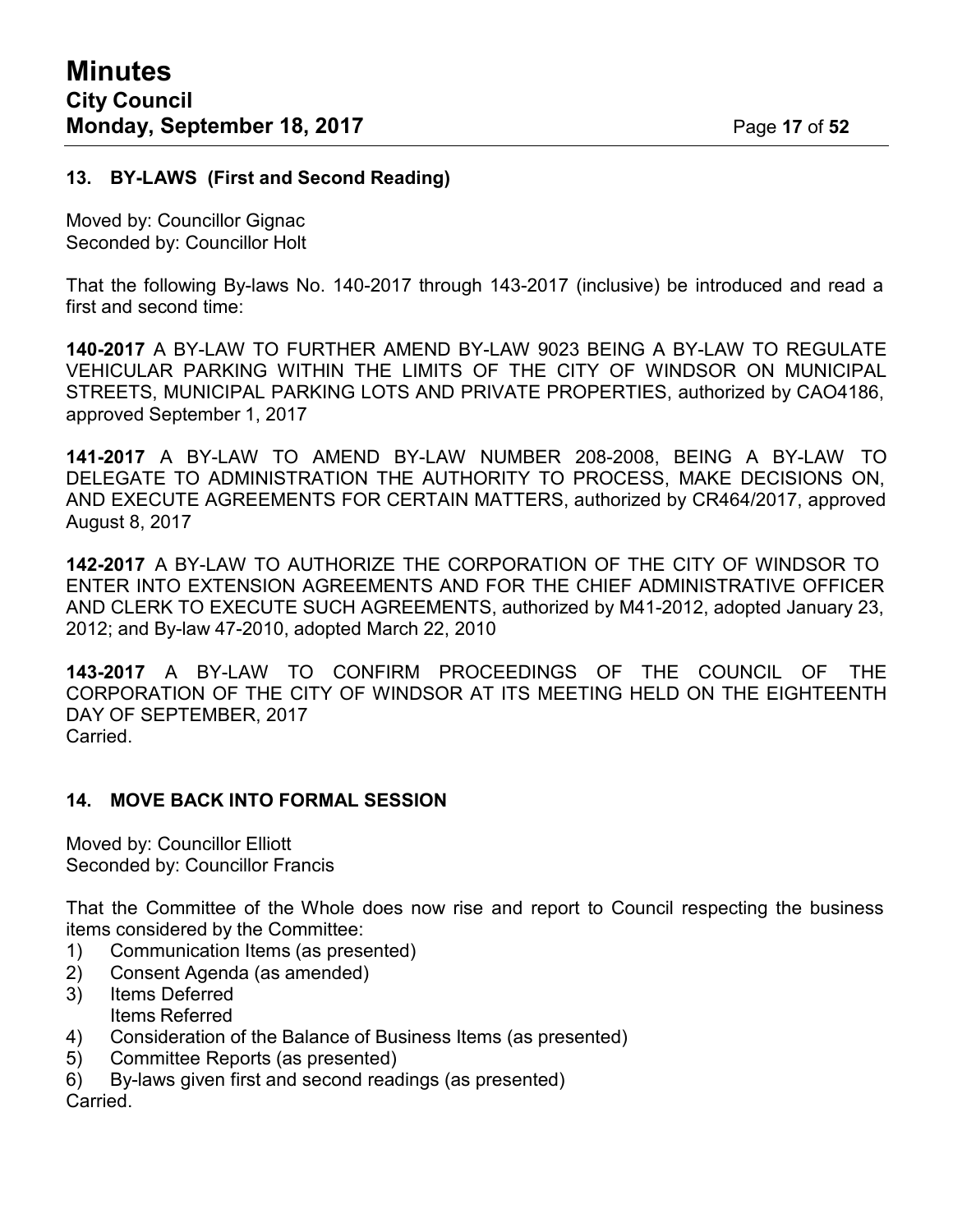## **15. NOTICES OF MOTION**

None presented.

## **16. THIRD AND FINAL READING OF THE BY-LAWS**

Moved by: Councillor Gignac Seconded by: Councillor Holt

That the following By-laws No. 140-2017 through 143-2017 (inclusive), having been read a first and second time be now read a third time and finally passed and that the Mayor and Deputy City Clerk **BE AUTHORIZED** to sign and seal the same notwithstanding any contrary provision of the Council. Carried.

## **17. PETITIONS**

Moved by: Councillor Kusmierczyk Seconded by: Councillor Marra

### Decision Number: CR571/2017

That the petition presented by Councillor Gignac from the residents of Canterbury Place, 5125 Riverside Drive East asking for a flashing light to be installed with yellow lines for a crosswalk in front of Canterbury Place, going across Riverside Drive East to Reaume Park and to complete the bicycle lane on Riverside Drive East from Strabane to St. Rose **BE RECEIVED** by the Clerk and that the Clerk **BE DIRECTED** to forward the petition to the City Engineer for the purpose of an examination of the requested works or undertakings; and further, that a report **BE PROVIDED** consistent with the direction provided. Carried.

Clerk's File: ACO/12746

### **18. QUESTION PERIOD**

Moved by: Councillor Kusmierczyk Seconded by: Councillor Sleiman

Decision Number: CR572/2017

That the following Council Question by Councillor Kusmierczyk **BE APPROVED**, and that Administration **BE DIRECTED** to proceed with the necessary actions to respond to the Council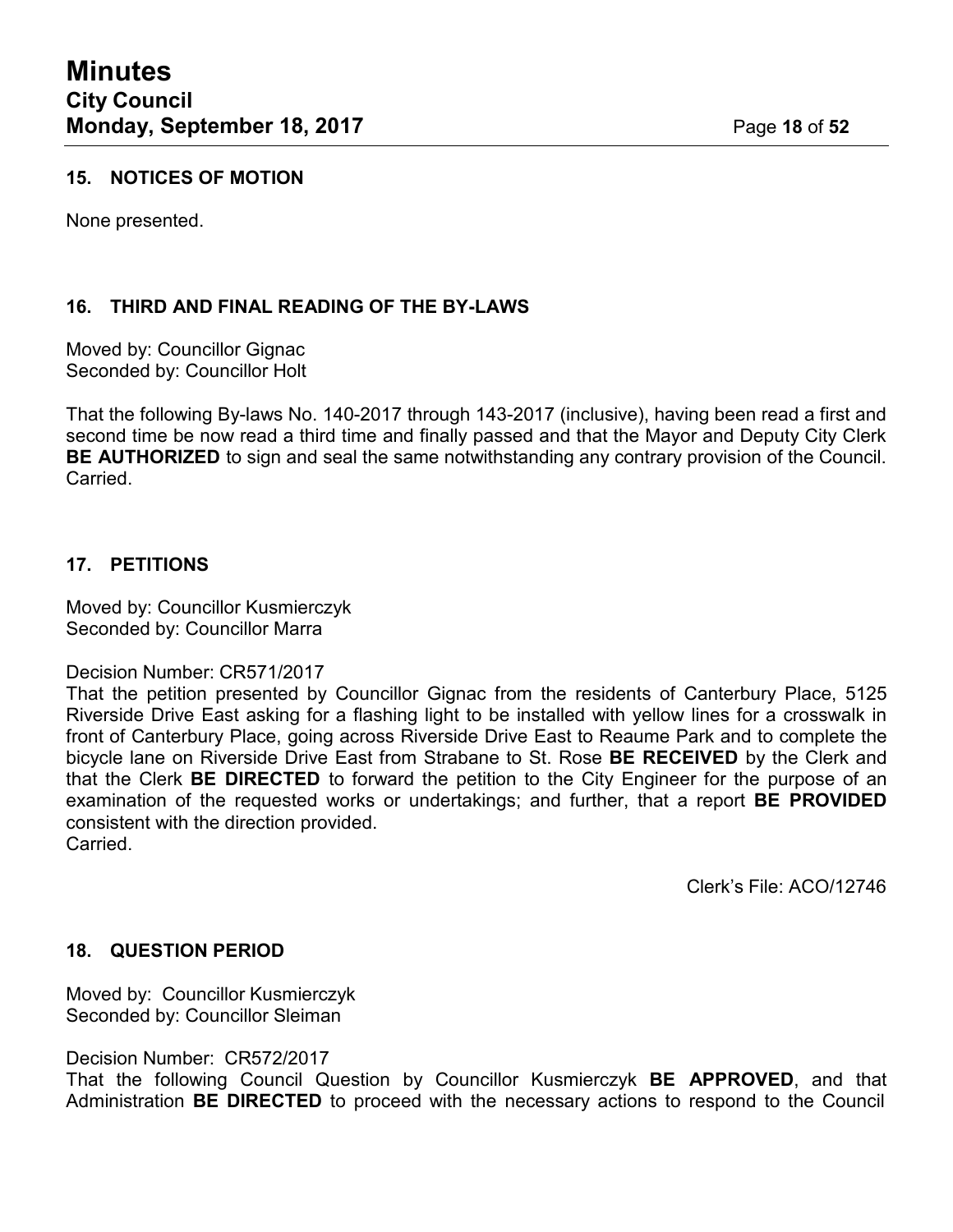## **Minutes City Council Monday, September 18, 2017** Page 19 of 52

Question in the form of a written report, consistent with Council's instructions, and in accordance with Section 17.1 of the Procedure By-law 98-2011:

## CQ 37-2017:

## **Assigned to City Engineer**

Administration work with Mr. Horrobin of the Windsor Police Services to review and report back on safety concerns on Banwell Road - from Tecumseh Road East to EC Row - as a result of the absence of street lighting and bring forward a plan and timetable to address the concerns. Carried.

Councillor Francis voting nay.

Clerk's File: ST2017

Moved by: Councillor Kusmierczyk Seconded by: Councillor Sleiman

## Decision Number: CR573/2017

That the following Council Question by Councillor Kusmierczyk **BE APPROVED**, and that Administration **BE DIRECTED** to proceed with the necessary actions to respond to the Council Question in the form of a written report, consistent with Council's instructions, and in accordance with Section 17.1 of the Procedure By-law 98-2011:

## CQ 38-2017:

## **Assigned to City Engineer**

Administration report back on the current education and outreach strategy for the Basement Protection Subsidy Program - including the components of this strategy, examples of content, metrics of effectiveness (e.g. YouTube views; Social Media views) and recommendations for improvements including best practises from other cities. Carried.

Councillor Francis voting nay.

Clerk's File: SW2017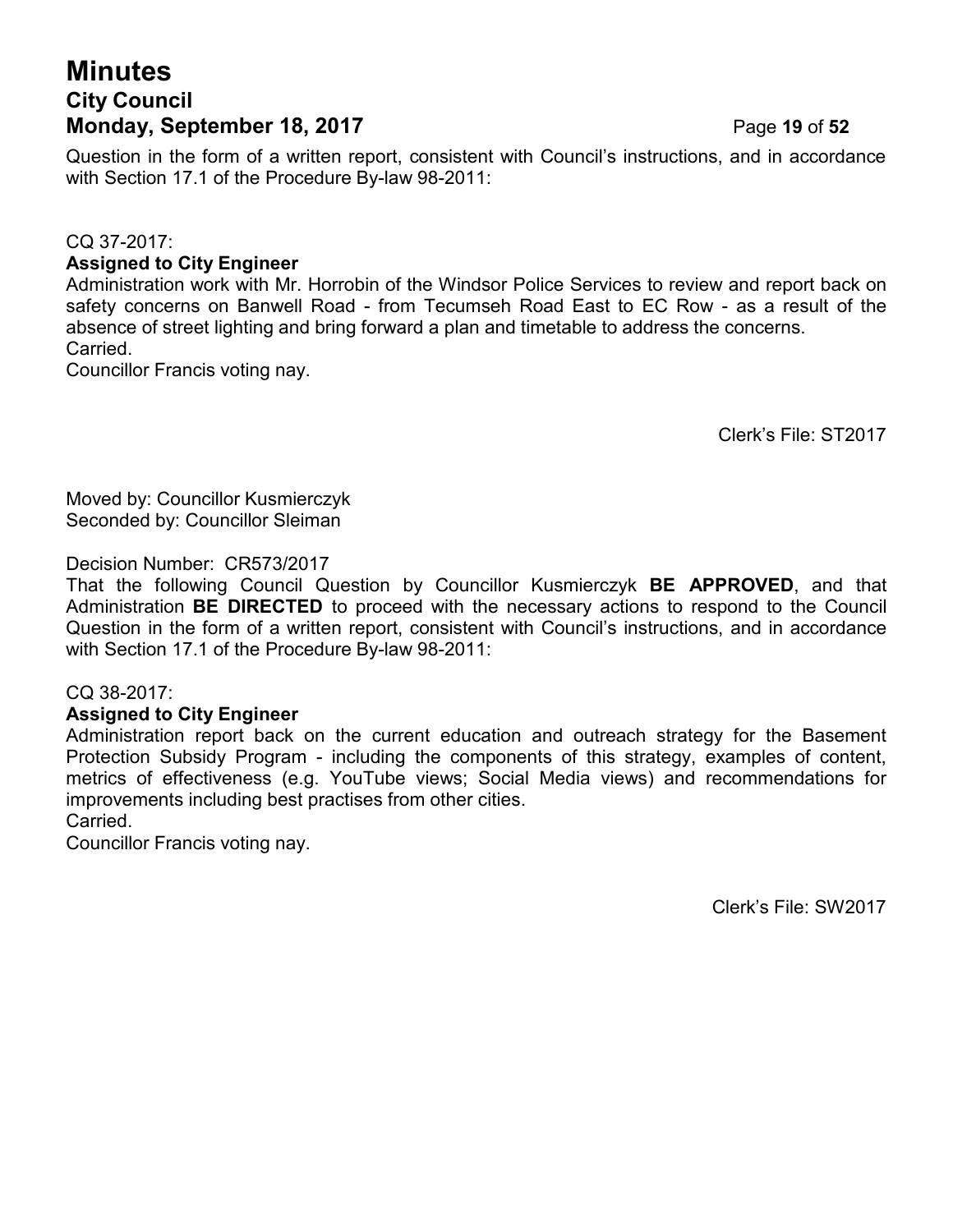## **Minutes City Council Monday, September 18, 2017** Page **20** of **52**

## **21. ADJOURNMENT**

Moved by: Councillor Borrelli Seconded by: Councillor Bortolin

That this Council meeting stand adjourned until the next regular meeting of Council or at the call of the Mayor. Carried.

Accordingly, the meeting is adjourned at 8:18 o'clock p.m.

Mayor **Mayor** City Clerk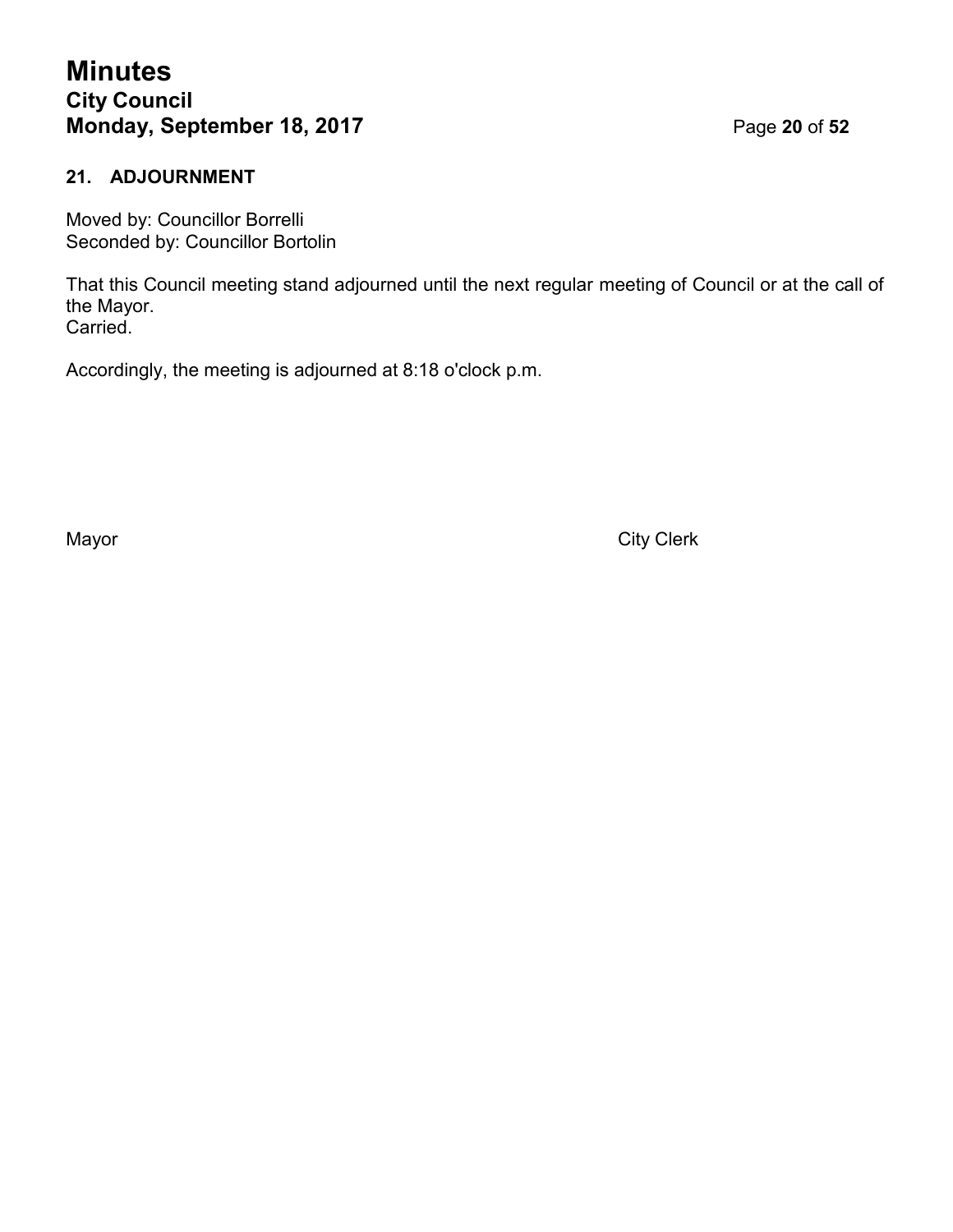## **Minutes City Council Monday, September 18, 2017** Page 21 of 52

**Adopted by Council at its meeting held September 18, 2017 (CR570/2017)** VC/bm

## **SPECIAL MEETING OF COUNCIL – IN CAMERA September 18, 2017**

## **Meeting called to order at: 5:30 p.m.**

## **Members in Attendance:**

Mayor D. Dilkens Councillor F. Francis Councillor J. Elliott Councillor C. Holt Councillor R. Bortolin Councillor B. Marra Councillor J. Gignac Councillor P. Borrelli Councillor H. Payne Councillor E. Sleiman Councillor I. Kusmierczyk

## **Also in attendance:**

- V. Critchley, Acting Chief Administrative Officer and City Clerk/Licence Commissioner and Corporate Leader Public Engagement and Human Resources
- J. Payne, Community Development and Health Commissioner and

Corporate Leader Social Development, Health, Recreation and Culture M. Winterton, City Engineer and Corporate Leader Environmental Protection and **Transportation** 

J. Mancina, Chief Financial Officer/City Treasurer and Corporate Leader Finance and Technology

S. Askin-Hager, City Solicitor and Corporate Leader Economic Development and Public Safety

C. Brown, CEO for YQG and WDTC/Corporate Leader of Transportation **Services** 

J. Wilson, Corporate Leader, Parks, Facilities, Recreation and Culture

F. Scarfone, Manager of Real Estate Services (Items 1 and 2)

**Verbal Motion is presented by Councillor Borrelli, seconded by Councillor Gignac, that Rule 3.3 (c) of the** *Procedure By-law, 98-2011,* **BE WAIVED to add the following Agenda items:**

- **4. Legal matter - update**
- **5. Property matter – disposition of land – Economic Development Opportunity**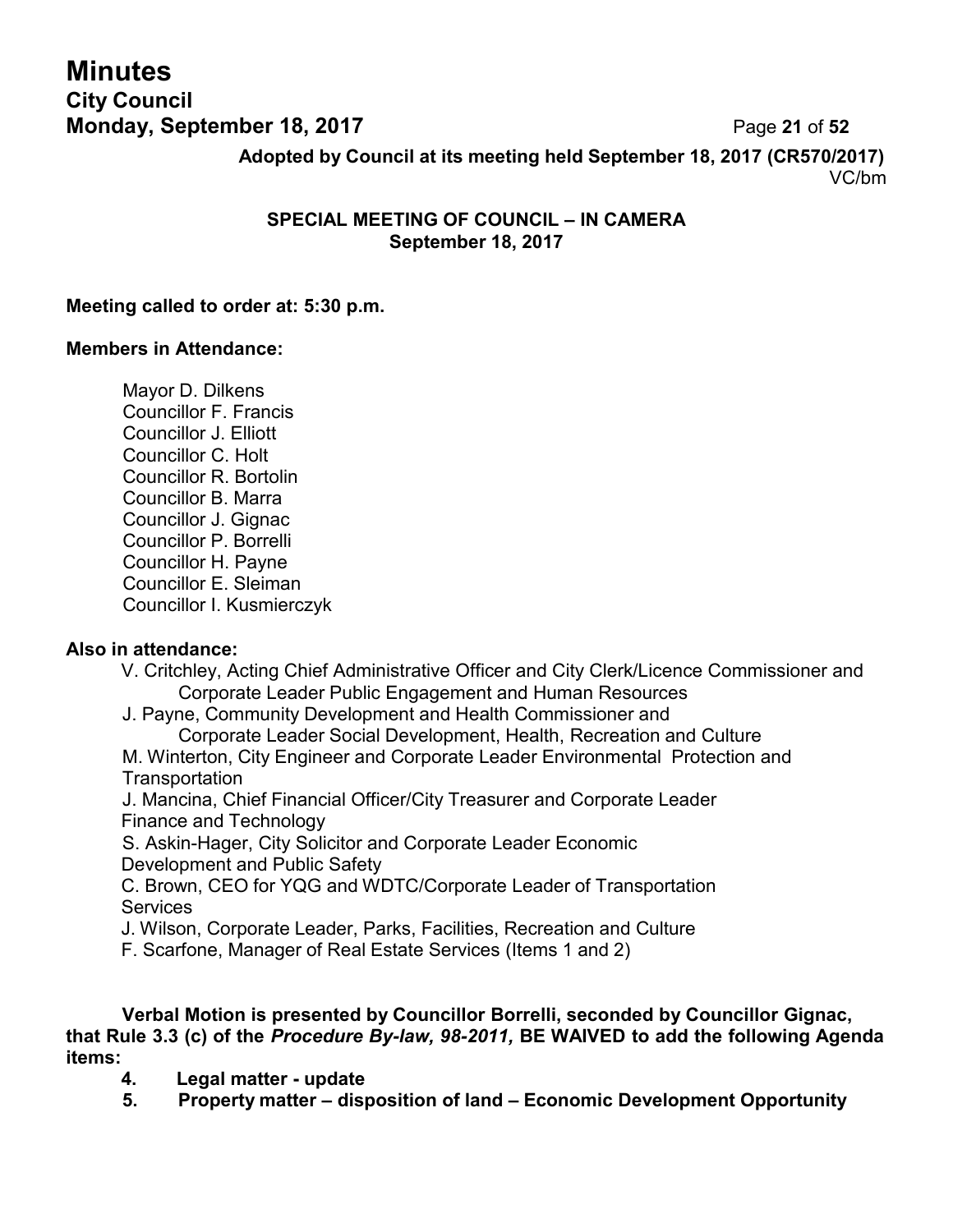## **Minutes City Council Monday, September 18, 2017** Page 22 of 52

**Motion Carried.**

**Verbal Motion is presented by Councillor Borrelli, seconded by Councillor Gignac, to move in Camera for discussion of the following item(s):**

| <b>Item</b><br>No. | <b>Subject</b>                                                                         | <b>Section - Pursuant to</b><br>Municipal Act, 2001, as<br>amended |
|--------------------|----------------------------------------------------------------------------------------|--------------------------------------------------------------------|
| 1.                 | Property matter – sale of land                                                         | 239(2)(c)                                                          |
| 2.                 | Property matter – sale of land                                                         | 239(2)(c)                                                          |
| 3.                 | Property matter – expropriation of<br>land                                             | 239(2)(c)                                                          |
| 4.                 | Legal matter – update – ADDED                                                          | 239 (2) (e) (f)                                                    |
| 5.                 | Property matter – disposition of land<br>- Economic Development<br>opportunity - ADDED | 239(2)(c)                                                          |

## **Motion Carried.**

## **Declarations of Pecuniary Interest:**

Councillor Payne discloses an interest and abstains from voting on Item 4 as a result of his litigation involving BUDHAG and the Ambassador Bridge.

**Discussion on the items of business. (Items 1, 2, 3, 5 and 4)**

**Verbal Motion is presented by Councillor Francis, seconded by Councillor Holt, to move back into public session. Motion Carried.**

**Moved by Councillor Borrelli, seconded by Councillor Kusmierczyk,**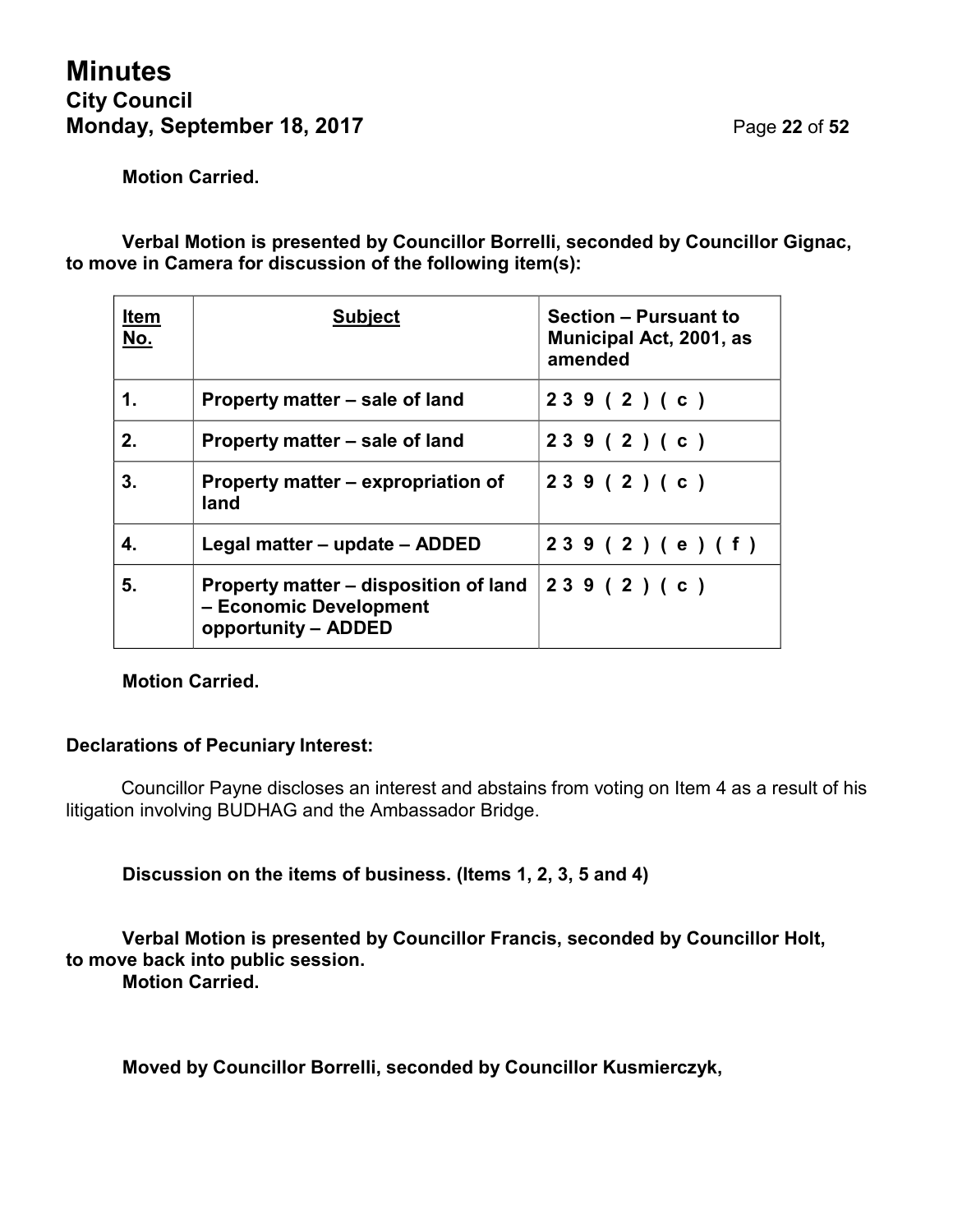## **Minutes City Council Monday, September 18, 2017** Page 23 of 52

**THAT the Clerk BE DIRECTED to transmit the recommendation(s) contained in the report(s) discussed at the In-Camera Council Meeting held September 18, 2017 directly to Council for consideration at the next Regular Meeting.**

1. That the recommendation contained in the in-camera report from the Manager of Real Estate Services, City Solicitor and Corporate Leader Economic Development and Public Safety and Chief Financial Officer/City Treasurer and Corporate Leader Finance and Technology respecting a property matter – sale of land **BE APPROVED**.

2. That the recommendation contained in the in-camera report from the Acting Lease Administrator, Manager of Real Estate Services, City Solicitor and Corporate Leader Economic Development and Public Safety and Chief Financial Officer/City Treasurer and Corporate Leader Finance and Technology respecting a property matter – sale of land **BE APPROVED**.

3. That the recommendation contained in the in-camera report from the Acting Lease Administrator, Manager of Real Estate Services, City Solicitor and Corporate Leader Economic Development and Public Safety, City Engineer and Corporate Leader Environmental Protection and Transportation and Chief Financial Officer/City Treasurer and Corporate Leader Finance and Technology respecting a property matter –expropriation of land **BE APPROVED**.

4. That the confidential verbal report from the City Solicitor and Corporate Leader Economic Development and Public Safety respecting a legal matter – update **BE RECEIVED** and that Administration **PROCEED** on the verbal direction of Council.

## **Councillor Payne discloses an interest and abstains from discussion and voting on this matter.**

5. That the confidential verbal report from Mayor Dilkens respecting a property matter – potential disposition of land – economic development opportunity **BE RECEIVED** and Administration **PROCEED** on the verbal direction of Council.

**Motion Carried.**

**Moved by Councillor Sleiman, seconded by Councillor Elliott, That the special meeting of council held September 18, 2017 BE ADJOURNED. (Time: 6:20 p.m.) Motion Carried.**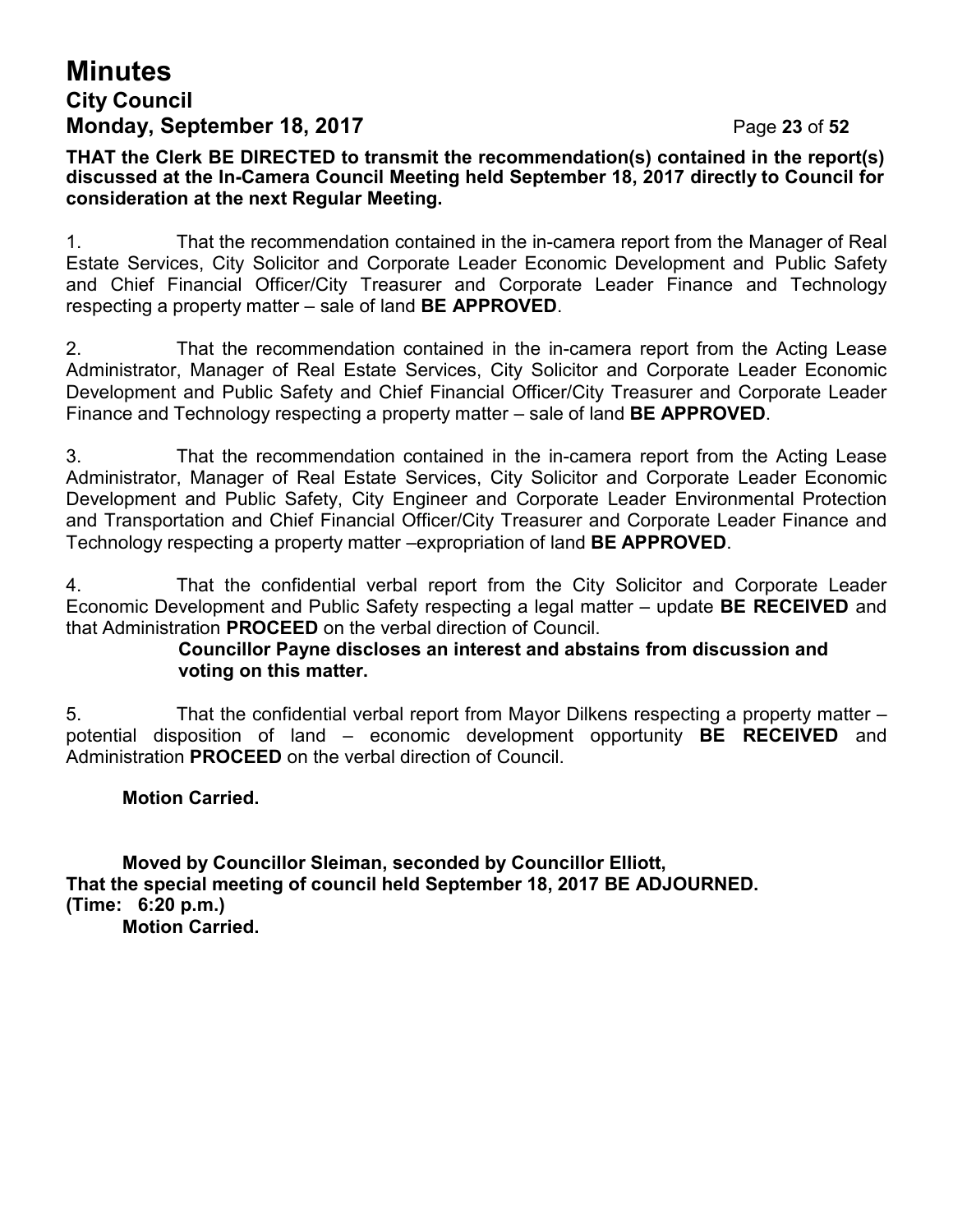**Minutes City Council Monday, September 18, 2017** Page 24 of 52

CR554/2017 – Appendix A - Item No. 8.3

## **THE CORPORATION OF THE CITY OF WINDSOR**

**Acceptable Use Policy**

**Updated: August 10, 2017**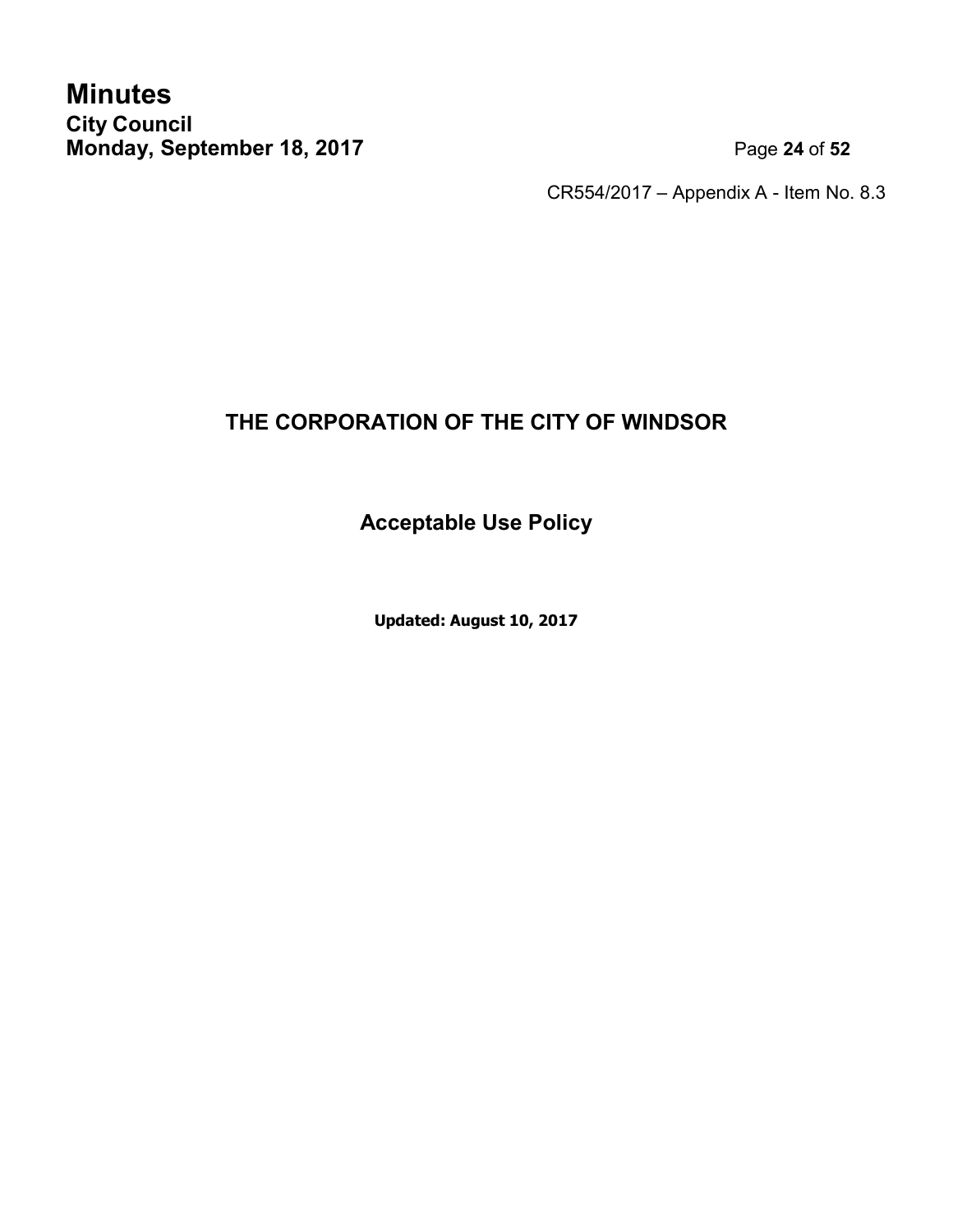## THE CORPORATION OF THE CITY OF WINDSOR

## **Acceptable Use Policy**

## **Table of Contents**

| 5.1.5 Policy Exceptions, Clarifications, and Formal Challenges 12 |
|-------------------------------------------------------------------|
|                                                                   |
|                                                                   |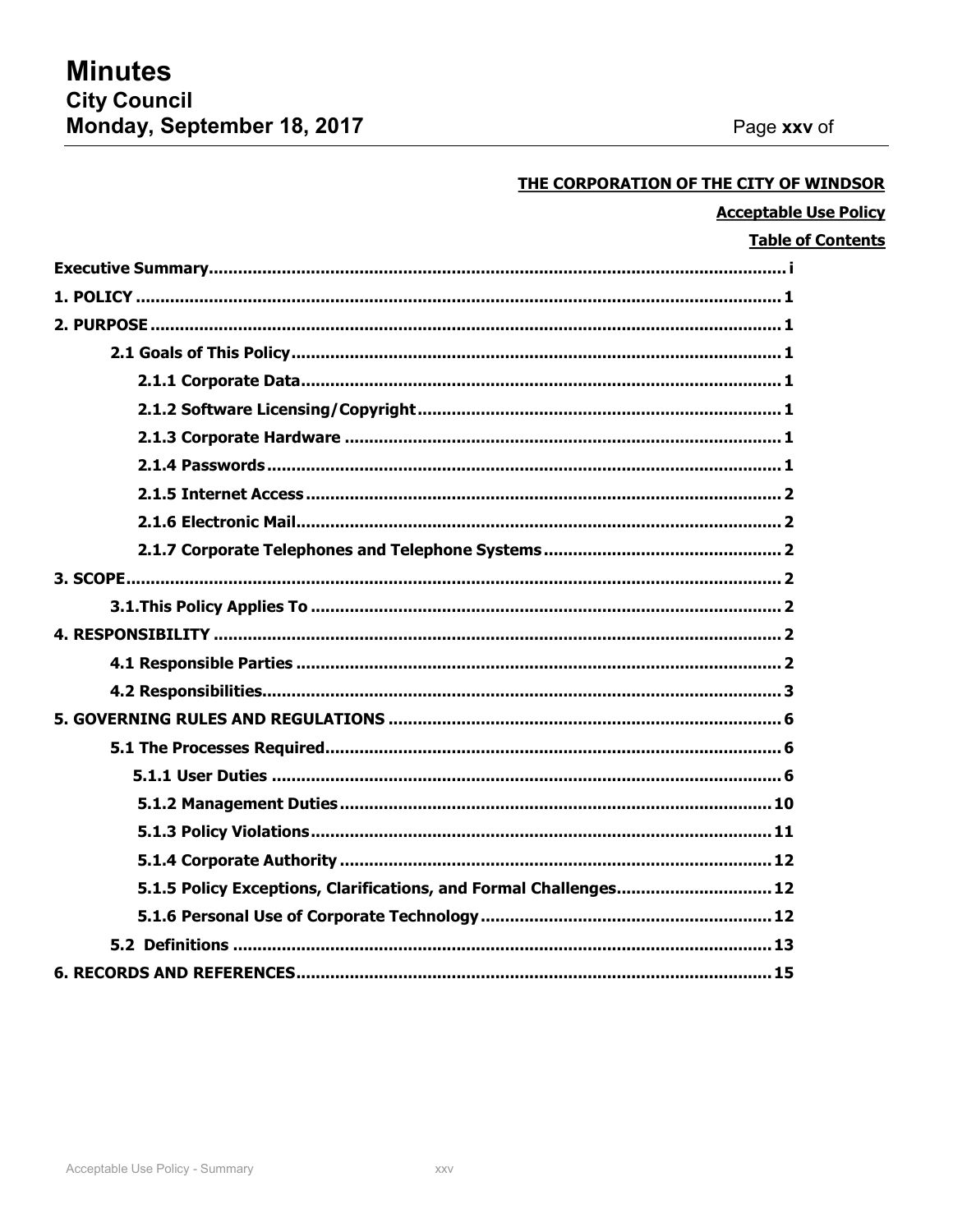**52**

## **THE CORPORATION OF THE CITY OF WINDSOR**

## *Executive Summary – Acceptable Use Policy*

The Acceptable Use Policy (hereinafter referred to as "This Policy") identifies roles, responsibilities, and requirements for the appropriate use of Corporate Technology Resources. The goal of This Policy is to protect The Corporation of the City of Windsor from legal liability and to reduce the risk of damage, loss, or theft to Corporate Technology Resources.

#### **Technology Resources:**

Includes data, Hardware, software, Communication Systems, Internet Access, e-mail, televisions, Telephones, and

Telephone systems.

#### **User Responsibilities:**

- Understand, accept, and abide by This Policy including its associated procedures and Governing Rules and Regulations for each type of Corporate Technology Resource.
- Use the Corporation's Technology Resources for business purposes that benefit the Corporation and are directly applicable to your job.
- Ensure all activity using Corporate Technology Resources, whether from work or remotely, conforms to This Policy and any other Corporate policies, codes of conduct, health and safety standards, and any related legislation.
- Know that suspected infractions of This Policy may be reported to an employee's immediate supervisor or to the Concerned Citizen/Concerned Employee Hotline.
- Know that any person who witnesses, or is the recipient of Child Pornography, on any Corporate Technology Resource, is legally bound by the *Child and Family Services Act*, to report it to his/her immediate supervisor or the Concerned Citizen/Concerned Employee Hotline.
- Conform to the requirements of This Policy, as failing to do so may result in disciplinary action up to and including termination, legal action and/or due criminal process.

### **Governing Rules and Regulations for the Use of Corporate Technology Resources:**

#### **Corporate Data:**

- Ensure the Corporate data for which you are responsible is accurate and up-to-date and that you do not knowingly enter invalid data.
- Only use, copy, or distribute Corporate data for the business purposes of the Corporation.
- Know the disclosure level for Corporate data according to Corporate policy and legislative acts.
- Protect systems with a Password.
- Ensure that data is stored in the assigned secure location, and do not store data on or in devices or services not sanctioned by the Corporation's Information Technology Department.
- Ensure that data is backed up properly and securely and follows Records Retention By-law Number 21-2013.
- Archive data in a suitable location or removeable media, if required.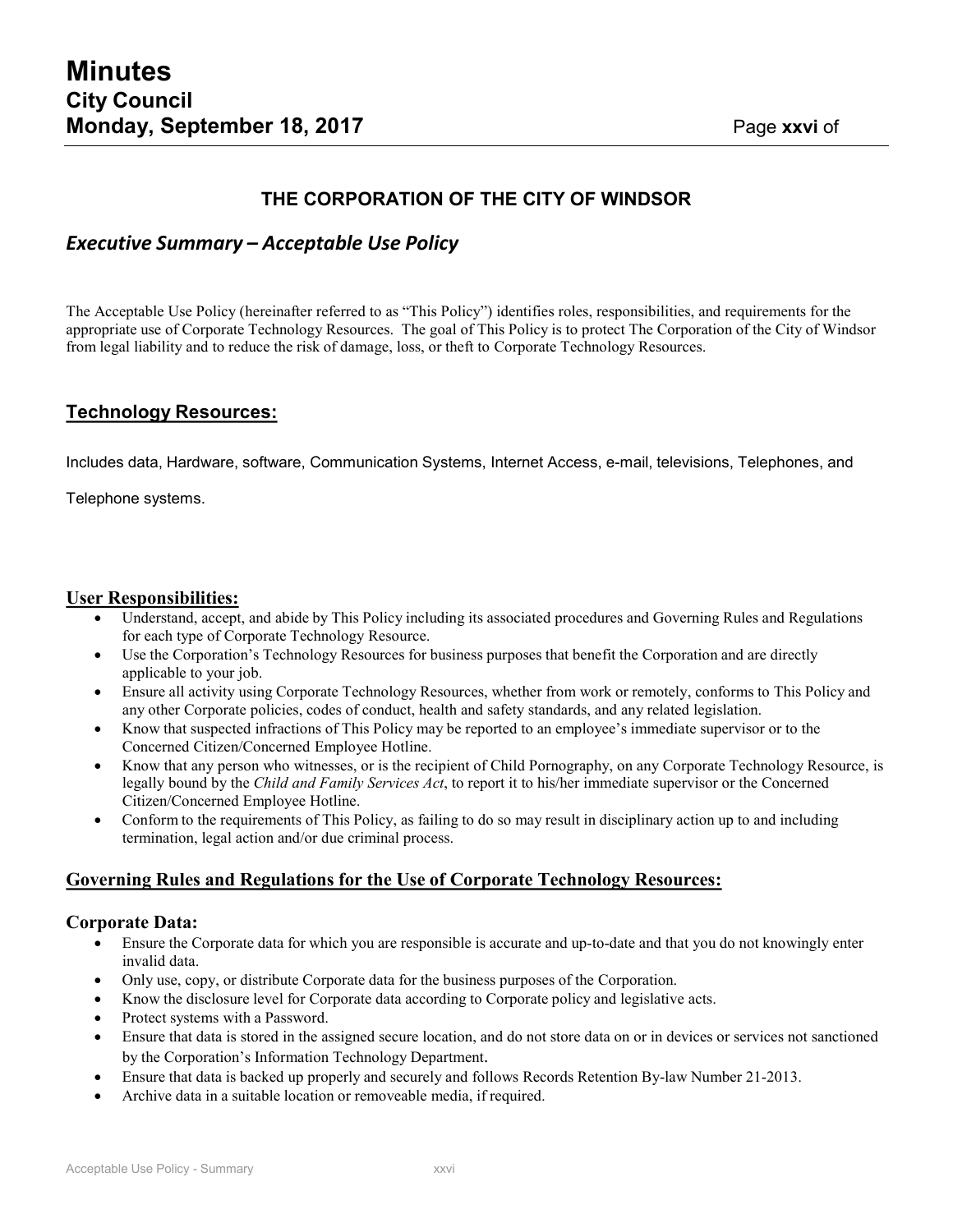## **Minutes City Council Monday, September 18, 2017** Page xxvii of

## **Software Licensing/Copyright:**

- Do not download, copy, or install any software if the Corporation does not have a software license agreement and Corporate approval was not obtained.
- Do not download, copy, or install any electronic data files that violate copyright laws, or Information Technology standards.
- Do not violate any existing software licensing agreements.
- Notify Information Technology if you notice any illegal software or electronic data files on your Corporate Hardware.
- Co-ordinate with Information Technology to download, copy, or install approved software or electronic data files.

## **Corporate Telephones and Telephone Systems**:

- Know and follow the voice mail procedures for the voice mail system(s) on your Corporate Phone(s).
- Report unusual occurrences with your voice mail such as frequent hang-ups, off work-hour activity, and suspicion of Password tampering.
- Know that Telephone calls and/or voice mail messages may be monitored.

### **Passwords/Certificates:**

- Keep Passwords and assigned certificates, private and secure.
- Change Passwords whenever they are suspected of no longer being private or secure.
- Use Information Technology's Password procedure for the resetting or assigning of new Passwords.

#### **Corporate Hardware:**

- Do not move Corporate Hardware or Corporate Communication Systems without consent from Information Technology.
- Protect and secure your Corporate Hardware, including laptops, handhelds, and smartphones, from theft, loss, or damage.
- Know that only Information Technology staff are authorized to alter, modify, or dismantle Corporate Hardware or Corporate Communication Systems.
- Return all your assigned Corporate Hardware to your supervisor upon termination of employment or when job duties no longer require use of that Hardware.

#### **Internet Access:**

- Ensure proper usage of the Internet. Proper usage includes, but is not limited to, the following:
	- o Networking with colleagues, the private sector, industry, and professional associations.
	- o Researching and sharing authorized information.
	- o Monitoring the latest news and trends as it pertains to your job function.
	- o Conducting Corporate business.

### **Electronic Mail:**

- Know that electronic mail messages are considered Corporate data and that you should have no expectation of privacy with respect to electronic mail messages sent or received.
- Maintain the confidentiality of messages except where disclosure is required by law or in accordance with Corporate policy.
- Use your Corporate e-mail account for conducting the Corporation's business even while working outside the workplace.

### **Policy Violations**:

Any individual who willfully or purposefully does not abide by the sections pertaining to him/her is considered to be in violation of This Policy. Additionally, using any Corporate Technology Resources for the following purposes is considered a violation of This Policy:

- Compromising the security of Corporate Technology Resources.
- Soliciting for personal business reasons, promoting personal causes or associations, or advertising the sale of any item. The Corporate bulletin boards (electronic or otherwise) are available for these purposes, but any postings shall conform to This Policy and any other Corporate policies.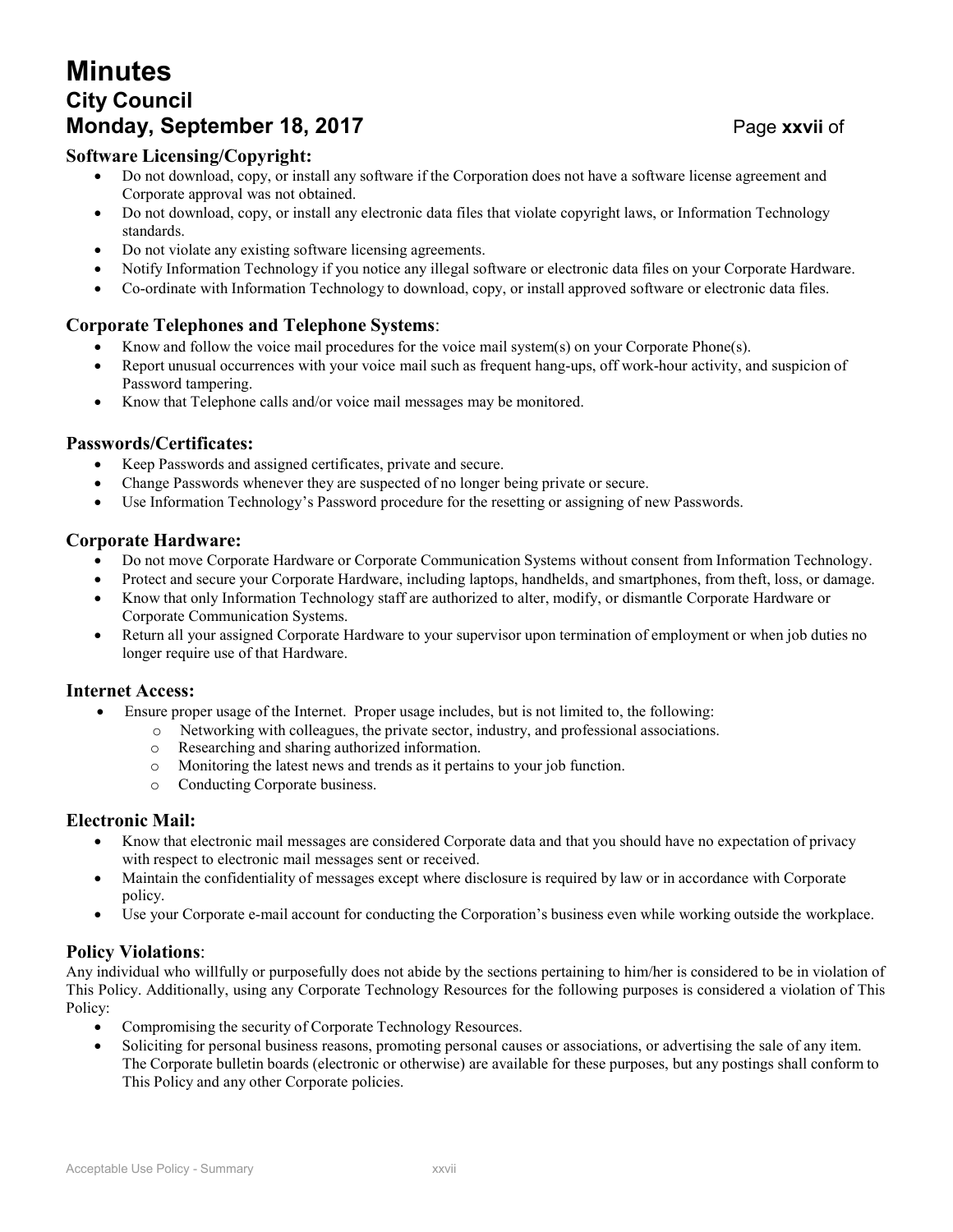## **Minutes City Council Monday, September 18, 2017** Page xxviii of

- **52** Using Internet Access or electronic mail to visit sites, download, solicit, or disseminate materials that are offensive and/or threatening, pornographic in nature, contain hate propaganda, or other disparagement towards others based on their race, ethnicity, sex, sexual orientation, age, disability, and religious or political beliefs.
- Concealing or misrepresenting, or so attempting to do, the origin of any communication of a malicious nature initiated by the sender or forwarded.
- Using system resources for the storage of non-business related data or information (e.g. photos, games, music).
- Degrading system performance such as reducing available bandwidth for others through non-business use of Internet resources.
- Representing oneself as someone else through the use or misuse of technology.
- Distributing any messages of a political or religious nature not actively promoted by the Corporation.
- Participating in frivolous communications.
- Violation of any of the Corporation's policies, By-laws, employee codes and standards of conduct, such as, but not limited to the Standards of Employee Deportment, Workplace Violence Prevention Policy, Respectful Workplace Policy, etc.
- Violations of any provincial or federal legislation and regulations.

### **Corporate Authority**:

Disciplinary action may be taken in accordance with the severity and frequency of the violation to This Policy. This discipline could include removing access to the Technology Resource, a verbal or written warning, a suspension, termination of employment, and/or billing the employee for misuse of the technology. To regulate compliance of the policy, the Corporation reserves the right to do the following:

- Use technology systems, activity logs, performance analyzers, data recovery and archive tools, monitoring and filtering tools, and visual confirmation as a means of tracking and documenting violations of This Policy.
- View and access any files or data on Corporate systems, by using forensic tools to retrieve deleted information, even if they are marked or flagged as "personal."
- Delete or archive, personal or non-essential data or files on Corporate resources.
- Enlist law enforcement officers or bring legal action against a violator depending upon the severity of the breach of compliance with the policy.
- Exercise discretion on instances where the policy violation was unsolicited by the User.

*Refer to the Acceptable Use Policy for further details including disciplinary action, clarification and/or dispute process, policy exceptions and formal challenges.*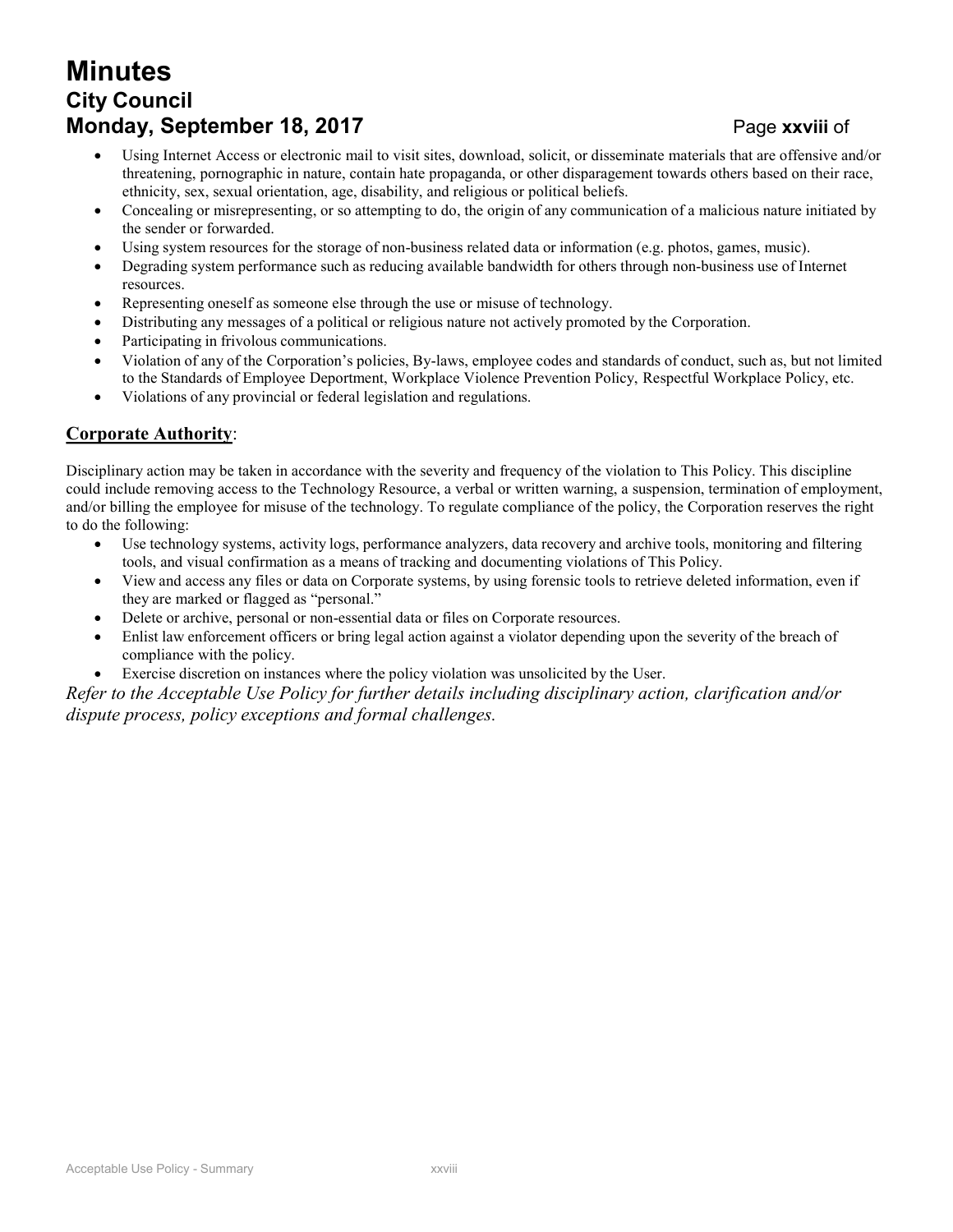## **THE CORPORATION OF THE CITY OF WINDSOR** *POLICY*

| Service     |                                     |                        |                         |
|-------------|-------------------------------------|------------------------|-------------------------|
| Area:       | <b>Office of the City Treasurer</b> | Policy#:               |                         |
| Department: | <b>Information Technology</b>       | Approval Date:         |                         |
| Division:   |                                     | Approved By:           |                         |
|             |                                     | <b>Effective Date:</b> | September 1, 2017       |
|             |                                     | Procedure Ref.         |                         |
| Subject:    | ACCEPTABLE USE POLICY               |                        |                         |
|             |                                     | Pages:                 | Replaces: $M109/2013$   |
|             |                                     |                        | Date: February 14, 2013 |

## <span id="page-28-0"></span>**1. POLICY**

- **1.1** The Acceptable Use Policy identifies roles, responsibilities, and requirements for the appropriate use of Corporate Technology Resources.
- **1.2** Authorized Users are granted permission to use data, systems, and technologies that belong to the Corporation in accordance with the Acceptable Use Policy.
- **1.3** Failure to conform to the requirements of This Policy may result in disciplinary action up to and including termination, legal action, and/or possible criminal proceedings.

## <span id="page-28-1"></span>**2. PURPOSE**

- **2.1** The goal of This Policy is to protect The Corporation of the City of Windsor from legal liability and to reduce the risk of damage, loss, or theft to Corporate Technology Resources. The following additional goals are specific to the technologies listed:
	- **2.1.1 Corporate Data:** To protect the integrity of Corporate electronic data, and to safeguard it from unauthorized access, damage, loss, theft, or unauthorized disclosure.
	- **2.1.2 Software Licensing/Copyright:** To ensure legal compliance with licensing agreements for software and copyright laws for electronic data files, and to ensure that legal compliance with proper process is approved throughout the Corporation.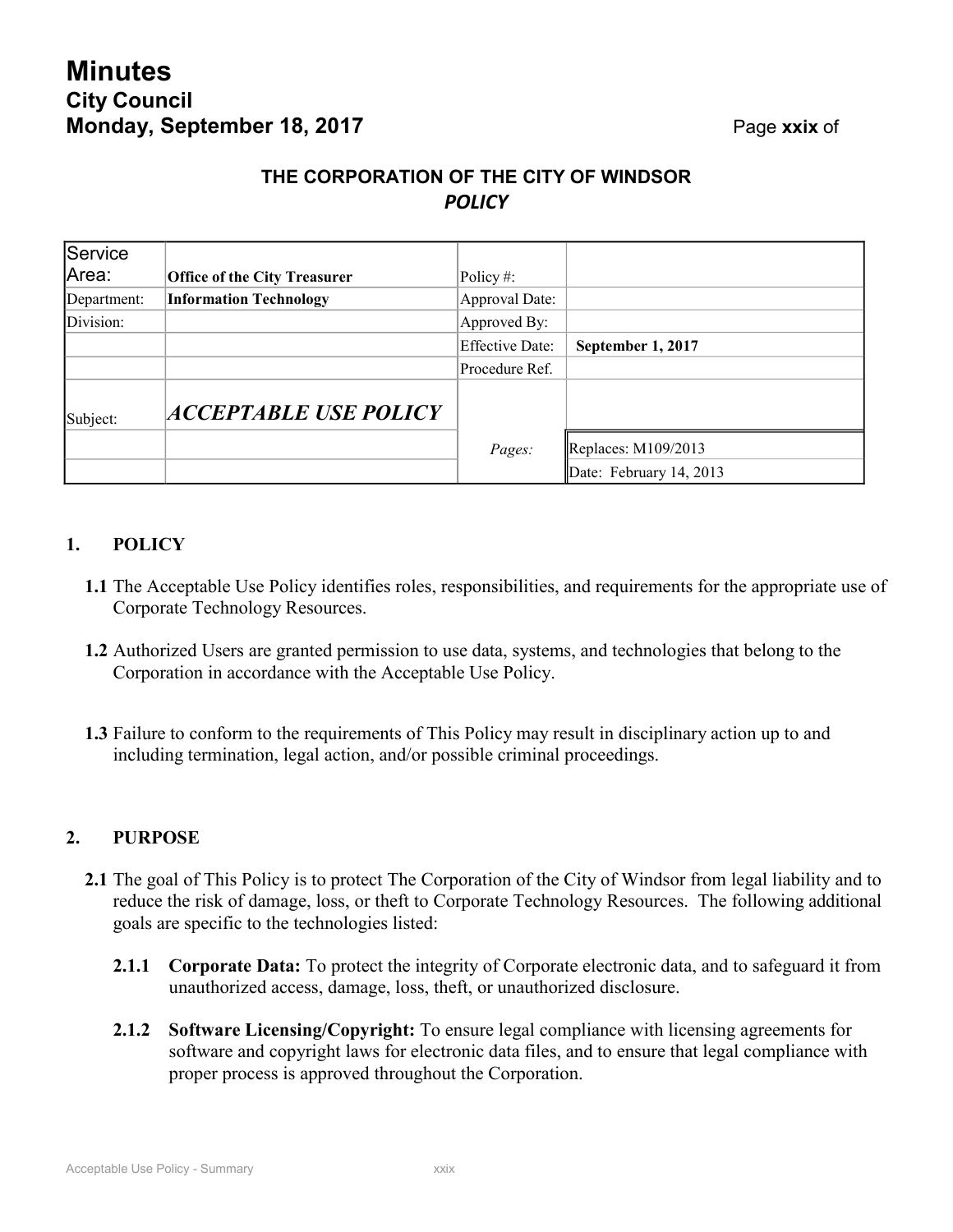#### Acceptable Use Policy - Summary

## **Minutes City Council Monday, September 18, 2017** Page **xxx** of

- **52 2.1.3 Corporate Hardware:** To ensure that Corporate Hardware and Corporate Communication Systems are used for business purposes, and to eliminate damage, loss, and theft of the Hardware / Communication Systems.
- **2.1.4 Passwords/Certificates:** To protect and safeguard Corporate resources, and to uniquely identify a User.
- **2.1.5 Internet Access:** To ensure proper usage and availability of the Internet, and to protect Corporate resources from external Internet threats.
- **2.1.6 Electronic Mail:** To define responsibilities with regard to privacy and appropriate use of electronic mail.
- **2.1.7 Corporate Telephones and Telephone Systems:** To define responsibilities with regard to the appropriate use of Corporate Telephones and Telephone systems.

## <span id="page-29-0"></span>**3. SCOPE**

- **3.1** This Policy applies to the following Users of Technology Resources owned, leased, hosted by a 3<sup>rd</sup> party technology entity or licensed to the Corporation:
	- **Employees**
	- **Management**
	- The Mayor and City Council
	- Members of agencies, boards, and commissions that use Corporate Technology Resources
	- Any individual retained by the Corporation who uses the Corporation's Technology Resources

## <span id="page-29-1"></span>**4. RESPONSIBILITY**

**4.1** The following parties, as identified in Section 3.1 and described under Section 5.2 of This Policy are responsible for the various aspects of This Policy: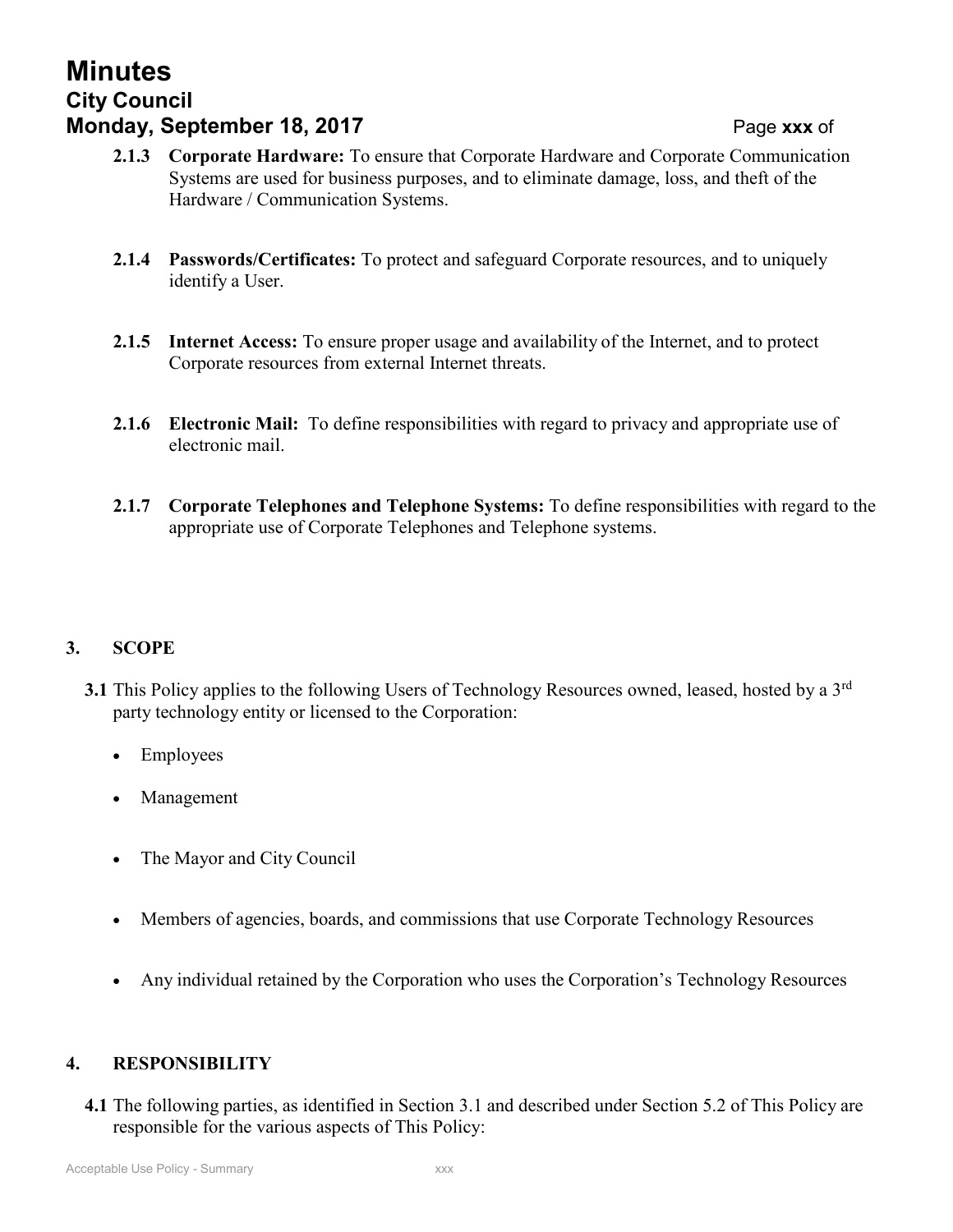**52**

- Users
- Management
- Security Administrator
- System Administrators
- Technology Group Leaders
- Executive Director of Information Technology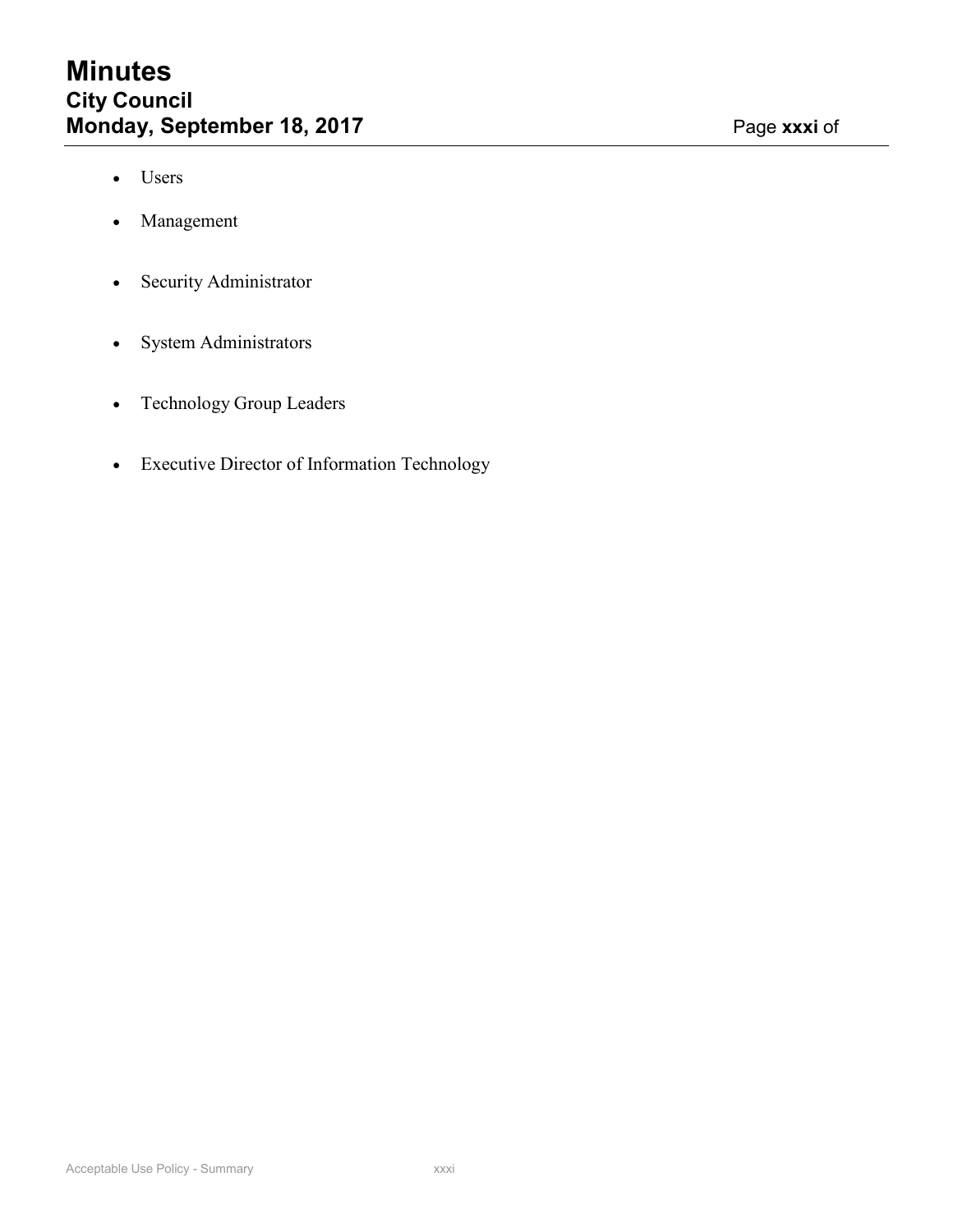**52**

- **4.2** The general responsibilities of each of the parties identified in Section 4.1 is detailed with duties pertaining to specific technologies defined in Section 5:
	- **4.2.1** Each **User** has the following responsibilities:
		- **4.2.1.1** Understand, accept, and abide by This Policy including its Governing Rules and Regulations and associated procedures.
		- **4.2.1.2** Use the Corporate Technology Resources for business purposes that benefit the Corporation and are directly applicable to his/her job.
		- **4.2.1.3** Ensure use of the Corporate Technology Resources conforms to This Policy and any other Corporate policies, codes of conduct, Corporate health and safety standards, and any related legislation.
		- **4.2.1.4** Know that suspected infractions of This Policy may be reported to his/her immediate supervisor or to the Concerned Citizen/Concerned Employee Hotline.
		- **4.2.1.5** Know that any person who witnesses, or is the recipient of Child Pornography, on any Corporate Technology Resource, is legally bound by the *Child and Family Services Act*, to report it to his/her immediate supervisor or the Concerned Citizen/Concerned Employee Hotline.
		- **4.2.1.6** Know that the identity of an individual who reports a suspected infraction concerning Child Pornography is protected under the *Child and Family Services Act*.
	- **4.2.2 Management** has the following responsibilities:
		- **4.2.2.1** Abide by the responsibilities of a User.
		- **4.2.2.2** Ensure staff are aware of and have attended training for This Policy.
		- **4.2.2.3** Ensure any changes or amendments to This Policy are adequately communicated to and understood by supervised staff.
		- **4.2.2.4** Authorize the access of supervised staff to Technology Resources that falls under their responsibility.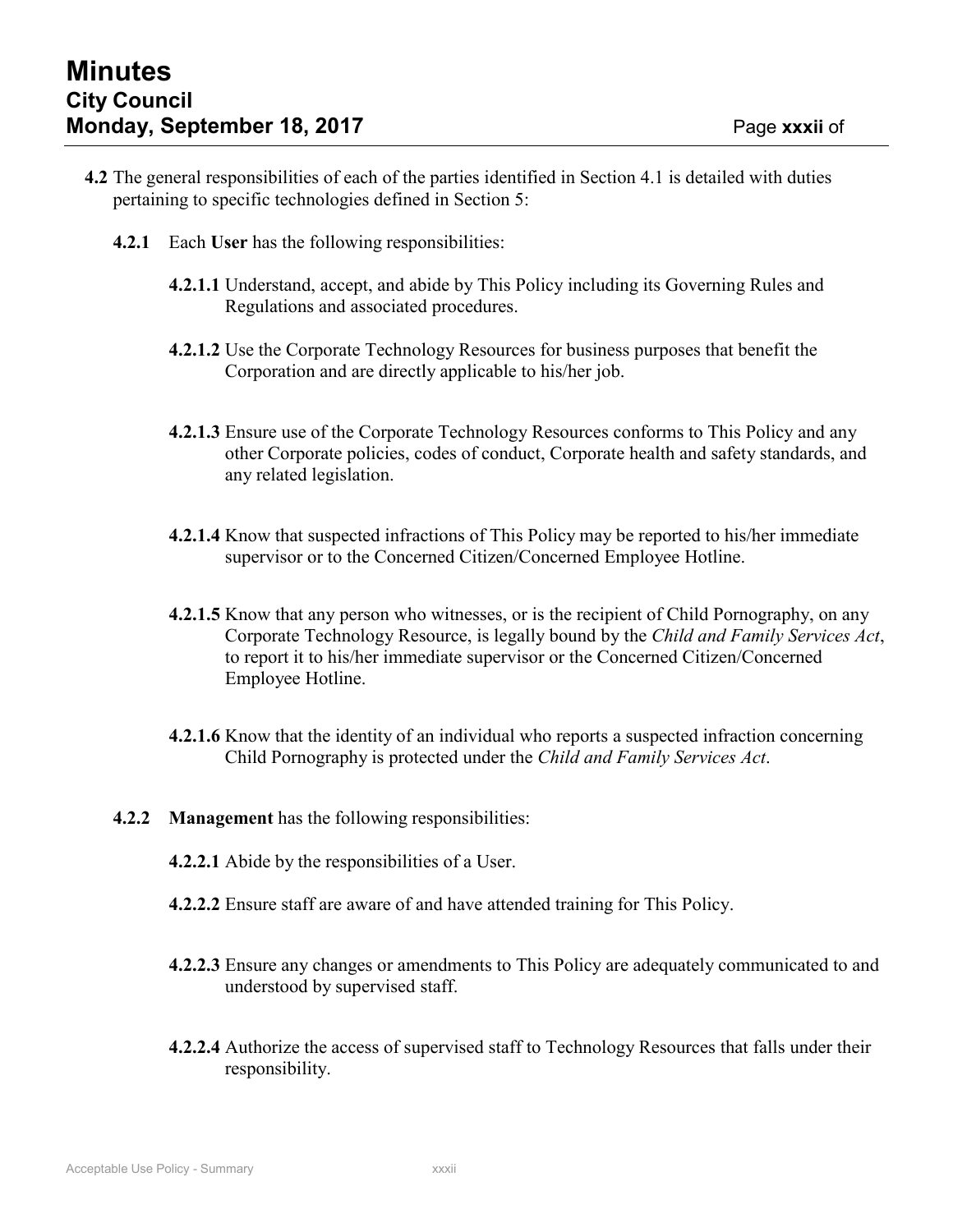## **Minutes City Council Monday, September 18, 2017 Page xxxiii of**

- **52 4.2.2.5** Ensure that any policy exception requests or Technology Resource access changes for supervised staff members follow the Corporate technology procedures.
- **4.2.2.6** Report any suspected infraction of This Policy to the Executive Director of Information Technology.
- **4.2.2.7** Notify the Executive Director of Human Resources immediately, and the appropriate Executive Director, if applicable, if any disciplinary action is intended or suspected as a result of an infraction of This Policy.
- **4.2.2.8** Track their employees' infractions of This Policy as well as the resulting corrective actions, recommendations, and referrals.
- **4.2.2.9** Work with Information Technology when acquiring any technology for the Corporation, as per the Corporation's Purchasing By-law and Information Technology's Project Management Policy.
- **4.2.3** The **Security Administrator** has the following responsibilities:
	- **4.2.3.1** Abide by the responsibilities of a User.
	- **4.2.3.2** Review, recommend, and implement changes to This Policy and its associated procedures.
	- **4.2.3.3** Audit the Technology Resources to ensure compliance with established policies and procedures, and work with the Executive Director of Information Technology to accommodate Audit requirements.
	- **4.2.3.4** Act as a liaison with Management and System Administrators throughout the Corporation regarding security-related issues occurring with information and Technology Resources.
	- **4.2.3.5** Investigate any reported infractions of This Policy. In the case of suspected criminal activity the investigation will be the responsibility of law enforcement.
- **4.2.4 System Administrators** have the following responsibilities:
	- **4.2.4.1** Abide by the responsibilities of a User.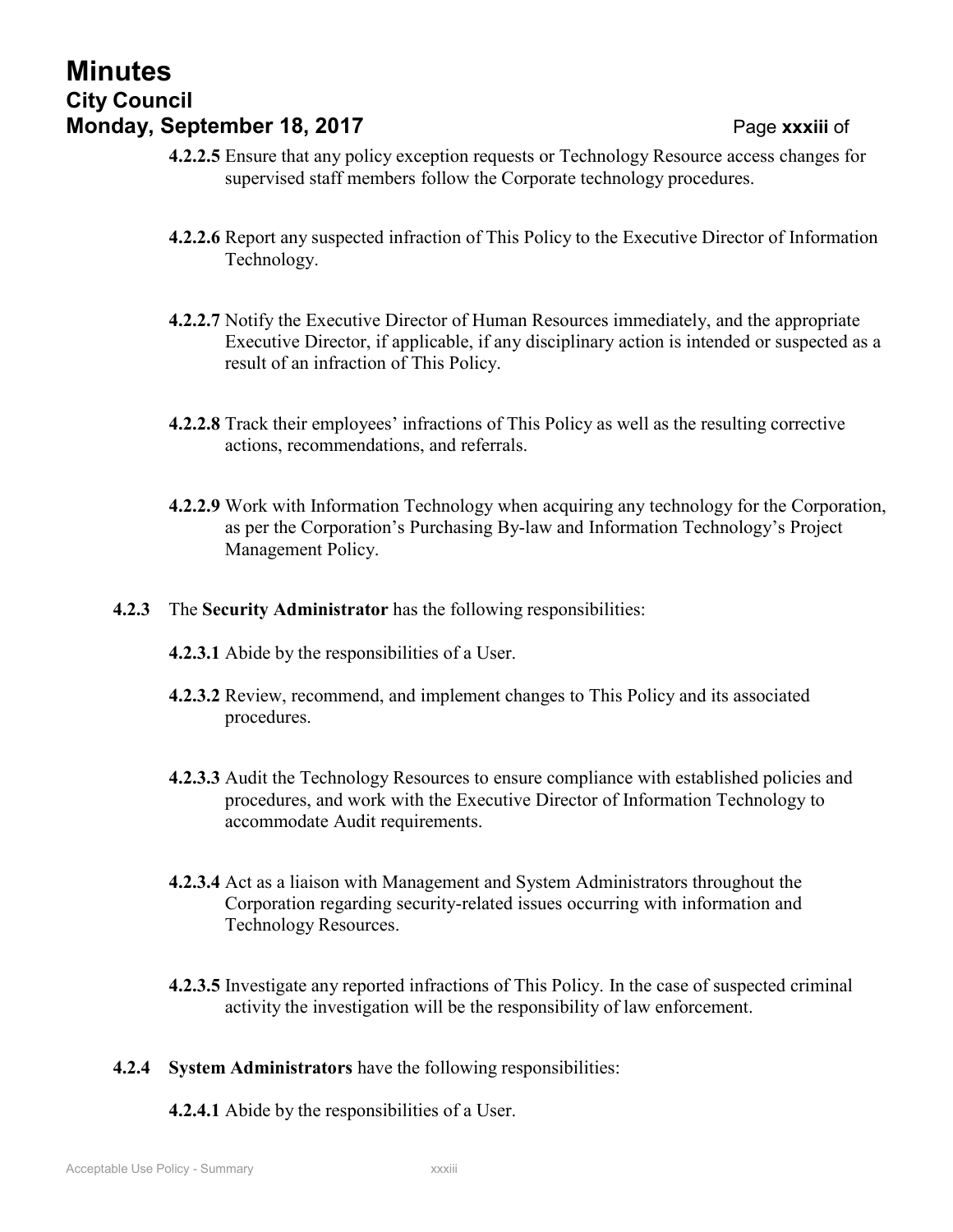## **Minutes City Council Monday, September 18, 2017 Page xxxiv of**

- **4.2.4.2** Implement This Policy and its associated procedures on the Technology Resources they are authorized to administer.
- **4.2.4.3** Audit Technology Resources for compliance to This Policy and its associated procedures.
- **4.2.4.4** Track and approve requests for adds/removes/changes and policy exceptions for Technology Resources they administer.
- **4.2.5 Technology Group Leaders** have the following responsibilities:
	- **4.2.5.1** Abide by the responsibilities of a User.
	- **4.2.5.2** Be up-to-date with Information Technology policies, standards, and procedures.
	- **4.2.5.3** Provide local assistance to staff for designated responsibilities defined in the Information Technology procedures.
	- **4.2.5.4** Liase with Information Technology with regard to Corporate technology issues for their area of responsibility.
- **4.2.6 The Executive Director of Information Technology** and his/her appointed designate(s) have the following responsibilities:
	- **4.2.6.1** Establish procedures and standards related to This Policy to ensure the Corporation's technology systems are running in an efficient and optimal manner (e.g. setting system maintenance schedules, and data archiving).
	- **4.2.6.2** Provide Users access to all Information Technology policies and procedures.
	- **4.2.6.3** Provide education and address any concerns the User may have as to his/her responsibilities under This Policy.
	- **4.2.6.4** Access the Corporation's Technology Resources for the purposes of Auditting, investigations, conducting e-discovery, performance analysis, backup, filtering, and work continuity.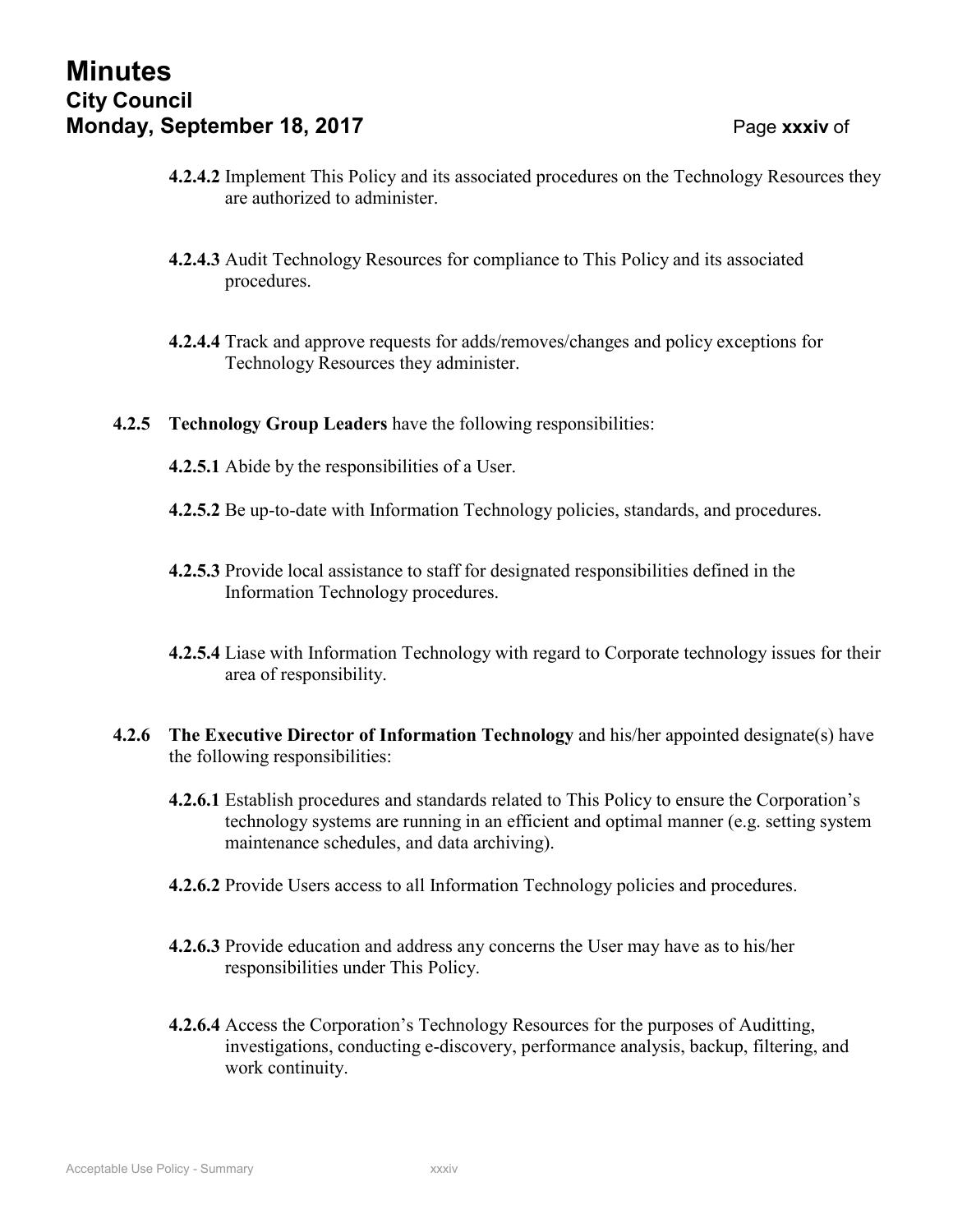**4.2.6.8.1** Maintain standards and policies for Corporate technology acquisition and use within the Corporation, with advice from City departments, as per Purchasing By-law 93-2012.

and User activity of the Corporation's Technology Resources according to established

**4.2.6.6** Establish related procedures for the acquisition and justification of Hardware, software,

**4.2.6.7** Issue Corporate-wide emails pertaining to system maintenance and technology-related

**4.2.6.8** Be responsible for records produced pertaining to and including This Policy, and do the

- **4.2.6.8.2** Review This Policy at least once during each term of City Council.
- **4.2.6.8.3** Develop and maintain Corporate approval forms relating to the request for access, acquisition, relocation, and removal of Corporate Technology Resources.
- **4.2.6.8.4** Track the requests for access, acquisition, relocation, and removal of Corporate Technology Resources to ensure accurate and up-to-date inventory records and security requirements.
- **4.2.6.9** Recommend adequate security measures for Technology Resources.
- **4.2.6.10** Be responsible in the case of a suspected criminal activity violation to report it to, and take direction from, the City Solicitor.

## <span id="page-34-0"></span>**5. GOVERNING RULES AND REGULATIONS**

- **5.1** The processes required to attain the policy goals, including jurisdiction and control requirements, include the following:
	- **5.1.1 User Duties:** Users shall do the following for the Technology Resources noted below:

## **Minutes City Council Monday, September 18, 2017 Page xxxv** of **52 4.2.6.5** Conduct monitoring, reproduction of deleted data, review of current and archived data,

policies and procedures.

and Technology Resources.

bulletins (e.g. virus alerts).

following: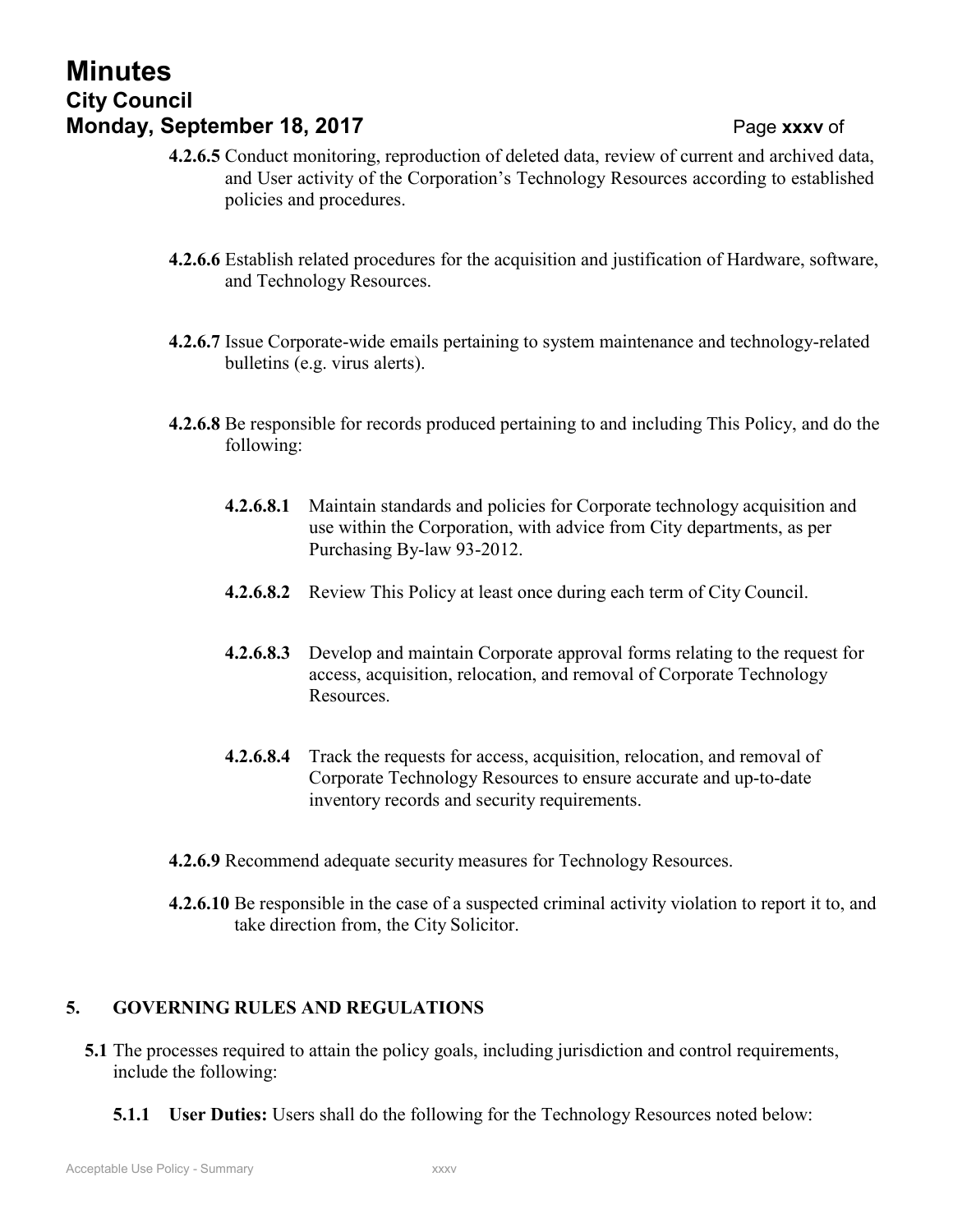**52**

#### **5.1.1.1 Corporate Data:**

- **5.1.1.1.1** Ensure the Corporate data for which he/she is responsible is accurate and upto-date and that he/she does not knowingly enter invalid data.
- **5.1.1.1.2** Ensure he/she does not use, copy, or distribute Corporate data for any purpose other than for the business purposes of the Corporation.
- **5.1.1.1.3** Know the disclosure level for Corporate data according to Corporate policy and legislative acts as listed under Section 6.
- **5.1.1.1.4** Ensure that the data for which he/she is responsible is stored in the assigned secure location. This includes the requirement to not store Corporate data, even temporarily, on devices or with services that are not sanctioned by the Corporation's Information Technology Department. In extenuating circumstances, employees may use personal or non-Corporate devices or services to store Corporate data as long as the following conditions are met:
	- The employee has obtained the approval of his/her manager prior to storing the data on the personal or non-Corporate device or service;
	- A copy of the data is stored in the appropriate Corporate system, ensuring that the Corporation's information is protected; and
	- The data is immediately deleted from the personal or non-Corporate device or service as soon as possible after dealing with the extenuating circumstance.

Employees should know that they could be held responsible if Corporate information should be lost or exposed due to the use of their personal or non-Corporate devices or services.

- **5.1.1.1.5** Know that User access controls, created by Users or otherwise, to resource secure locations are for the benefit of the Corporation and not to be considered private by the User.
- **5.1.1.1.6** Contact the Corporation's Information Technology Department to arrange for the back-up of Corporate data that is not currently stored on the Corporate network.
- **5.1.1.1.7** Archive data in a suitable and secure location and/or removable media if the maintenance schedule for the system in which the data currently resides is shorter than the requirements of the Corporation's Records Retention By-law Number 21-2013.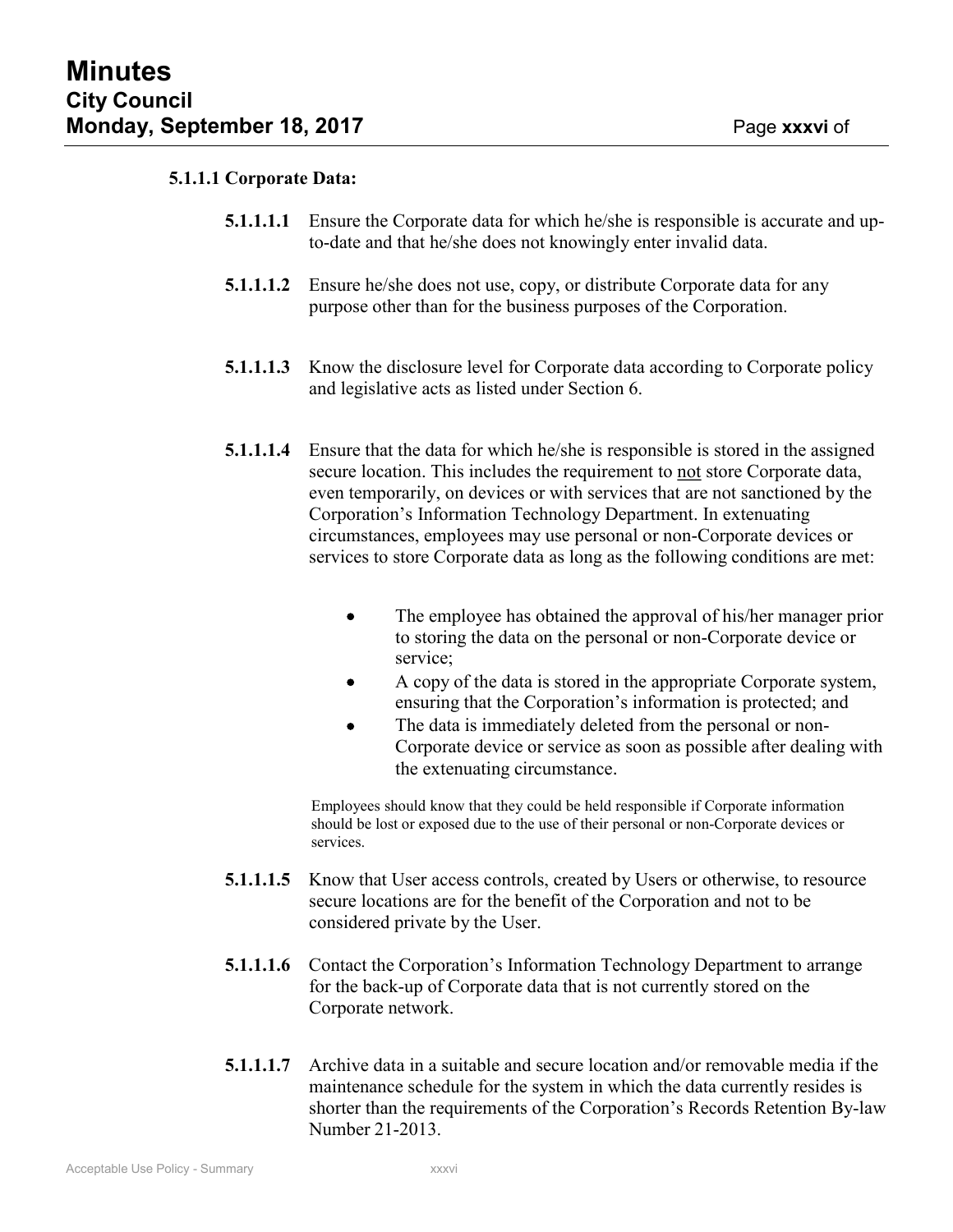of **52**

**5.1.1.1.8** Remove personal data and non-essential duplicate data from Corporate Technology Resources to conserve storage and ensure systems run optimally.

## **5.1.1.2 Software Licensing/Copyright:**

- **5.1.1.2.1** Shall not download, copy, or install any software for which the Corporation does not have a software license agreement and Information Technology approval was not obtained.
- **5.1.1.2.2** Shall not download, copy, or install any electronic data files, e.g. music, movies, or ebooks, that violate copyright laws, or violate any existing software licensing agreements.
- **5.1.1.2.3** Notify Information Technology if he/she notices any illegal software or electronic data files on any Corporate resource.
- **5.1.1.2.4** Coordinate with Information Technology to download, copy, or install approved software or electronic data files.

### **5.1.1.3 Corporate Hardware:**

- **5.1.1.3.1** Use Corporate Hardware and Corporate Communication Systems for the Corporation's business purposes.
- **5.1.1.3.2** Shall not move Corporate Hardware or Corporate Communication Systems that are designated to be stationary (e.g. PCs, desk Phones, printers) without consent from Information Technology.
- **5.1.1.3.3** Ensure that his/her Corporate Hardware, including laptops, handhelds, smartphones, are protected and secure from theft, loss, or damage.
- **5.1.1.3.4** Ensure his/her Corporate Hardware is screen locked, i.e. Passwordprotected, when leaving the system unattended.
- **5.1.1.3.5** Know that mobile Corporate Hardware, i.e. laptops, handhelds, tablets, smartphones, etc., are considered Corporate Technology Resources and issued for work purposes even though they may periodically be used as stand alone devices.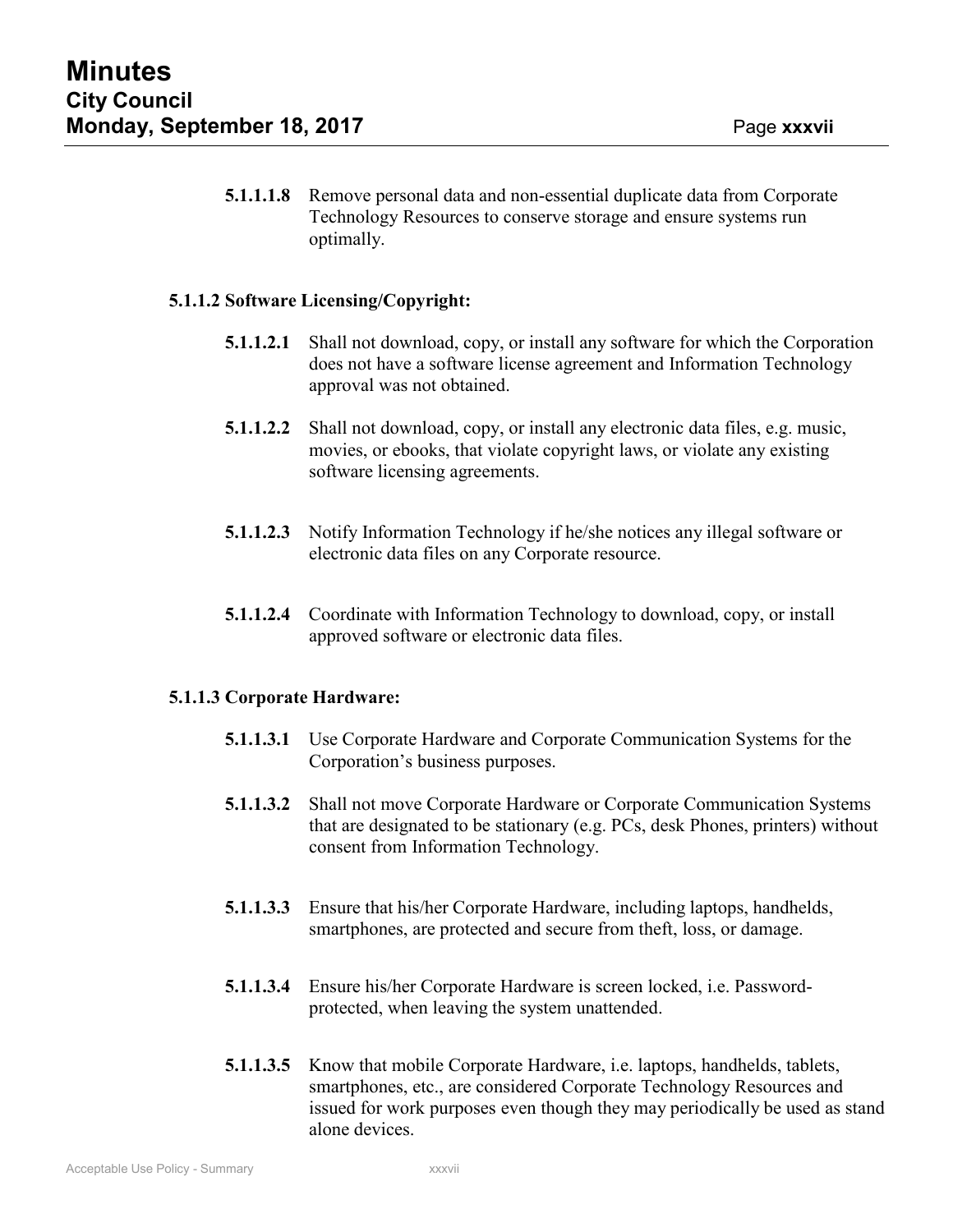of **52**

- **5.1.1.3.6** Return all his/her assigned Corporate Hardware to his/her supervisor upon termination of employment or when job duties no longer require use of the Hardware.
- **5.1.1.3.7** Know that only Information Technology staff are authorized to alter, modify or dismantle Corporate Hardware or Corporate Communication Systems.

### **5.1.1.4 Passwords/Certificates:**

- **5.1.1.4.1** Keep Passwords private and secure. Users are fully responsible for all activities invoked through their Userid and Password.
- **5.1.1.4.2** Know that an assigned Userid and Password does not constitute User privacy, but is for the purpose of User authentication and authorization and does not preclude Corporate access.
- **5.1.1.4.3** Change Passwords whenever they are suspected of no longer being private and secure.
- **5.1.1.4.4** Use Information Technology's Password procedure for the resetting or assigning of new Passwords.
- **5.1.1.4.5** Ensure that the Password complexity selected is at an acceptable security level.
- **5.1.1.4.6** Assigned certificates should be treated as Passwords and kept private and secure.
- **5.1.1.5 Internet Access:** Ensure proper usage of the Internet. Proper usage includes, but is not limited to, the following:
	- **5.1.1.5.1** Networking with colleagues, the private sector, industry, and professional associations.
	- **5.1.1.5.2** Researching and sharing authorized information.
	- **5.1.1.5.3** Monitoring the latest news and trends as it pertains to the User's job function.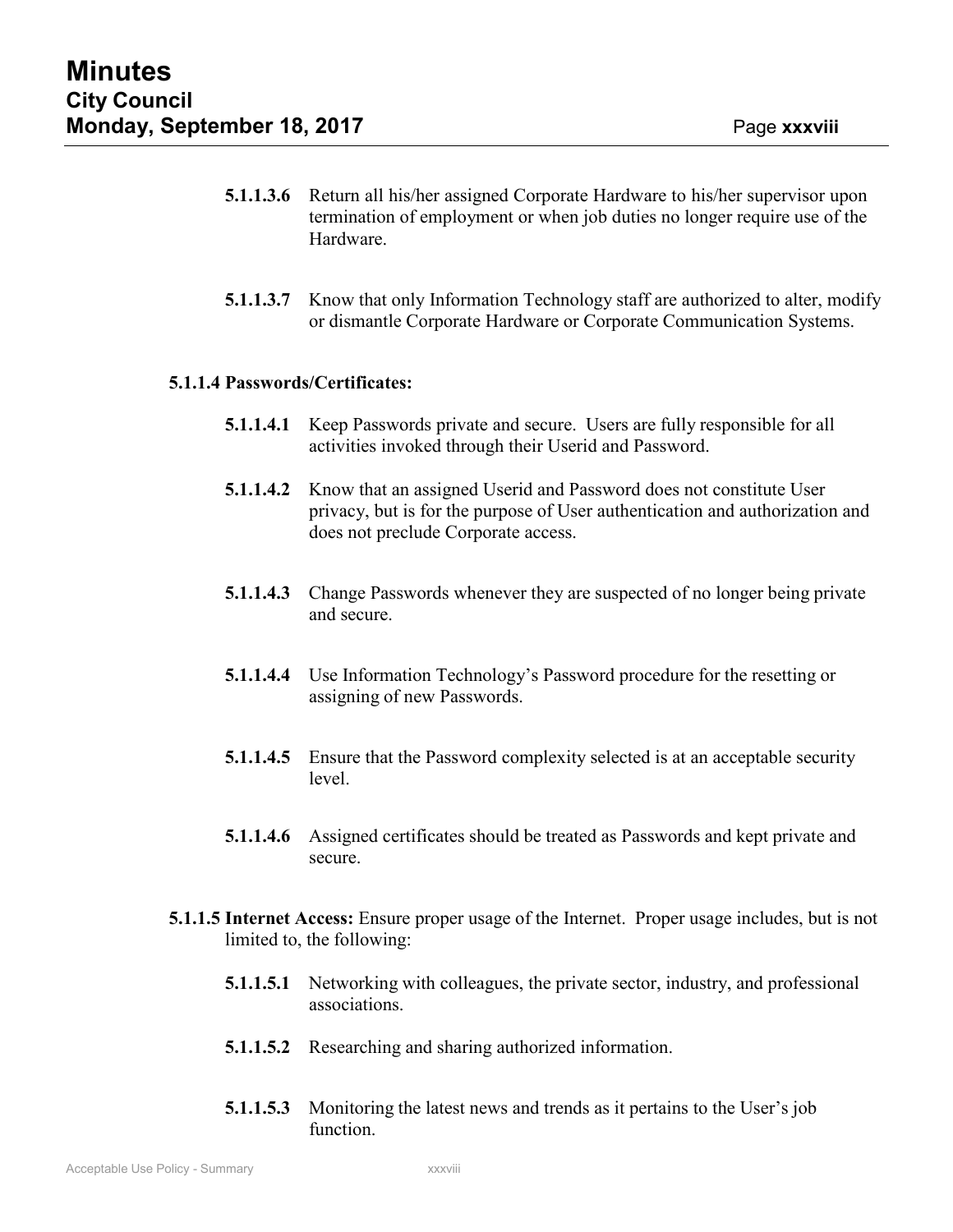**52**

## **5.1.1.5.4** Conducting Corporate business.

#### **5.1.1.6 Electronic Mail:**

- **5.1.1.6.1** Know that electronic mail messages are considered Corporate data, and that Users should have no expectation of privacy in their electronic mail messages sent or received.
- **5.1.1.6.2** Maintain the confidentiality of electronic mail messages except where disclosure is required by law or in accordance with Corporate policy.
- **5.1.1.6.3** Use electronic mail for the Corporation's business purposes.
- **5.1.1.6.4** Use his/her Corporate e-mail account when conducting the Corporation's business; this includes while working outside the workplace. In extenuating circumstances, employees may use their personal or other non-Corporate email account as long as the following conditions are met:
	- A copy of the e-mail is sent to their Corporate e-mail account, ensuring that the Corporation's information is stored in a protected Corporate system;
	- The e-mail is immediately deleted from their personal or non-Corporate e-mail account as soon as possible after dealing with the extenuating circumstance; and
	- The amount of confidential information collected, accessed, used, or disclosed is limited to the least amount necessary to deal with the extenuating circumstance.

Employees should know that they could be held responsible if Corporate information should be lost or exposed due to the use of their personal or non-Corporate e-mail account.

**5.1.1.6.5** Know that any department other than the Mayor's Office, Chief Administrative Officer's Office, or Corporate Communications shall obtain permission to send Corporate-wide electronic mail prior to sending.

#### **5.1.1.7 Corporate Telephones and Telephone Systems**:

**5.1.1.7.1** Use Corporate Telephones and voice mail for Corporate business purposes. Reasonable personal calls are permitted if they fall within the duration and time periods acceptable to an individual's supervisor and do not violate any other sections of This Policy, or any other Corporate policy. Personal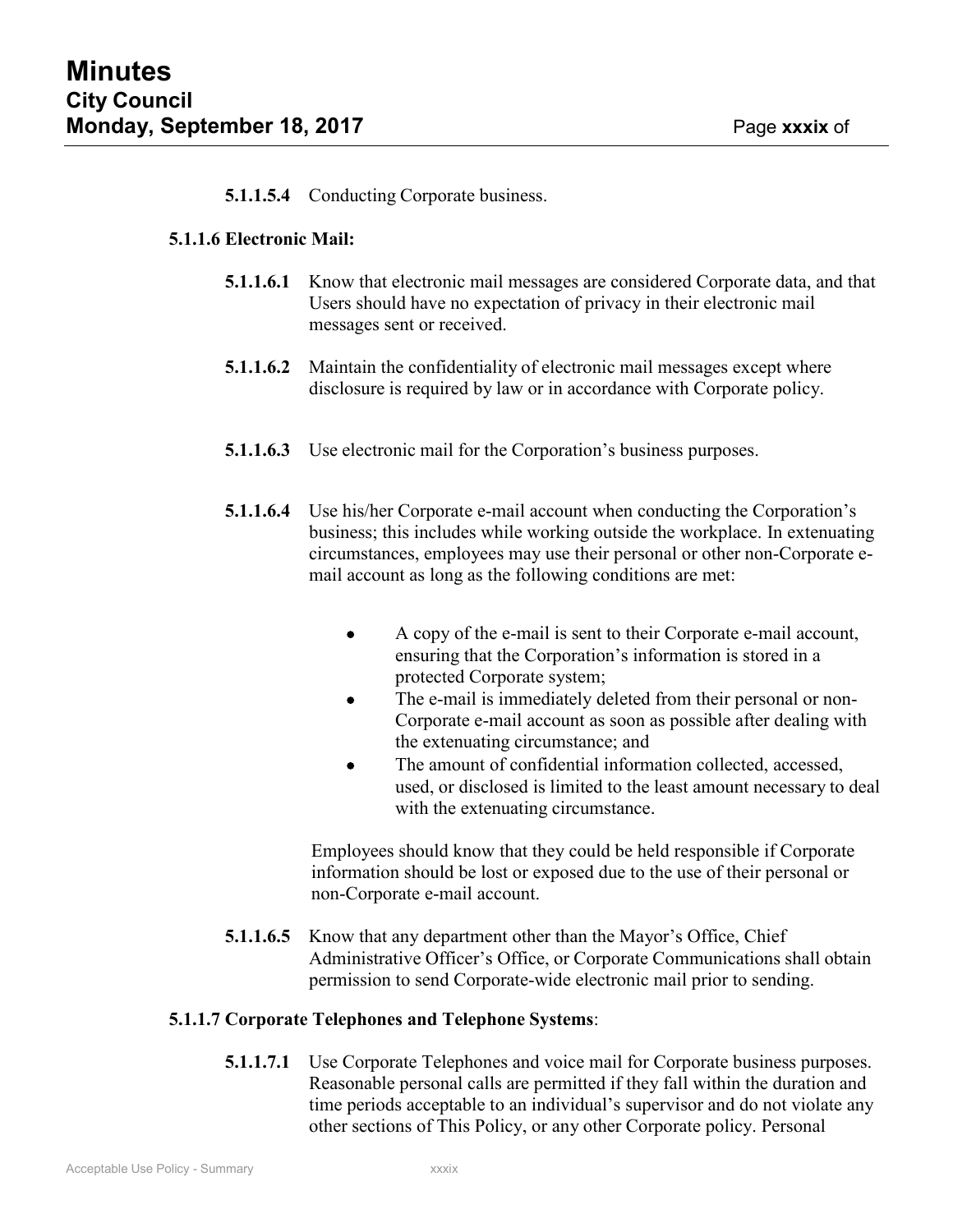## **Minutes City Council Monday, September 18, 2017 Page xl of 52**

Telephone use is not permitted if there is a cost to the Corporation (e.g. long distance, toll numbers, unreasonable time lost, etc); however, it is recognized that there may be a rare occasion where a personal long distance call is necessary. If a personal long distance call is required, permission must be obtained from the individual's supervisor prior to making the call.

- **5.1.1.7.2** Know and follow the voice mail procedures for the voice mail system(s) on his/her Corporate Telephone(s).
- **5.1.1.7.3** Maintain the confidentiality of voice mail messages except where disclosure is required by law or in accordance with Corporate policy.
- **5.1.1.7.4** Report unusual occurrences with his/her voice mail, such as frequent hang-ups, off work-hour activity, and suspicion of Password tampering.
- **5.1.1.7.5** Know that Telephone calls and voice mail messages may be monitored and as such, there should be no expectation of privacy.
- **5.1.1.7.6** For those employees who have access to televisions, it is unacceptable for employees to view sexually explicit programming or programming that contains material of a discriminatory or harassing nature.
- **5.1.2 Management Duties:** In addition to abiding by User duties, Management also shall do the following for the Technology Resources noted below:

## **5.1.2.1 Corporate Data:**

- **5.1.2.1.1** Review their staff requests to use personal or non-Corporate devices or services for transmitting and/or storing Corporate data. Management should know that they could be held responsible if Corporate information should be lost or exposed due to their staff's use of personal or non-Corporate devices or services.
- **5.1.2.1.2** Grant and revoke access rights for departmental data and applications.
- **5.1.2.1.3** Submit their employees' permission requests for Corporate electronic data (i.e. for the granting, revoking, and maintaining of same).
- **5.1.2.1.4** Notify Information Technology if a User requires temporary access rights to Corporate electronic data.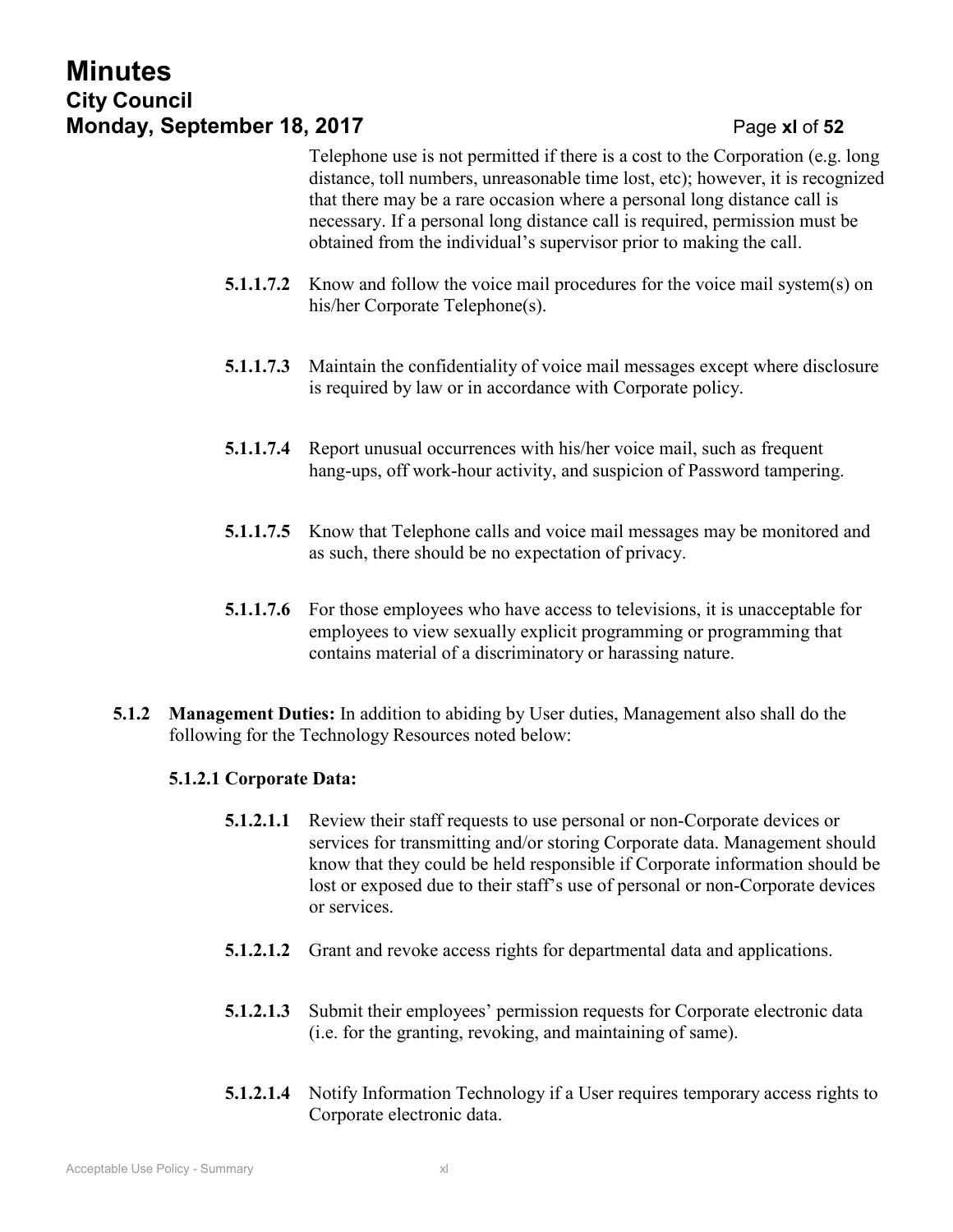**5.1.2.1.5** Ensure that their staff who enter data into Corporate systems have received the appropriate training and are aware of the rules for entering data into those systems.

#### **5.1.2.2 Corporate Hardware:**

- **5.1.2.2.1** Submit a request to Information Technology if Hardware or software needs to be moved, added, or replaced.
- **5.1.2.2.2** Notify Information Technology immediately if departmental staff members have added, removed, or moved equipment so Corporate inventory records may be kept up-to-date.
- **5.1.2.2.3** Obtain Corporate Hardware from supervised employees when the employee has been terminated or the Hardware is no longer required for his/her job function.
- **5.1.2.2.4** Work with Information Technology to protect and secure Corporate Hardware that is accessible by the public.
- **5.1.3 Policy Violations:** Any individual who willfully or purposefully does not abide by the sections pertaining to him/her is considered to be in violation of This Policy. Additionally, using any Corporate technology for the following purposes is considered a violation of This Policy:
	- **5.1.3.1** Compromising the security of Corporate Technology Resources.
	- **5.1.3.2** Soliciting for personal business reasons, promoting personal causes or associations, or advertising the sale of any item. The Corporate bulletin boards (electronic or otherwise) are available for these purposes, but any postings shall conform to This Policy and any other Corporate policies.
	- **5.1.3.3** Using Internet Access or electronic mail to visit sites, download, solicit, or disseminate materials that are offensive and/or threatening, pornographic in nature, contain hate propaganda, or other disparagement towards others based on their race, ethnicity, sex, sexual orientation, age, disability, and religious or political beliefs.
	- **5.1.3.4** Concealing or misrepresenting, or so attempting to do, the origin of any communication of a malicious nature initiated by the sender or forwarded.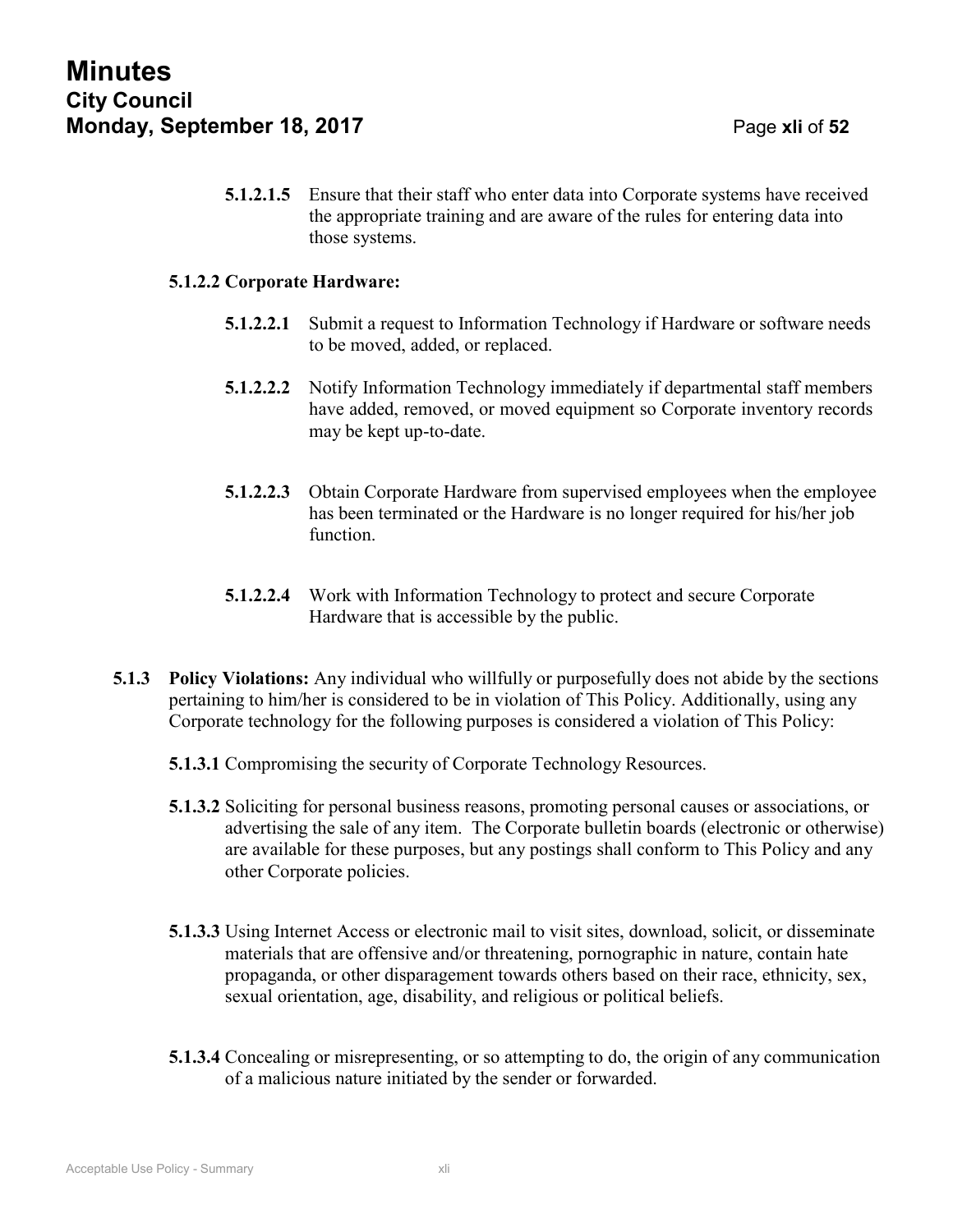## **Minutes City Council Monday, September 18, 2017 Page xlii of**

- **5.1.3.5** Using system resources for the storage of non-business related data or information (e.g. personal photos, desktop wallpaper, games, music).
- **5.1.3.6** Degrading system performance such as reducing available bandwidth for others through non-business use of Internet and network resources.
- **5.1.3.7** Representing oneself as someone else through the use or misuse of technology.
- **5.1.3.8** Participating in frivolous communications.
- **5.1.3.9** Violation of any of the Corporation's policies, By-laws, employee codes and standards of conduct, such as, but not limited to the Standards of Employee Deportment, Workplace Violence Prevention Policy, and the Respectful Workplace Policy.
- **5.1.3.10**Violations of any provincial or federal legislation or regulations.
- **5.1.4 Corporate Authority:** The following describes the methods available to the Corporation for regulating compliance of This Policy:
	- **5.1.4.1** The Corporation reserves the right to use technology systems, activity logs, performance analyzers, data recovery and archival tools, monitoring and filtering tools, and visual confirmation as a means of tracking and documenting violations of This Policy.
	- **5.1.4.2** The Corporation reserves the right to view and access data on Corporate systems even if they are marked or flagged as "personal". This includes, but not limited to the use of forensic tools to retieve deleted information, or access information from Corporate systems that cannot be readily seen, e.g. log files.
	- **5.1.4.3** The Corporation reserves the right to delete or archive, personal or non-essential data or files on Corporate resources.
	- **5.1.4.4** Appropriate disciplinary action will be taken in accordance with the severity and frequency of the violation to This Policy. This discipline could include removing access to the Technology Resource, a verbal or written warning, a suspension, termination of employment, and/or billing the employee for misuse of the technology.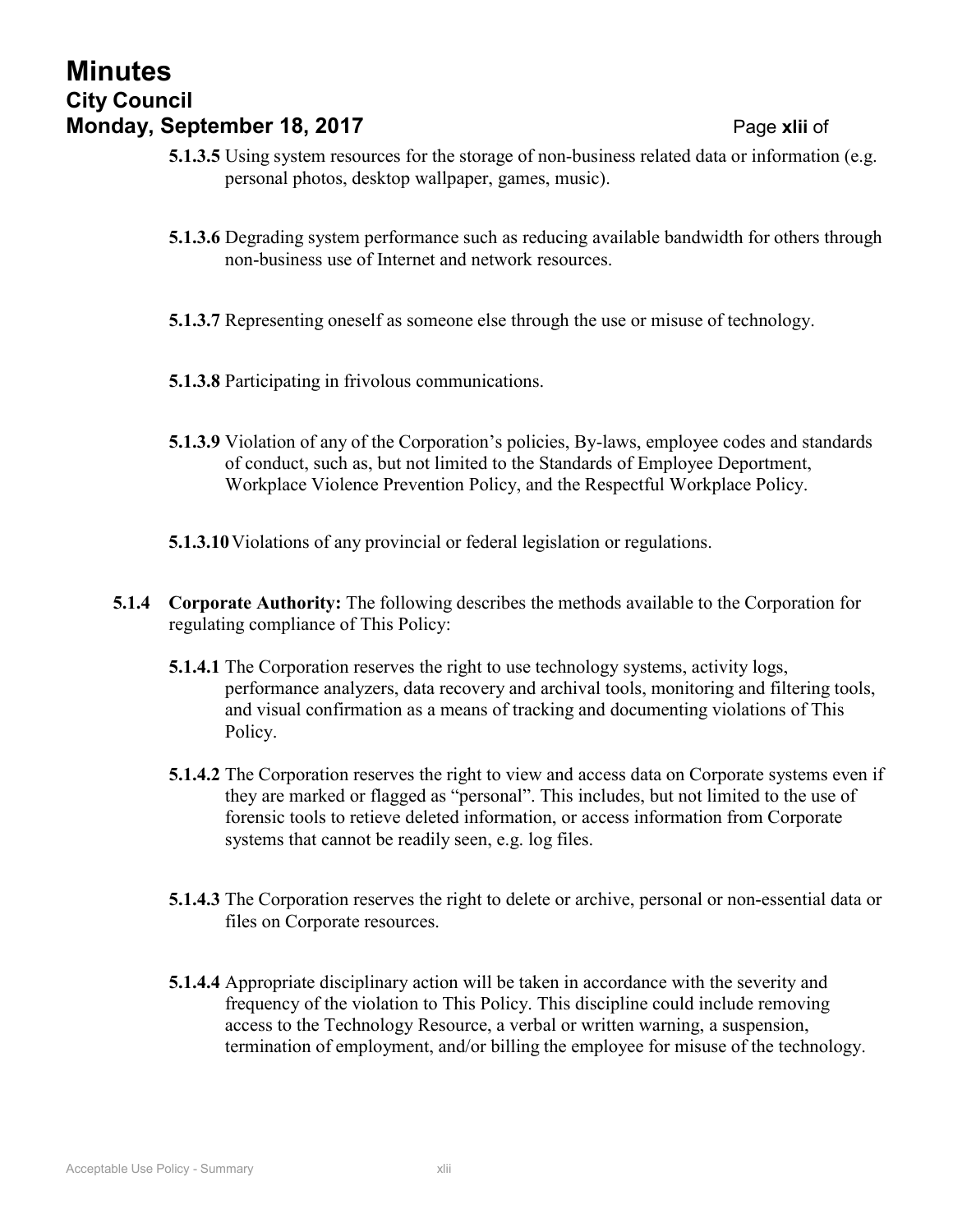## **Minutes City Council Monday, September 18, 2017 Page xliii of**

- **5.1.4.5** The Corporation reserves the right to enlist law enforcement officers or bring legal action against a violator according to the severity of the breach of compliance with the policy.
- **5.1.4.6** The Corporation will exercise discretion on instances where the policy violation was unsolicited by the User.
- **5.1.5 Policy Exceptions, Clarifications, and Formal Challenges:** A User making a policy exception request shall follow proper process by making the request to his/her immediate supervisor. Likewise, a User may request a clarification of This Policy or its related procedures at any time and shall follow proper process by making the request to his/her immediate supervisor. If necessary, the supervisor will bring the request forward.
- **5.1.6 Personal Use of Corporate Technology:** Notwithstanding the foregoing regulations, limited personal use may be permitted where such use does not:
	- increase costs
	- reduce productivity
	- impact network performance
	- interfere with work duties
	- limit accessibility of shared Corporate technology
	- violate This Policy
	- impact negatively on the Corporation's reputation

Data or information created or stored using the Corporation's electronic media is not private and may be monitored or tracked by the Corporation at any time without notice. If a confidential means of sending and recieving personal communications and storing of personal files are required, use a personal device unconnected to any Corporate Technology Resource.

### <span id="page-42-0"></span>**5.2 Definitions:**

- **5.2.1 "Audit"** means to engage a Technology Resource in e-discovery for the purposes of legal requirements; ensure continuity of work processes; to improve business processes and manage productivity; and to prevent misconduct and ensure compliance with the law.
- **5.2.2 "Child** P**ornography"** is defined as stated in the *Child and Family Services Act* of Ontario.
- **5.2.3 "Communication Systems"** include, but are not limited to, the following:
	- E-mail
	- Phones (including cell Phones)
	- Voice mail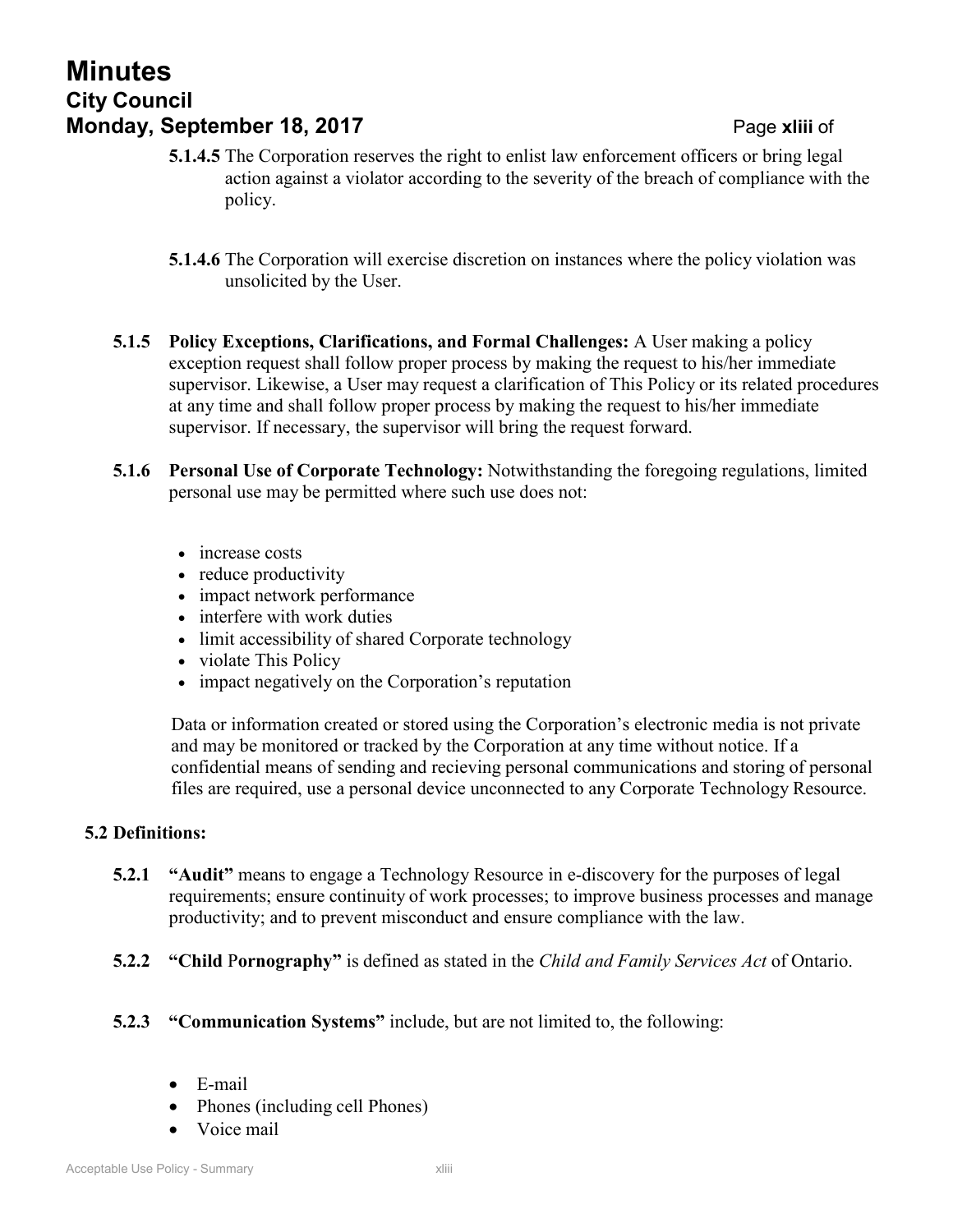## **Minutes City Council Monday, September 18, 2017 Page xliv** of

- Faxes
- Internet communication services (such as instant messaging, SMS, blogs, forums, socialnetworking, etc.)
- **5.2.4 "Corporate"** means of or pertaining to the Corporation.
- **5.2.5 "Corporation"** refers to The Corporation of the City of Windsor.
- **5.2.6 "Hardware"** includes, but is not limited, to the following:
	- Desktop computers
	- Laptops
	- Notebooks
	- Handheld computers (including personal information devices)
	- Printers
	- Modems
	- Cables
	- CD's (i.e. compact disks)
	- Floppy disks (i.e. floppies)
	- Electronic devices connected to Corporate assets
	- Peripherals
	- Wireless devices
- **5.2.7 "Internet Access"** includes Instant Messenger and other Internet services.
- **5.2.8 "Legally Owned Software"** is software for which proof of legal ownership can be produced. If the proof cannot be produced, then it is considered to be illegal. Any of the following can serve as proof of ownership:
	- The original license for the software package.
	- A purchase order for the software package.
	- A cheque request for the software package.
	- An original disk/cd with a serial number for the software package.
	- Proof of purchase from the vendor.
	- Vendor documentation for freeware/free downloads.
- **5.2.9 "Management"** is defined as non-union staff members with direct reports.
- **5.2.10 "Password"** includes Personal Identification Numbers, pass phrases, and two-factor authentication devices. A digital **certificate** is another mechanism that can identify a specific User or device.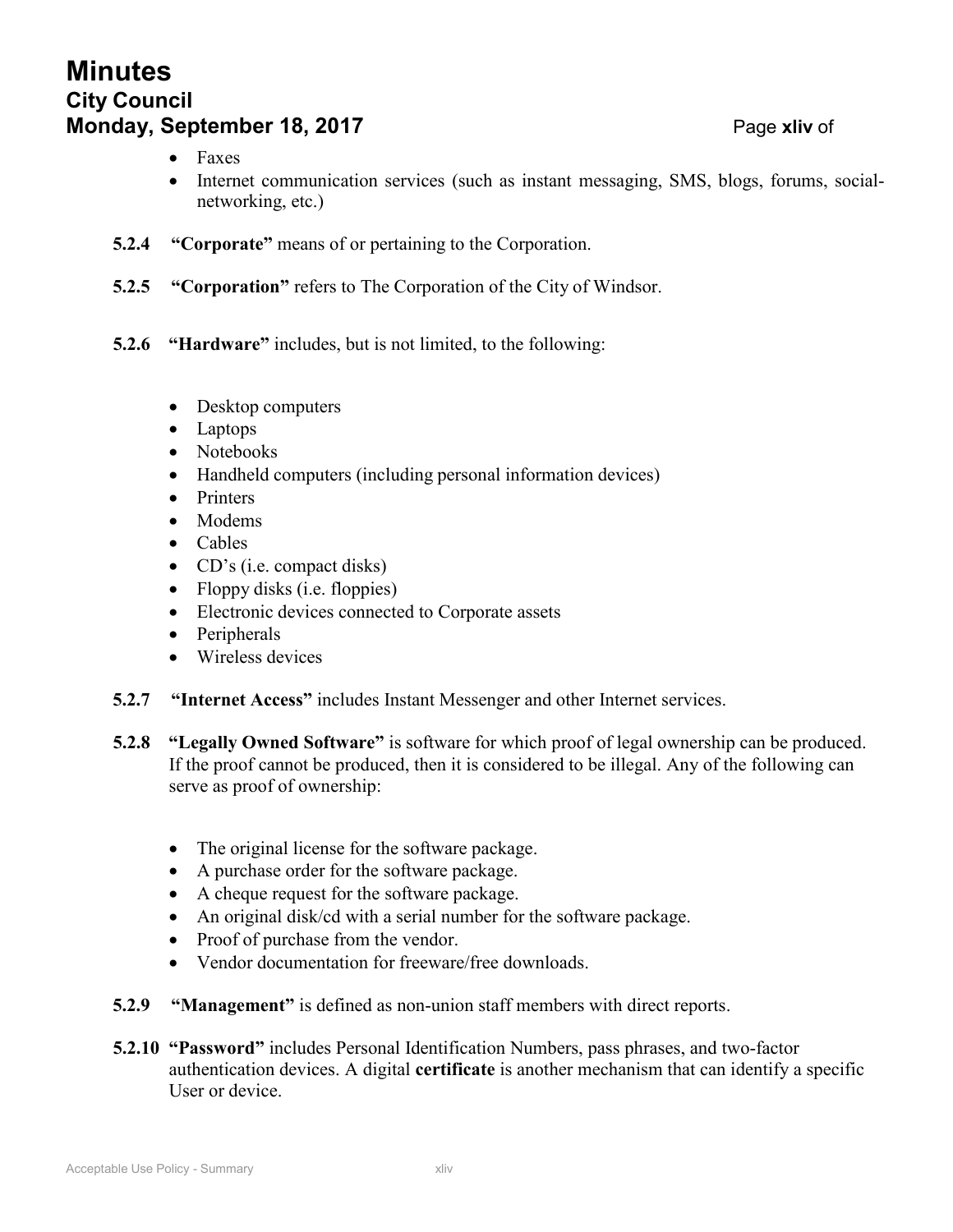## **Minutes City Council Monday, September 18, 2017 Page xlv** of

- **52 5.2.11** "P**hones"** and "T**elephones"** includes cell Phones, desk Phones, fax machines, and the voice option on BlackBerrys.
- **5.2.12 "Security Administrator"** is the designated staff person who is responsible for the security of information and information technology. In some situations, this function may be combined with the System Administrator.
- **5.2.13 "System Administrator"** is the designated staff person who is responsible for the day-to-day operation of system and network resources.
- **5.2.14 "Technology Group Leader"** is the designated staff person who will assist assigned work area staff with technology policy and procedure issues and questions, as well as act as a liaison with Information Technology to ensure technology procedures are being followed. This function is performed by the Managers of Administration for the department; however, depending on the departmental structure, this role could be filled by different staff (e.g. Phone book editors, Internet/Intranet web content editors).
- **5.2.15 "Technology Resources"** include, but are not limited to, data, software, Hardware, telecommunications, and networking.
- **5.2.16 "This Policy"** is defined as the Acceptable Use Policy and its associated procedures.
- **5.2.17** "**User"** is defined as an employee, student, intern, volunteer, councillor, Mayor or board member of the City of Windsor or its agencies who uses Corporate Technology Resources, whether explicitly or implicitly, by signing on or using a system.
- **5.2.18 "Userid"** is a unique individual identification protected by a Password, or other secure authentication method, to gain access to Corporate and departmental systems, resources and applications, for example voice mail.

## <span id="page-44-0"></span>**6. RECORDS AND REFERENCES**

- **6.1** Documents generated as a result of This Policy will be maintained in accordance with the Corporation's Records Retention By-Law 21-2013.
- **6.2** The following Information Technology procedures and forms are related to This Policy and are located on the Corporate Intranet: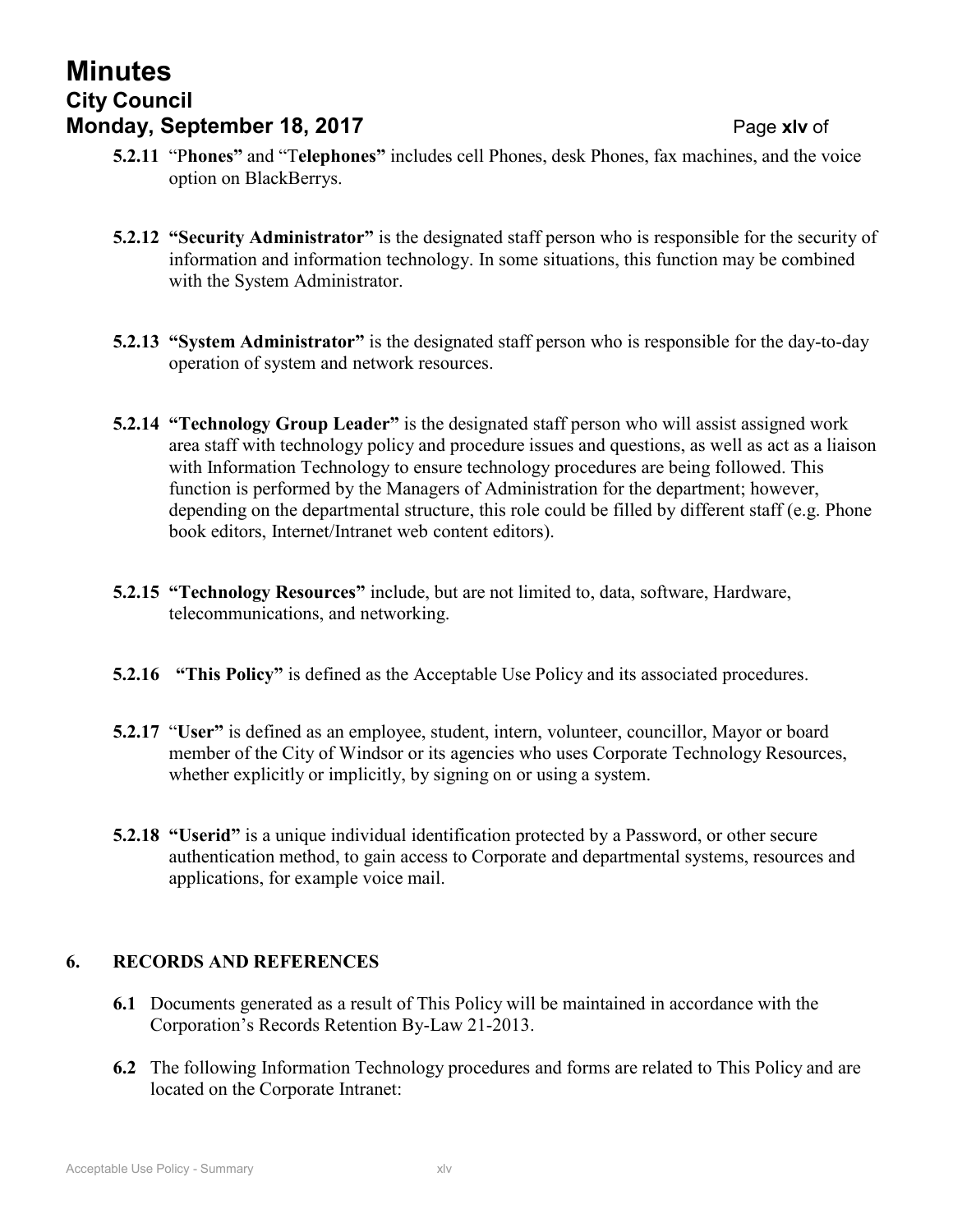## **Minutes City Council Monday, September 18, 2017 Page xlvi** of

- Exception Request procedure
- User Add/Change/Delete Access procedure
- Hardware, Software, or System Acquisition and Justification procedure.
- Relocation and/or Removal of Corporate Hardware, Software, Data, or Systems procedure.
- Telephone and Telephone System procedures
- Password procedure
- Archiving of Corporate Data and E-mail procedure
- Out-of-Office procedure for Voice Mail and E-mail
- **6.3 Referenced Policies:** The Acceptable Use Policy is intended to support and augment the following policies and legislation, or their latest revision, dealing with similar or related issues:
	- Code of Ethics and Conflict of Interest for Staff and Volunteers Policy M287/2015, July 20, 2015.
	- Concerned Employee Policy M140/2015, April 20, 2015.
	- Records Retention By-law 21-2013.
	- Code of Conduct for Members of Council and Boards and Committees CR180/2011, June 7, 2011.
	- Cellular Devices Policy CR6/2015, January 5, 2015.
	- Fraud and Misuse of Assets Policy M140/2015, April 20, 2015.
	- Social Media Policy  $M247/2013$ , June 17, 2013.
	- Standards of Employee Deportment CR479/2006, October 2, 2006.
	- Workplace Violence Policy CR217/2010, June 7, 2010.
	- Respectful Workplace Policy CR746/2005, December 5, 2005.
	- Project Management Methodology Policy CR252/2014.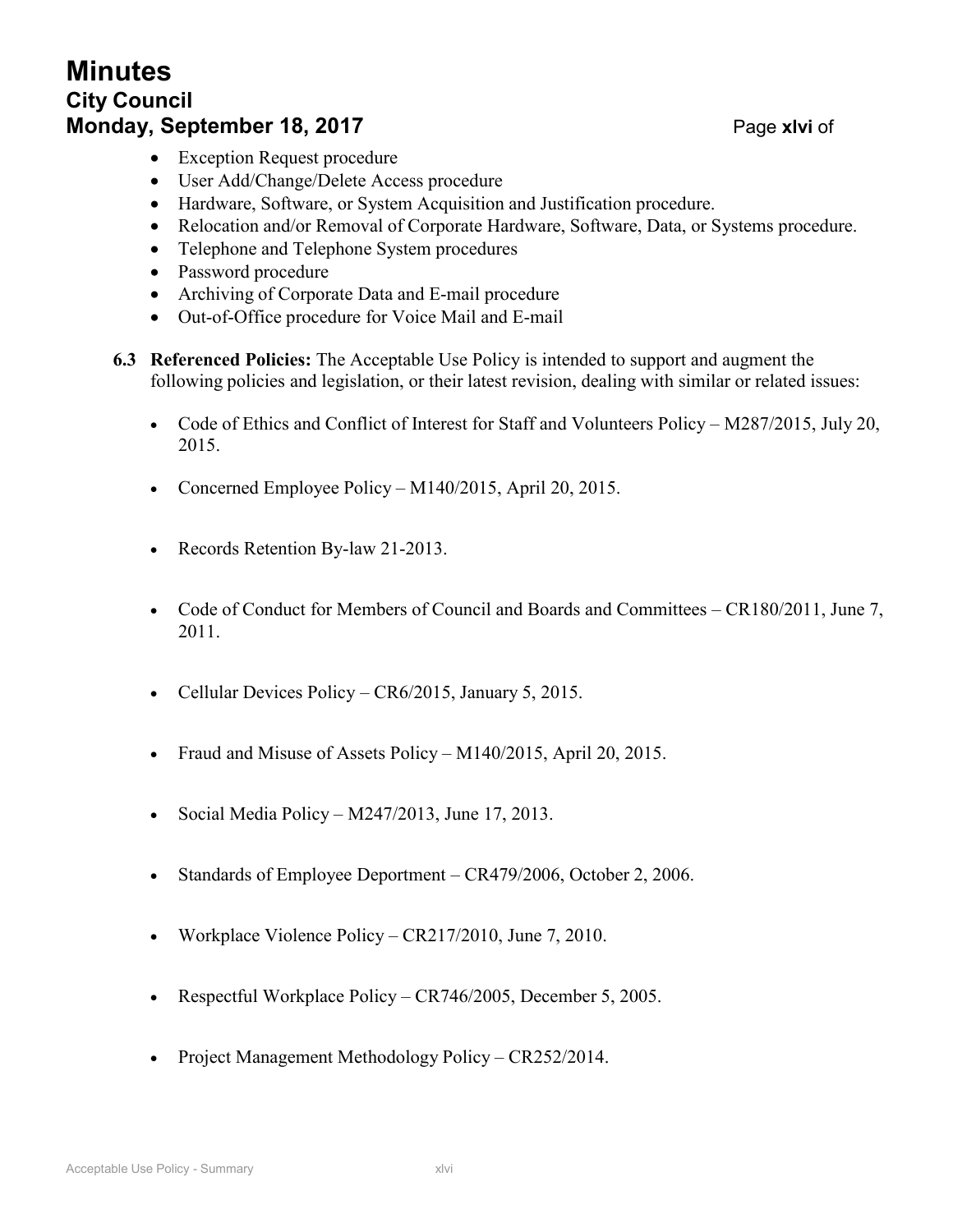#### Acceptable Use Policy - Summary **Xames Acceptable Use Policy - Summary Xames Acceptable Use Policy**

## **Minutes City Council Monday, September 18, 2017** Page **xlvii** of

- **52** The Province of Ontario's Municipal Freedom of Information and Protection of Privacy Act (MFIPPA).
- The Federal Controlling the Assault of Non-Solicited Pornography and Marketing Act of 2003 (CanSPAM).
- The Federal Personal Information Protection and Electronic Documents Act (PIPEDA).
- Purchasing By-law 93-2012.
- Child and Family Services Act (C.11).
- Criminal Code (Canada).

If a conflict should arise between policies in the areas of interpretation, application, or responsibility, the policy with the more stringent or restrictive interpretation shall apply.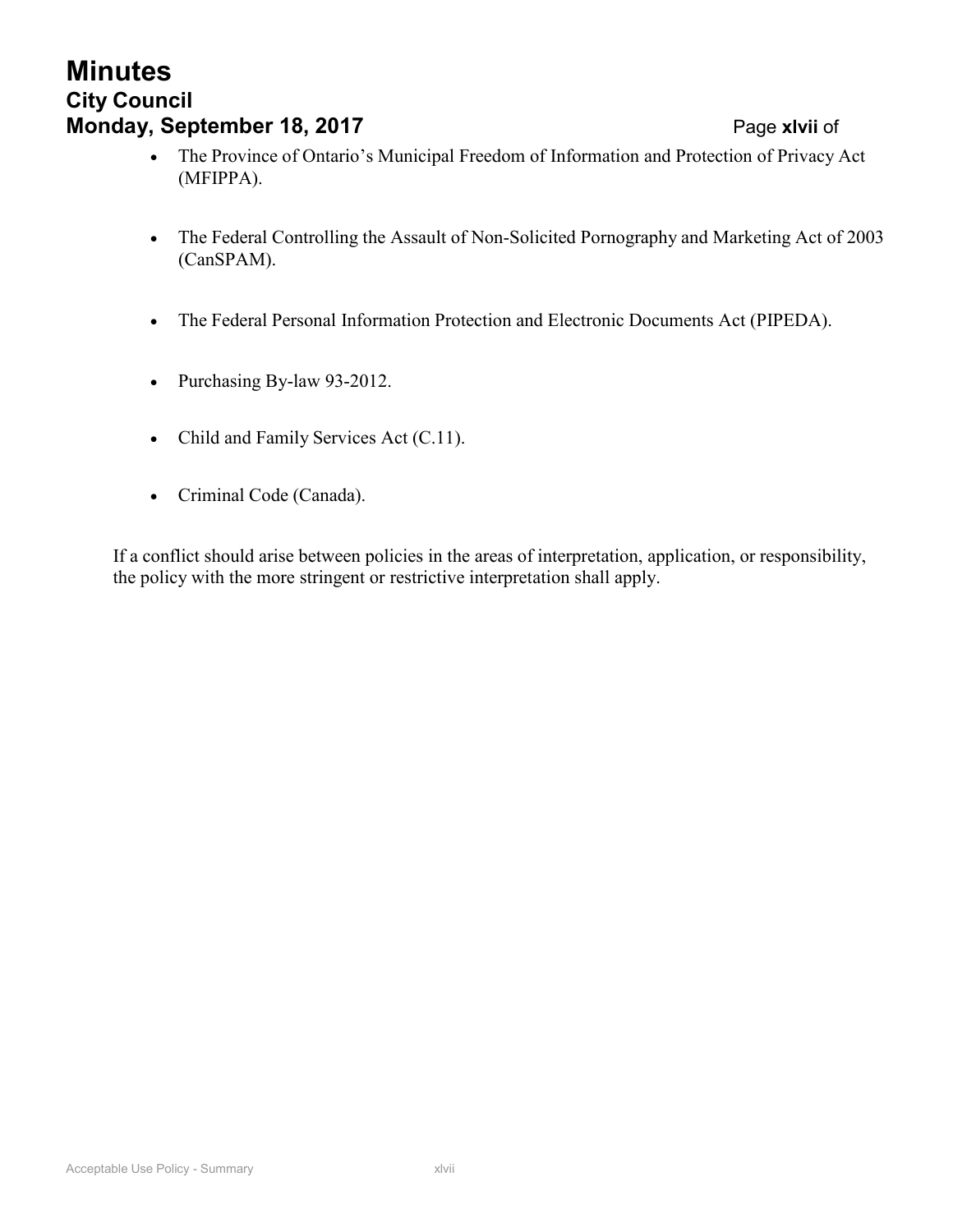| 2016             |                       |                   |              |                      |                  |                    |
|------------------|-----------------------|-------------------|--------------|----------------------|------------------|--------------------|
|                  |                       | Amount            |              | Number of days<br>in |                  | Reason             |
| Roll             | <b>Property</b>       | of                | Tax          | 2016 Affected by     | Tax              | for                |
| <b>Number</b>    | <b>Address</b>        | <b>Assessment</b> | <b>Class</b> | Application          | <b>Reduction</b> | <b>Application</b> |
| 010 010<br>03300 | 5055 Wyandotte St. E. | 60,000            | RT-E         | 136                  | \$.<br>409.44    | Exempt             |
| 020 120<br>06200 | 1171 Windermere Ave.  | \$<br>1,000       | <b>RT</b>    | 75                   | \$<br>3.76       | Demolition         |
| 040 090<br>04800 | 474-480 Vera PI.      | \$<br>92,000      | <b>RT</b>    | 366                  | \$<br>1,689.53   | Fire Damage        |
| 050 090<br>06000 | 227 Rankin Ave        | \$<br>81,000      | <b>RT</b>    | 67                   | \$<br>272.31     | Fire Damage        |
| 050 090<br>09600 | 356 Randolph Ave      | \$<br>87,000      | <b>RT</b>    | 226                  | \$<br>986.56     | Fire Damage        |
| 070 450<br>08700 | 5071 McDonald Crt     | \$<br>10,000      | <b>RT</b>    | 237                  | \$<br>118.92     | <b>Demolition</b>  |
| 070 670<br>58100 | 7007 Enterprise Way   | \$<br>535,000     | RT-E         | 366                  | \$<br>9,825.00   | Exempt             |
| 080 680<br>17000 | 0 Halliday Ave        | S<br>1,200        | RT-E         | 366                  | \$<br>22.05      | Exempt             |
| 090 040<br>01500 | 3860 Lauzon Rd.       | \$<br>422,000     | RT-E         | 214                  | \$.<br>4,531.31  | Exempt             |
|                  |                       |                   |              | <b>TOTAL</b>         | \$<br>17,858.88  |                    |

## CR555/2017 – Appendix A – Item No. 8.4

**52**

| 2017             |                    |                   |              |                                          |                  |                   |
|------------------|--------------------|-------------------|--------------|------------------------------------------|------------------|-------------------|
| <b>Roll</b>      | <b>Property</b>    | Amount<br>οf      | Tax          | Number of days<br>in<br>2016 Affected by | Tax              | Reason<br>for     |
| <b>Number</b>    | <b>Address</b>     | <b>Assessment</b> | <b>Class</b> | Application                              | <b>Reduction</b> | Application       |
| 040 090<br>03400 | 579 Church St      | 56,901            | RT           | 255                                      | 603.18           | <b>Demolition</b> |
| 080 090<br>01100 | 4223 Roseland Dr E | 39,984            | <b>RT</b>    | 243                                      | 489.57           | <b>Demolition</b> |
|                  |                    |                   |              | <b>TOTAL</b>                             | 1,092.75         |                   |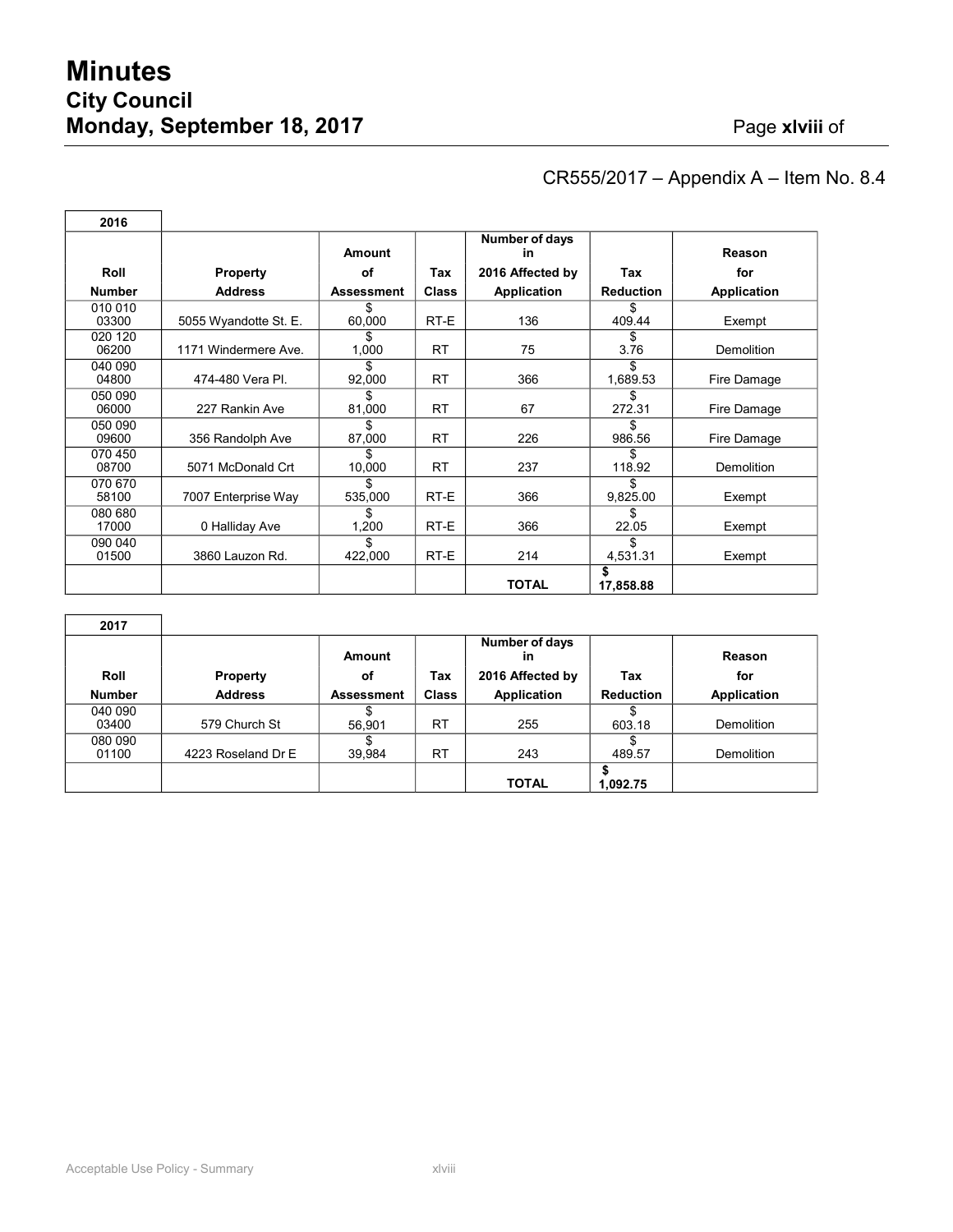Г

## CR555/2017 – Appendix B - Item No. 8.4

**52**

| 2016             |                         |                   |              |                      |                  |                       |
|------------------|-------------------------|-------------------|--------------|----------------------|------------------|-----------------------|
|                  |                         | Amount            |              | Number of days<br>in |                  | Reason                |
| Roll             | <b>Property</b>         | οf                | Tax          | 2016 Affected by     | Tax              | for                   |
| <b>Number</b>    | <b>Address</b>          | <b>Assessment</b> | <b>Class</b> | Application          | <b>Reduction</b> | <b>Application</b>    |
| 020 390<br>00100 | 2396 Byng RD            | \$<br>2,500       | CT-RT        | 366                  | \$<br>71.60      | Class Change          |
| 030 120<br>09700 | 400 Erie St E           | S.<br>5,000       | <b>CT</b>    | 95                   | \$.<br>61.00     | Demolition            |
| 030 480<br>00100 | 408-444 Hanna St E      | \$.<br>103,000    | <b>CT</b>    | 169                  | \$<br>2,235.45   | Demolition            |
| 040 050<br>00700 | 250 Dougall Ave         | \$<br>2,417,646   | <b>CT</b>    | 366                  | S.<br>34,090.73  | Repairs / Renovations |
| 040 110<br>07500 | 688 University Ave W    | 648,000           | CT-E         | 334                  | 27,794.75        | Exempt                |
| 070 160<br>04800 | 2415 Division Rd        | \$.<br>810,000    | IT           | 54                   | \$.<br>3,898.51  | Demolition            |
| 070 160<br>04800 | 2415 Division Rd        | \$<br>157,000     | <b>IU-CU</b> | 54                   | \$<br>44.10      | Class Change          |
| 070 305<br>02200 | 3820 North Service Rd E | 31,000            | <b>CF</b>    | 366                  | 1,457.08         | Demolition            |
| 070 830<br>00200 | 3033 Forest Glade Dr    | \$<br>167,475     | <b>CT</b>    | 244                  | \$<br>5,247.85   | Fire Damage           |
| 070 830<br>00200 | 3033 Forest Glade Dr    | \$<br>142,665     | <b>ST</b>    | 244                  | \$.<br>4,562.29  | Fire Damage           |
|                  |                         |                   |              | <b>TOTAL</b>         | 79,463.36        |                       |

| 2017             |                     |                   |              |                      |                  |              |
|------------------|---------------------|-------------------|--------------|----------------------|------------------|--------------|
|                  |                     | Amount            |              | Number of days<br>in |                  | Reason       |
| Roll             | <b>Property</b>     | οf                | Tax          | 2017 Affected by     | Tax              | for          |
| <b>Number</b>    | <b>Address</b>      | <b>Assessment</b> | <b>Class</b> | <b>Application</b>   | <b>Reduction</b> | Application  |
| 030 320<br>09200 | 0 Mercer St         | 34,500            | CX-E         | 361                  | S.<br>884.43     | Exempt       |
| 030 320<br>09300 | 1123-1167 Mercer St | 717.500           | CT-E         | 361                  | 33,649.91        | Exempt       |
| 040 090<br>03400 | 579 Church St       | 1,068             | <b>CT</b>    | 255                  | \$<br>35.38      | Demolition   |
| 040 090<br>03400 | 579 Church St       | 457               | CT-CX        | 255                  | \$<br>6.86       | Class Change |
|                  |                     |                   |              | <b>TOTAL</b>         | 34,576.58        |              |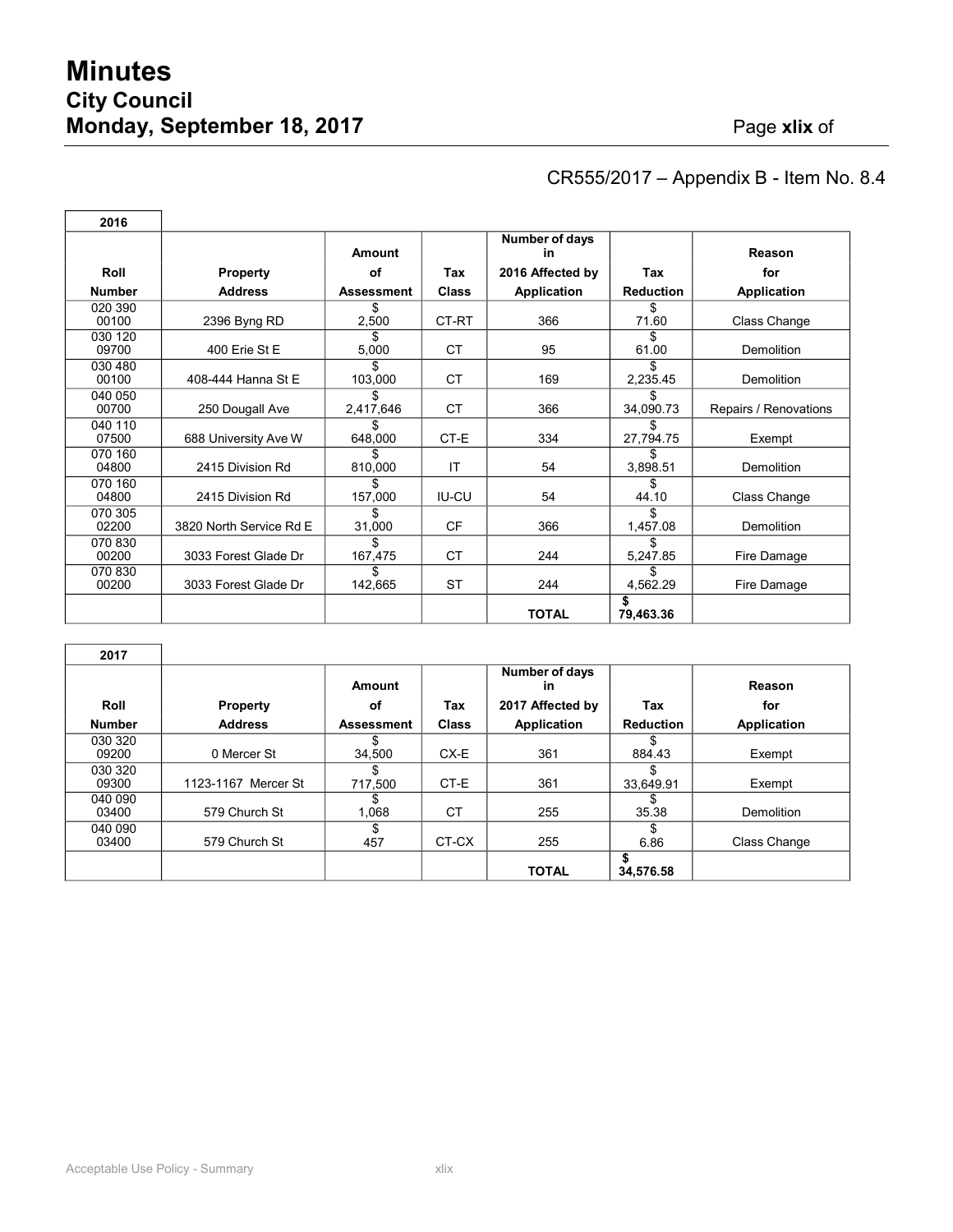$\overline{\phantom{a}}$ 

 $\mathbf{r}$ 

## CR555/2017 – Appendix C - Item No. 8.4

#### **APPENDIX "C"**

#### **City of Windsor owned Commercial / Industrial / Multi-Residential Property Classes**

| 2017             |                       |                   |              |                   |                  |             |
|------------------|-----------------------|-------------------|--------------|-------------------|------------------|-------------|
|                  |                       | Amount            |              | Number of days in |                  | Reason      |
| Roll             | <b>Property</b>       | οf                | Tax          | 2015 Affected by  | Tax              | for         |
| <b>Number</b>    | <b>Address</b>        | <b>Assessment</b> | <b>Class</b> | Application       | <b>Reduction</b> | Application |
| 070 750<br>00900 | 3100 Meadowbrook Lane | 402,000           | MT-E         | 300               | 4.679.21         | Vested      |
|                  |                       |                   |              | <b>TOTAL</b>      | 4.679.21         |             |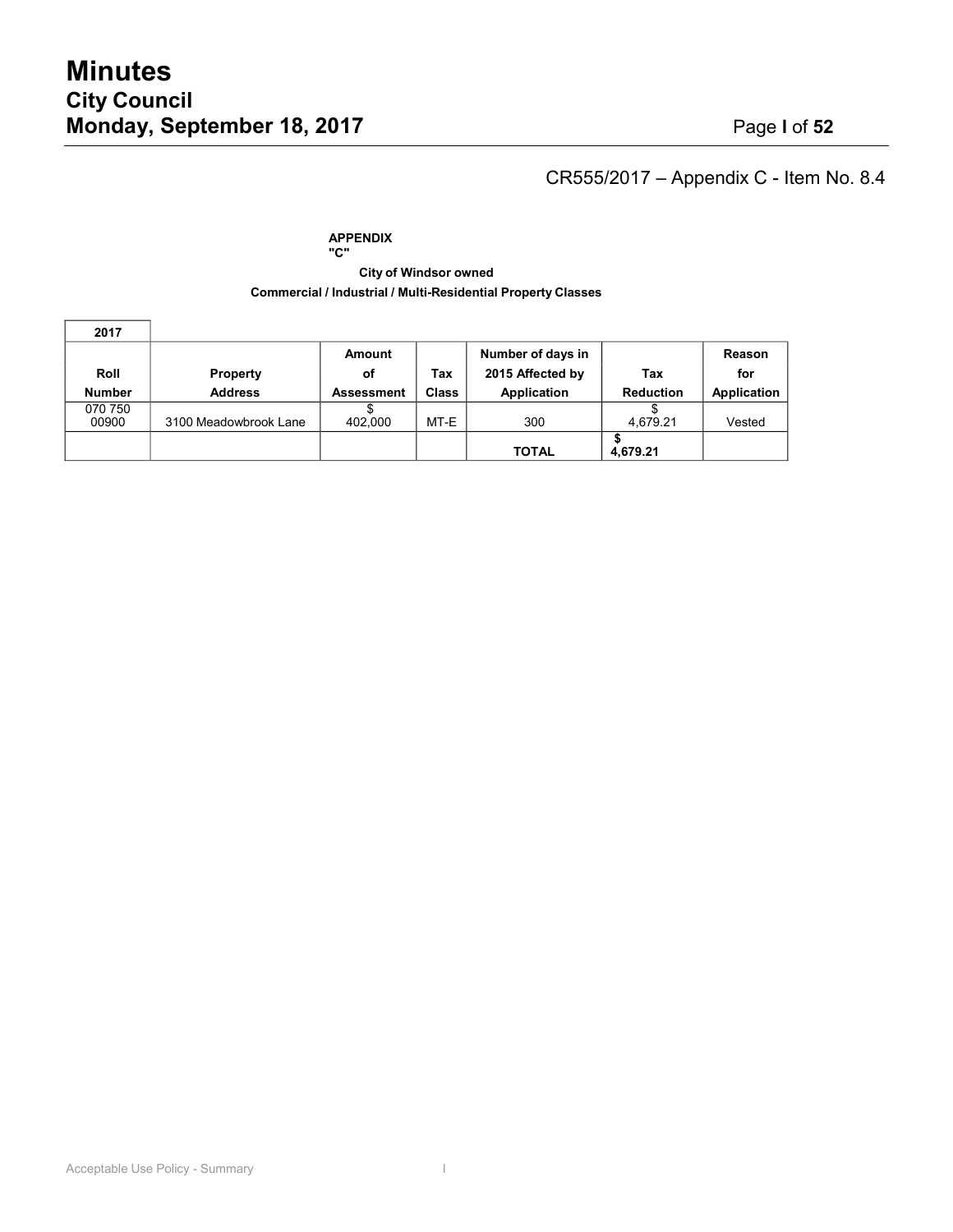## **Minutes City Council Monday, September 18, 2017** Page **li** of **52**

# CR555/2017 – Appendix D - Item No. 8.4

**APPENDIX "D" Summary Tax Distribution**

**SUMMARY - DISTRIBUTION OF TAX CANCELLATION, REDUCTION OR REFUND**